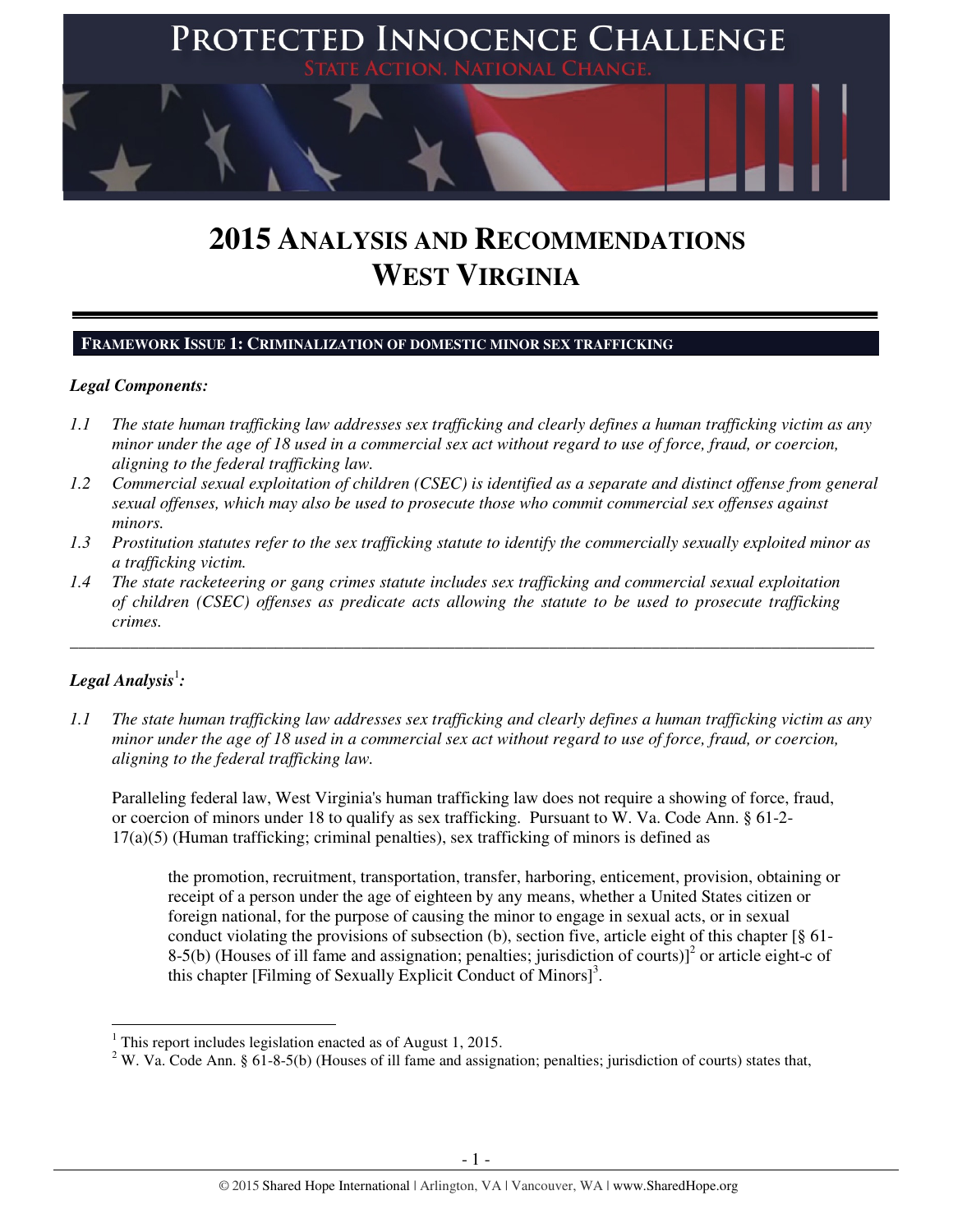Pursuant to W. Va. Code Ann. § 61-2-17(b) (Human trafficking; criminal penalties), "any person who knowingly and willfully engages in human trafficking is guilty of a felony." However, under W. Va. Code Ann. § 61-2-17(a)(3), human trafficking is defined as "labor trafficking<sup>4</sup> or sex trafficking<sup>5</sup> involving adults or minors where two or more persons are trafficked within any one year period." W. Va. Code Ann.  $\S 61-2-17(a)(3)$  (Human trafficking; penalties). Therefore, for a person to be convicted of human trafficking under W. Va. Code Ann.  $\S 61-2-17(a)(3)$ , the State must establish that the offender at least twice engaged in conduct that constitutes "labor trafficking" as defined under § 61-2-17(a)(4), "sex trafficking of minors" as defined under  $\S 61-2-17(a)(5)$ , and/or "sex trafficking of adults" as defined under  $§$  61-2-17(a)(6), "within any one year period."

A conviction under W. Va. Code Ann. § 61-2-17(b) is punishable by 3–15 years imprisonment and a possible fine of up to \$200,000.

*1.2 Commercial sexual exploitation of children (CSEC) is identified as a separate and distinct offense from general sexual offenses, which may also be used to prosecute those who commit commercial sex offenses against minors.*

West Virginia has several statutes specifically criminalizing CSEC, including the following:

1. W. Va. Code Ann. § 61-2-14(a) (Abduction of person; kidnapping or concealing child; penalties) states, in part, "Any person who . . . takes away a child under the age of sixteen years from any person having lawful charge of such child, for the purpose of prostitution or concubinage, shall be guilty of a felony  $\dots$ ." A conviction under this statute is punishable by imprisonment for  $3-10$ years. W. Va. Code Ann.  $§ 61-2-14(a)$ .<sup>6</sup>

Any person who shall engage in prostitution, lewdness, or assignation, or who shall solicit, induce, entice, or procure another to commit an act of prostitution, lewdness, or assignation; or who shall reside in, enter, or remain in any house, place, building, hotel, tourist camp, or other structure, or enter or remain in any vehicle, trailer, or other conveyance for the purpose of prostitution, lewdness, or assignation; or who shall aid, abet, or participate in the doing of any of the acts herein prohibited, shall. . . be punished by imprisonment in the county jail for a period of not less than sixty days nor more than six months, and by a fine of not less than fifty dollars and not to exceed one hundred dollars. . . .

<sup>3</sup> W. Va. Code Ann. § 61-8C-2(a), (b), (c) (Filming of sexually explicit conduct of minors) prohibits "Any person who causes or knowingly permits, uses, persuades, induces, entices or coerces such minor to engage in or uses such minor to do or assist in any sexually explicit conduct . . . .", "Any person who photographs or films such minor engaging in any sexually explicit conduct . . . .", and "Any parent, legal guardian or person having custody and control of a minor, who photographs or films such minor in any sexually explicit conduct or causes or knowingly permits, uses, persuades, induces, entices or coerces such minor child to engage in or assist in any sexually explicit act . . . ."

- (A) Debt bondage or forced labor or services;
- (B) Slavery or practices similar to slavery.

l

<sup>5</sup> Pursuant to W. Va. Code Ann. § 61-2-17(a)(6), sex trafficking of adults is defined as "the promotion, recruitment, transportation, transfer, harboring, enticement, provision, obtaining or receipt of a person eighteen years of age or older, whether a United States citizen or foreign national, for the purposes of engaging in violation . . . . by means of force, fraud, threat or deception."

 $6$  Pursuant to W. Va. Code Ann. § 61-11-18(a) (Punishment for second or third offense of felony), with some exceptions,

when any person is convicted of an offense and is subject to confinement in the state correctional facility therefor, and it is determined, as provided in section nineteen [§ 61-11-19] of this article, that such person

<sup>&</sup>lt;sup>4</sup> Under W. Va. Code Ann. § 61-2-17(a)(4) (Human trafficking; criminal penalties), labor trafficking means the promotion, recruitment, transportation, transfer, harboring, enticement, provision, obtaining or receipt of a person by any means, whether a United States citizen or foreign national, for the purpose of: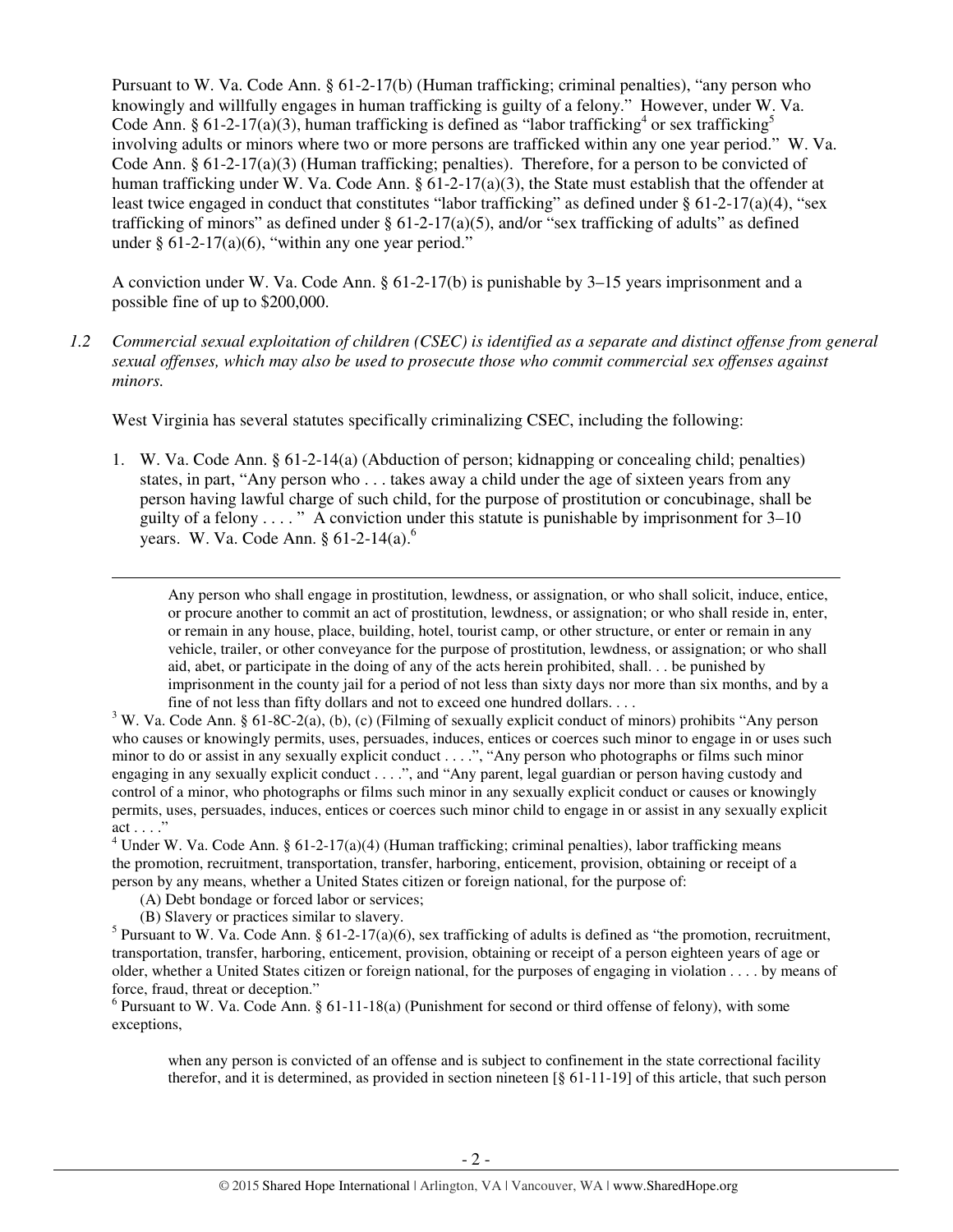2. W. Va. Code Ann. § 61-8-6 (Detention of person in place of prostitution; penalty) states,

Whoever shall by any means keep, hold, detain, or restrain any person in a house of prostitution or other place where prostitution is practiced or allowed; or whoever shall directly or indirectly, keep, hold, detain, or restrain, or attempt to keep, hold, detain, or restrain, in any house of prostitution or other place where prostitution is practiced or allowed, any person by any means, for the purpose of compelling such person, directly or indirectly, to pay, liquidate or cancel any debt, dues or obligations incurred or said to have been incurred by such person shall, . . . where the person so kept, held, detained or restrained is a minor, any person violating the provisions of this section shall be guilty of a felony, and, upon conviction, shall be confined in the penitentiary not less than two years nor more than five years or fined not more than five thousand dollars, or both.

3. Pursuant to W. Va. Code Ann. § 61-8-7 (Procuring for house of prostitution; penalty),

[a]ny person who shall procure an inmate for a house of prostitution, or who, by promises, threats, violence, or by any device or scheme, shall cause, induce, persuade or encourage a person to become an inmate of a house of prostitution, or shall procure a place as inmate in a house of prostitution for a person; or any person who shall, by promises, threats, violence, or by any device or scheme cause, induce, persuade or encourage an inmate of a house of prostitution to remain therein as such inmate; or any person who shall, by fraud or artifice, or by duress of person or goods, or by abuse of any position of confidence or authority, procure any person to become an inmate of a house of ill fame, or to enter any place in which prostitution is encouraged or allowed within this state, or to come into or leave this state for the purpose of prostitution, or who shall procure any person to become an inmate of a house of ill fame within this state or to come into or leave this state for the purpose of prostitution; or shall receive or give or agree to receive or give any money or thing of value for procuring or attempting to procure any person to become an inmate of a house of ill fame within this state, or to come into or leave this state for the purpose of prostitution, shall be guilty of pandering . . . .

A conviction under this statute, if the "inmate" is a minor, is punishable as a felony by imprisonment for 2–5 years, a fine not to exceed \$5,000, or both. W. Va. Code Ann. § 61-8-7.

4. W. Va. Code Ann. § 61-8-8 (Receiving support from prostitution; pimping; penalty) provides,

l

Any person who, knowing another person to be a prostitute, shall live or derive support or maintenance, in whole or in part, from the earnings or proceeds of the prostitution of such prostitute, or from money loaned or advanced to or charged against such prostitution by any keeper or manager or inmate of a house or other place where prostitution is practiced or allowed, or shall tout or receive compensation for touting for such prostitution, shall be guilty of pimping.

had been before convicted in the United States of a crime punishable by confinement in a penitentiary, the court shall, if the sentence to be imposed is for a definite term of years, add five years to the time for which the person is or would be otherwise sentenced. Whenever in such case the court imposes an indeterminate sentence, the minimum term shall be twice the term of years otherwise provided for under such sentence.

Persons with two prior convictions for "crime[s] punishable by confinement in a penitentiary . . . shall be confined in the state correctional facility for life." W. Va. Code Ann. § 61-11-18(c).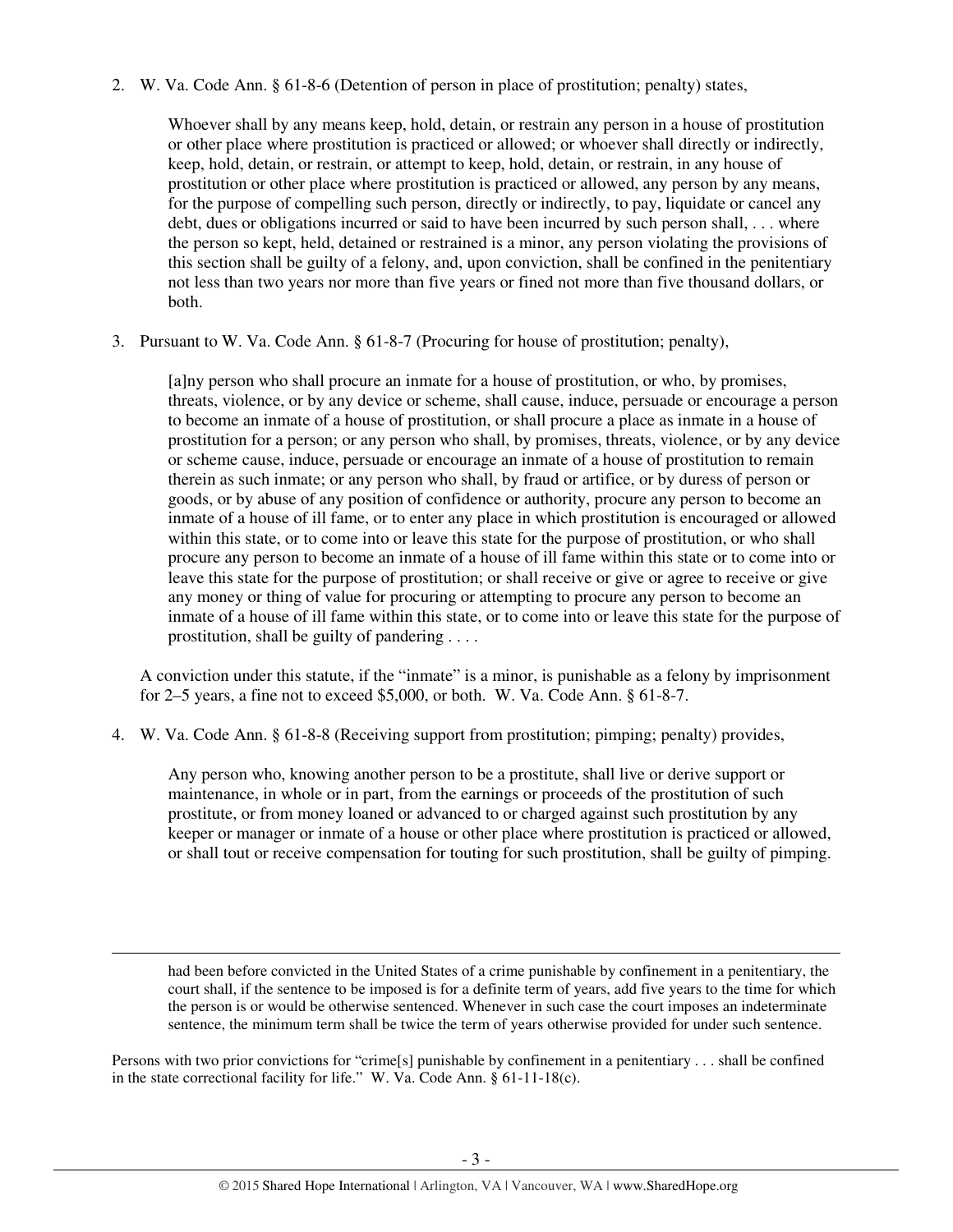A conviction under this statute, if the prostituted person is a minor, is punishable as a felony by imprisonment for a minimum of 2 years, a fine not to exceed \$5,000, or both. W. Va. Code Ann. § 61-8-8.

- 5. W. Va. Code Ann. § 61-8A-5 (Employment or use of minor to produce obscene matter or assist in doing sexually explicit conduct; penalties) states, "Any adult who, with knowledge that a person is a minor or who fails to exercise reasonable care in ascertaining the age of a minor, $\frac{7}{7}$  hires, employs or uses such minor to produce obscene matter<sup>8</sup> or to do or assist in doing any sexually explicit conduct,<sup>9</sup> is guilty of a felony  $\dots$ ." A conviction under this statute is punishable by imprisonment for up to 10 years, a fine not to exceed \$50,000, or both. W. Va. Code Ann. § 61-8A-5.
- 6. W. Va. Code Ann. § 61-8C-2(a) (Use of minors in filming sexually explicit conduct prohibited; penalty) states, "Any person who causes or knowingly permits, uses, persuades, induces, entices or coerces such minor to engage in or uses such minor to do or assist in any sexually explicit conduct<sup>10</sup> shall be guilty of a felony when such person has knowledge that any such act is being photographed or filmed."

Under subsection (b), "[a]ny person who photographs or films such minor engaging in any sexually explicit conduct shall be guilty of a felony  $\dots$ ." W. Va. Code Ann. § 61-8C-2(b).

Additionally, pursuant to W. Va. Code Ann. § 61-8C-2(c),

Any parent, legal guardian or person having custody and control of a minor, who photographs or films such minor in any sexually explicit conduct or causes or knowingly permits, uses, persuades, induces, entices or coerces such minor child to engage in or assist in any sexually explicit act shall be guilty of a felony when such person has knowledge that any such act may be photographed or filmed.

A conviction under any of the provisions of this statute is punishable by imprisonment for up to 10 years, a fine not to exceed \$10,000, or both. W. Va. Code Ann.  $\frac{6}{18}$ C-2(a)–(c).

l

(7) Masturbation;

(9) Excretory functions in a sexual context; or

 $^7$  A "minor" is defined as "an unemancipated person under eighteen years of age." W. Va. Code Ann. § 61-8A-1(i). <sup>8</sup> "Obscene Matter" is defined as "matter that: (1) An average person, applying contemporary adult community standards, would find, taken as a whole, appeals to the prurient interest, is intended to appeal to the prurient interest, or is pandered to a prurient interest; (2) An average person, applying community standards, would find depicts or describes, in a patently offensive way, sexually explicit conduct; and (3) A reasonable person would find, taken as a whole, lacks serious literary, artistic, political or scientific value." W. Va. Code Ann. § 61-8A-1(j).

<sup>&</sup>lt;sup>9</sup> "Sexually explicit conduct" is defined as "an ultimate sexual act, normal or perverted, actual or simulated, including sexual intercourse, sodomy, oral copulation, sexual bestiality, sexual sadism and masochism, masturbation, excretory functions and lewd exhibition of the genitals." W. Va. Code Ann. § 61-8A-1(m). <sup>10</sup> Pursuant to W. Va. Code Ann. § 61-8C-1(c) (Definitions),

Sexually explicit conduct includes any of the following, whether actually performed or simulated: (1) Genital to genital intercourse;

 <sup>(2)</sup> Fellatio;

 <sup>(3)</sup> Cunnilingus;

 <sup>(4)</sup> Anal intercourse;

 <sup>(5)</sup> Oral to anal intercourse;

 <sup>(6)</sup> Bestiality;

 <sup>(8)</sup> Sadomasochistic abuse, including, but not limited to, flagellation, torture or bondage;

 <sup>(10)</sup> Exhibition of the genitals, pubic or rectal areas of any person in a sexual context.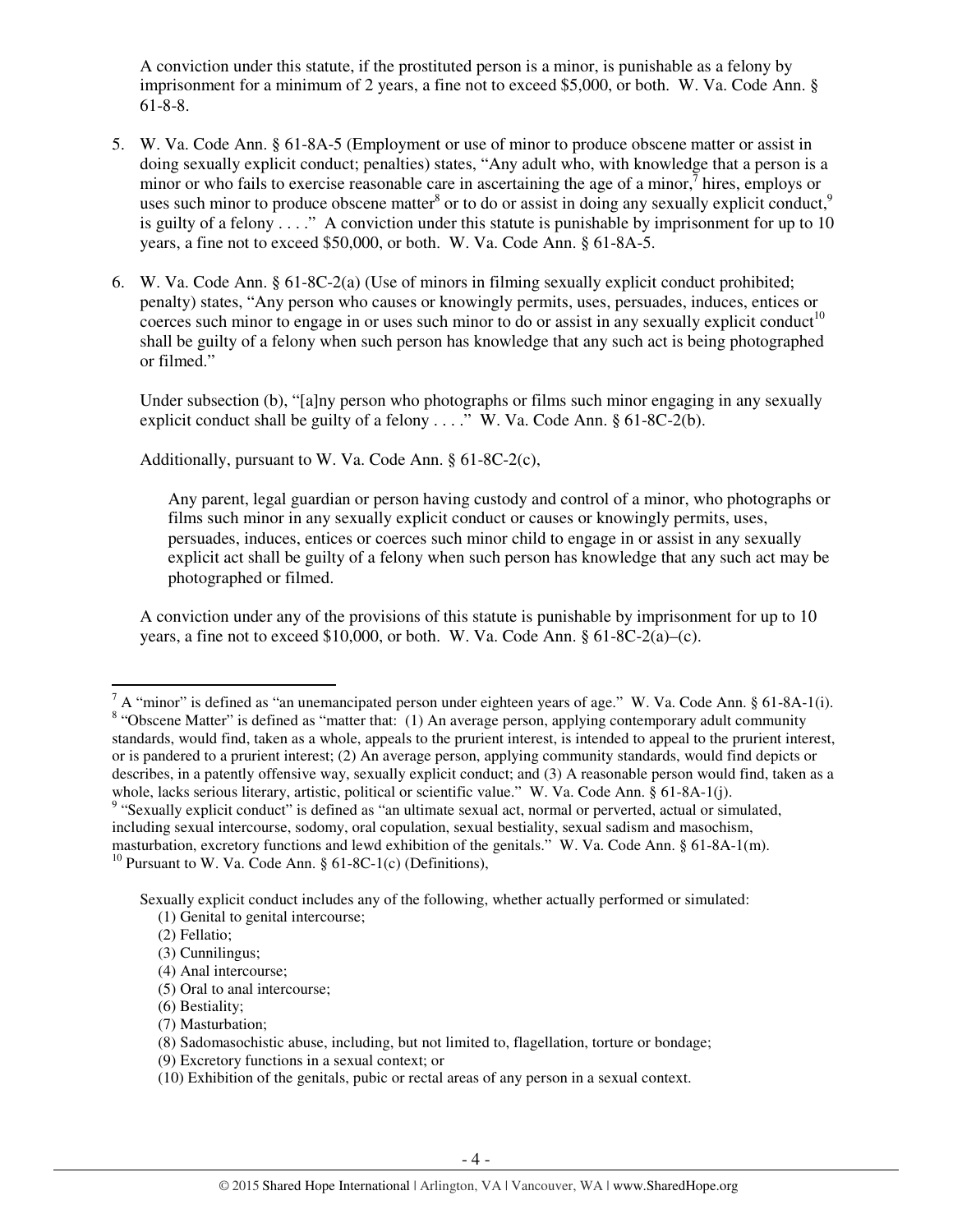7. According to W. Va. Code Ann. § 61-3C-14b (Soliciting, etc. a minor via computer; penalty), "Any person over the age of eighteen, who knowingly uses [or attempts to use] a computer to solicit, entice, seduce or lure . . . a minor known or believed to be at least four years younger than the person using the computer  $\dots$  to commit  $\dots$  [several crimes, including prostitution] is guilty of a felony  $\dots$ ." A conviction under this statute is punishable by imprisonment for 2–10 years, a fine not to exceed \$5,000, or both. W. Va. Code Ann. § 61-3C-14b.

Several other laws, while not expressly commercial in nature, may also apply in cases involving  $CSEC.<sup>11</sup>$ These include the following:

1. Pursuant to W. Va. Code Ann. § 61-8B-3(a)(2), (b) (Sexual assault in the first degree), a person older than 14 years old who "engages in sexual intercourse<sup>12</sup> or sexual intrusion<sup>13</sup> with another person who is younger than twelve years old and is not married to that person" is guilty of a felony. A conviction under W. Va. Code § 61-8B-3 is punishable by imprisonment for 15–35 years in a state correctional facility and a possible fine of \$1,000–\$10,000. W. Va. Code Ann. § 61-8B-3(b). However, if the defendant is 18 or older and the victim is under 12, a conviction is punishable by imprisonment for 25–100 years in a state correctional facility and a mandatory fine of \$5,000–\$25,000. W. Va. Code Ann.  $§ 61-8B-3(c)$ .

one of the following aggravating circumstances exists:

 $\overline{a}$ 

(2) The offense constituted, resulted from or involved a predatory act as defined in subsection (m), section two, article twelve, chapter fifteen of this code;

(4) The person removed the victim from one place to another and did not release the victim in a safe place. For the purposes of this section, "release the victim in a safe place" means release of a victim in a place and manner which realistically conveys to the victim that he or she is free from captivity in circumstances and surroundings wherein aid is readily available.

Subsequent convictions of certain sex offenses by persons with convictions for "sexually violent offenses" against a victim under 12 also result in enhanced penalties. W. Va. Code § 61-8B-9b. W. Va. Code Ann. § 15-12-2(i) defines a "sexually violent offense" as

<sup>&</sup>lt;sup>11</sup> Pursuant to W. Va. Code Ann. § 61-8B-9a(a) (Mandatory sentence for person committing certain sex offenses against children), an offender convicted of certain sex crimes (sexual assault in the first, second, or third degree or sexual abuse in the first, second, or third degree) is not "eligible for probation, home incarceration or an alternative sentence" when the perpetrator is over 18, the victim is under 12, and

<sup>(1)</sup> The person employed forcible compulsion in commission of the offense;

<sup>(3)</sup> The person was armed with a weapon or any article used or fashioned in a manner to lead the victim to reasonably believe it to be a dangerous weapon and used or threatened to use the weapon or article to cause the victim to submit; or

<sup>(1)</sup> Sexual assault in the first degree as set forth in section three, article eight-b, chapter sixty-one [§ 61-8B-3] of this code or of a similar provision in another state, federal or military jurisdiction;

<sup>(2)</sup> Sexual assault in the second degree as set forth in section four, article eight-b, chapter sixty-one [§ 61-8B-4] of this code or of a similar provision in another state, federal or military jurisdiction;

<sup>(3)</sup> Sexual assault of a spouse as set forth in the former provisions of section six, article eight-b, chapter sixty-

one [§ 61-8B-6] of this code, which was repealed by an Act of the Legislature during the two thousand

legislative session, or of a similar provision in another state, federal or military jurisdiction;

<sup>(4)</sup> Sexual abuse in the first degree as set forth in section seven, article eight-b, chapter sixty-one of this code [§ 61-8B-7] or of a similar provision in another state, federal or military jurisdiction.

<sup>&</sup>lt;sup>12</sup> W. Va. Code Ann. § 61-8B-1(7) (Definition of terms) defines "sexual intercourse" as "any act between persons involving penetration, however slight, of the female sex organ by the male sex organ or involving contact between the sex organs of one person and the mouth or anus of another person."

 $13$  "Sexual intrusion" is defined as "any act between persons involving penetration, however slight, of the female sex organ or of the anus of any person by an object for the purpose of degrading or humiliating the person so penetrated or for gratifying the sexual desire of either party." W. Va. Code Ann. § 61-8B-1(8).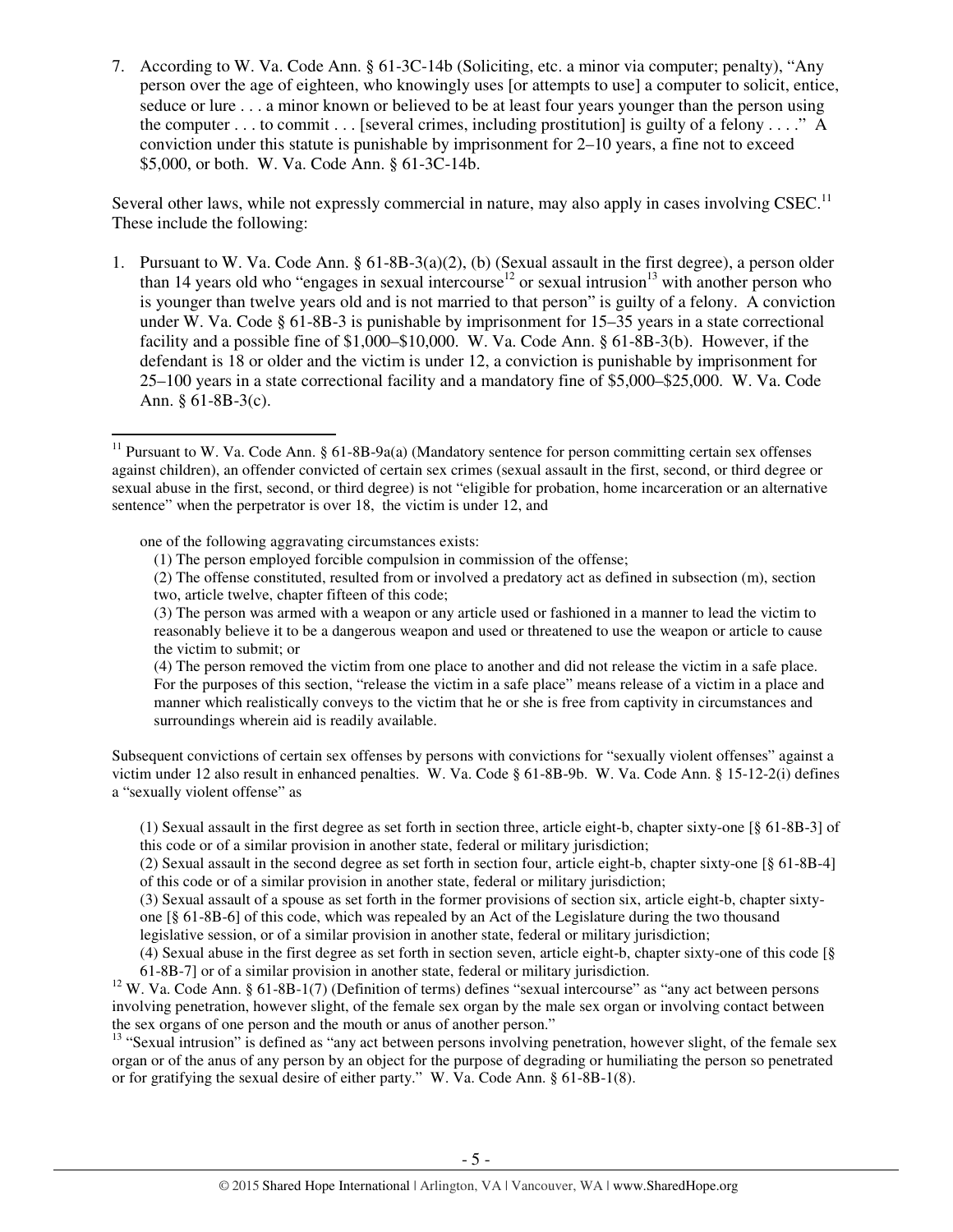- 2. W. Va. Code Ann. § 61-8B-5(a)(2), (b) (Sexual assault in the third degree) states that a person, who is at least 16 years old, who "engages in sexual intercourse or sexual intrusion with another person who is less than sixteen years old and who is at least four years younger than the defendant and is not married to the defendant" is guilty of a felony punishable by imprisonment for 1–5 years in a state correction facility and a possible fine not to exceed \$10,000. W. Va. Code Ann. § 61-8B-5(b).
- 3. W. Va. Code Ann. § 61-8B-7(a)(3), (b) (Sexual abuse in the first degree) states that a person 14 years or older who "subjects another person to sexual contact<sup>14</sup> who is younger than twelve years old" commits a felony. A conviction under this statute is punishable by imprisonment for 1–5 years in a state correctional facility and a possible fine not to exceed \$10,000. W. Va. Code Ann. § 61-8B-7(b). However, if the defendant is 18 or older and the victim is under 12, a conviction is punishable by imprisonment for 5–25 years and a mandatory fine of \$1,000–\$5,000. W. Va. Code Ann. § 61-8B-7(c).
- 4. W. Va. Code Ann. § 61-8B-9(a), (c) (Sexual abuse in the third degree) makes it a misdemeanor when a person, 16 years or older and 4 years older than the victim, "subjects another person to sexual contact without the latter's consent, when such lack of consent is due to the victim's incapacity to consent by reason of being less than sixteen years old." A conviction under this statute is punishable by up to 90 days in jail and a possible fine not to exceed \$500. W. Va. Code Ann. § 61-8B-9(c).

Although these statutes may be applicable in prosecuting CSEC crimes, they have limited usefulness in sex offense prosecutions against older minors because a defendant can raise a consent defense when the victim is 16 years of age or older. W. Va. Code Ann. § 61-8B-2(a), (c)(1). W. Va. Code Ann. § 61-8B-2(a) specifically provides, "Whether or not specifically stated, it is an element of every offense defined in this article that the sexual act was committed without the consent of the victim." Under subsection  $(c)(1)$ , "[a] person is deemed incapable of consent when such person is: (1) Less than sixteen years old."

*1.3 Prostitution statutes refer to the sex trafficking statute to identify the commercially sexually exploited minor as a trafficking victim.* 

West Virginia's prostitution statute, W. Va. Code Ann. § 61-8-5(b) (Houses of ill fame and assignation; penalties), does not refer to W. Va. Code Ann. § 61-2-17(b) (Human trafficking; criminal penalties) when a minor is engaged in prostitution.

- 1.3.1 Recommendation: Amend W. Va. Code Ann. § 61-8-6 (Detention of person in place of prostitution; penalty), § 61-8-7 (Procuring for house of prostitution; penalty; venue; competency as witness; marriage no defense), § 61-8-8 (Receiving support from prostitution; pimping; penalty; prostitute may testify), and § 61-8-5(b) (Houses of ill fame and assignation; penalties) to refer to W. Va. Code Ann. §  $61-2-17(a)(5)$  (Human trafficking; criminal penalties) to identify all commercially sexually exploited and prostituted minors as victims of sex trafficking.
- *1.4 The state racketeering or gang crimes statute includes sex trafficking and commercial sexual exploitation of children (CSEC) offenses as predicate acts allowing the statute to be used to prosecute trafficking crimes.*

<sup>&</sup>lt;sup>14</sup> W. Va. Code § 61-8B-1(6) defines "sexual contact" as the following:

<sup>[</sup>A]ny intentional touching, either directly or through clothing, of the breasts, buttocks, anus or any part of the sex organs of another person, or intentional touching of any part of another person's body by the actor's sex organs, where the victim is not married to the actor and the touching is done for the purpose of gratifying the sexual desire of either party.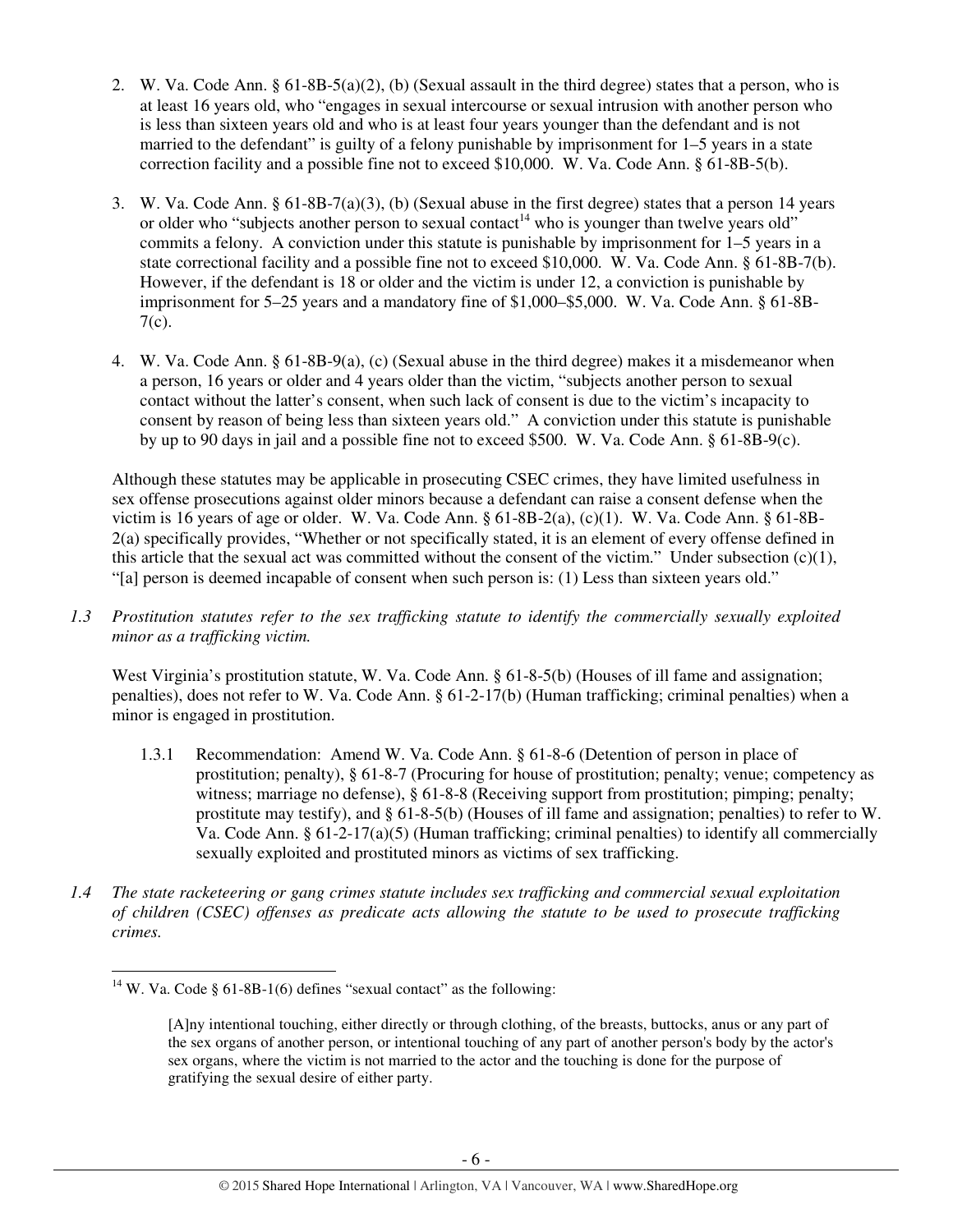West Virginia's Anti-Organized Criminal Enterprise Act, W. Va. Code Ann. § 61-13-3(a), (b) (Offenses) states,

(a) Any person who knowingly and willfully becomes a member of an organized criminal enterprise and who knowingly promotes, furthers or assists in the commission of any qualifying offense himself or herself or in combination with another member of an organized criminal enterprise shall be guilty of a felony and, upon conviction, shall be confined in a state correctional facility for not more than ten years or fined not more than \$25,000, or both. The offense set forth in this subsection is separate and distinct from that of any qualifying offense and may be punished separately. (b) Any person who knowingly solicits, invites, recruits, encourages or causes another to become a member of an organized criminal enterprise or to assist members of an organized criminal enterprise to aid or assist in the commission of a qualifying offense by one or more members of an organized criminal enterprise shall be guilty of a felony and, upon conviction, be confined in a state correctional facility for not more than five years or fined not more than \$10,000, or both.

W. Va. Code Ann. § 61-13-2 (Definitions) defines "organized criminal enterprise" as "a combination of five or more persons engaging over a period of not less than six months in one or more of the qualifying offenses set forth in this section."

"Qualifying offense" is defined under § 61-13-2 to include felony violations of W. Va. Code Ann. § 61-2- 14(a) (Abduction of person; kidnapping or concealing child; penalties), § 61-3C-14b (Soliciting, etc. a minor via computer; penalty), § 61-8C-2 (Use of minors in filming sexually explicit conduct prohibited; penalty), § 61-8C-3 (Distribution and exhibiting of material depicting minors engaged in sexually explicit conduct prohibited; penalty), § 61-2-17 (Human trafficking; criminal penalties) and § 61-8A-5 (Employment or use of minor to produce obscene matter or assist in doing sexually explicit conduct; penalties) or any convictions under § 61-8-8 (Receiving support from prostitution; pimping; penalty). Based on this definition of racketeering, acts of commercial sexual exploitation of children constitute predicate crimes under the racketeering law, making it available for combatting criminal enterprises that engage in domestic minor sex trafficking.

Asset forfeiture applies pursuant to W. Va. Code Ann. § 61-13-5(a) (Forfeiture) which provides,

The following are declared to be contraband and no person shall have a property interest in them: (1) All property which is directly or indirectly used or intended for use in any manner to facilitate a violation of this article; and

(2) Any property constituting or derived from gross profits or other proceeds obtained from a violation of this article.

Additionally, any "private building or place used by members of an organized criminal enterprise for the commission of qualifying offenses" will be declared "a nuisance and may be the subject of an injunction or cause of action for damages or for abatement of the nuisance" as provided for in W. Va. Code Ann. Chapter 61 (Crimes and their punishment), Article 9 (Equitable remedies in aid of chastity, morality and decency). W. Va. Code Ann. § 61-13-4(a).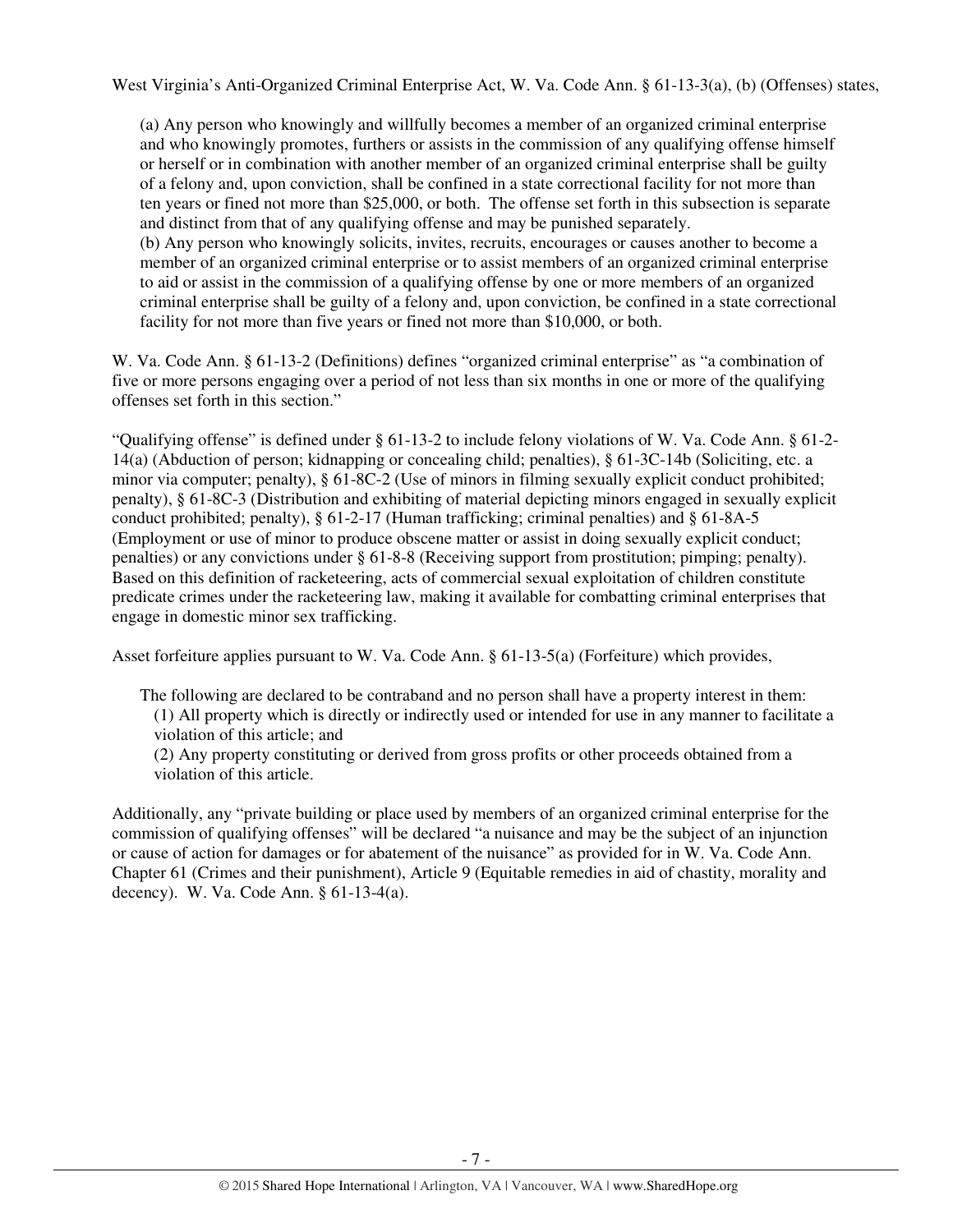#### **FRAMEWORK ISSUE 2: CRIMINAL PROVISIONS ADDRESSING DEMAND**

## *Legal Components:*

- *2.1 The state sex trafficking law can be applied to buyers of commercial sex acts with a victim of domestic minor sex trafficking.*
- *2.2 Buyers of commercial sex acts with a minor can be prosecuted under commercial sexual exploitation of children (CSEC) laws.*
- *2.3 Solicitation of prostitution laws differentiate between buying sex acts with an adult and buying sex acts with a minor under 18.*
- *2.4 Penalties for buyers of commercial sex acts with minors are as high as federal penalties.*
- *2.5 Using the Internet or electronic communications to lure, entice, or purchase, or attempt to lure, entice, or purchase commercial sex acts with a minor is a separate crime or results in an enhanced penalty for buyers.*
- *2.6 No age mistake defense is permitted for a buyer of commercial sex acts with any minor under 18.*
- *2.7 Base penalties for buying sex acts with a minor under 18 are sufficiently high and not reduced for older minors.*
- *2.8 Financial penalties for buyers of commercial sex acts with minors are sufficiently high to make it difficult for buyers to hide the crime.*
- *2.9 Buying and possessing child pornography carries penalties as high as similar federal offenses.*
- *2.10 Convicted buyers of commercial sex acts with minors and child pornography are required to register as sex offenders.*

\_\_\_\_\_\_\_\_\_\_\_\_\_\_\_\_\_\_\_\_\_\_\_\_\_\_\_\_\_\_\_\_\_\_\_\_\_\_\_\_\_\_\_\_\_\_\_\_\_\_\_\_\_\_\_\_\_\_\_\_\_\_\_\_\_\_\_\_\_\_\_\_\_\_\_\_\_\_\_\_\_\_\_\_\_\_\_\_\_\_\_\_\_\_

### *Legal Analysis*

l

*2.1 The state sex trafficking law can be applied to buyers of commercial sex acts with a victim of domestic minor sex trafficking.* 

W. Va. Code Ann. § 61-2-17(b) (Human trafficking; criminal penalties) might apply to buyers of sex with minors through the term "obtain."<sup>15</sup> W. Va. Code Ann. §  $61-2-17(a)(5)$  defines, "[s]ex trafficking of minors" in part as "the . . . obtaining or receipt of a person under the age of eighteen by any means, whether a United States

<sup>15</sup> *See United States v. Jungers*, 702 F.3d 1066 (8th Cir. 2013). In this case, the Eighth Circuit held that the federal sex trafficking law, 18 U.S.C. § 1591 (Sex trafficking of children or by force, fraud, or coercion) applies to buyers of sex with minors. Reversing a District of South Dakota ruling that Congress did not intend the string of verbs constituting criminal conduct under 18 U.S.C. § 1591(a)(1) ("recruits, entices, harbors, transports, provides, obtains, or maintains") to reach the conduct of buyers (United States v. Jungers, 834 F. Supp. 2d 930, 931 (D.S.D. 2011)), the Eighth Circuit concluded that 18 U.S.C. § 1591 does not contain "a latent exemption for purchasers" because buyers can "engage in at least some of the prohibited conduct." Jungers, 702 F. 3d 1066, 1072. Congress codified Jungers clarifying that the federal sex trafficking law is intended to apply to buyers in the Justice for Victims of Trafficking Act (JVTA) of 2015 Pub. L. No. 114-22, 129 Stat 227), enacted on May 29, 2015. The JVTA adds the terms "patronize" and "solicit" to the list of prohibited conduct and expressly states, "section 108 of this title amends section 1591 of title 18, United States Code, to add the words 'solicits or patronizes' to the sex trafficking statute making absolutely clear for judges, juries, prosecutors, and law enforcement officials that criminals who purchase sexual acts from human trafficking victims may be arrested, prosecuted, and convicted as sex trafficking offenders when this is merited by the facts of a particular case." Id. at Sec. 109. The Eighth Circuit decision in *United States v. Jungers* and the federal sex trafficking law as amended by the Justice for Victims of Trafficking Act establish persuasive authority when state courts interpret the string of verbs constituting prohibited conduct in state sex trafficking laws (in particular the term "obtains") to the extent such interpretation does not conflict with state case law.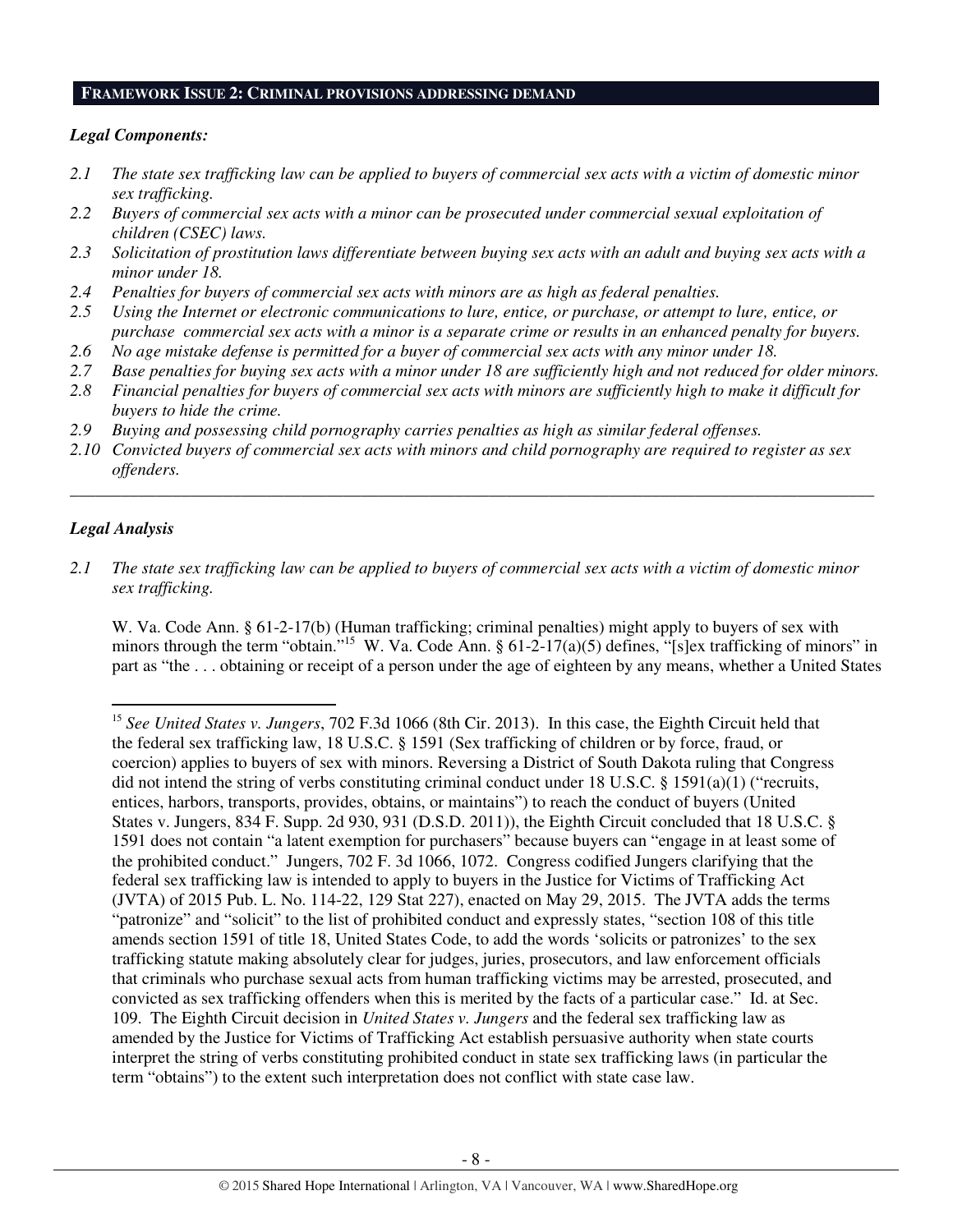citizen or foreign national, for the purpose of causing the minor to engage in sexual acts, or in sexual conduct violating the provisions of subsection (b), section five, article eight of this chapter [§§ 61-8-5(b) (Houses of ill fame and assignation; penalties; jurisdiction of courts)]<sup>16</sup> or article eight-c of this chapter [Filming of Sexually Explicit Conduct of Minors]."<sup>17</sup> However, pursuant to the definition of human trafficking under W. Va. Code Ann. §  $61-2-17(a)(3)$  (Human trafficking; penalties), a buyer would have to obtain "two or more persons . . . within any one year period."

2.1.1 Recommendation: Amend W. Va. Code Ann. § 61-2-17 (Human trafficking; criminal penalties) to clarify that buyer conduct is included as a violation of W. Va. Code Ann. § 61-2- 17 (Human trafficking; criminal penalties).<sup>18</sup>

## *2.2 Buyers of commercial sex acts with a minor can be prosecuted under commercial sexual exploitation of children (CSEC) laws.*

The CSEC offense under W. Va. Code Ann. § 61-3C-14b (Soliciting, etc. a minor via computer; penalty) includes soliciting prostitution with a minor through electronic communications, stating, "Any person over the age of eighteen who knowingly uses a computer to solicit, entice, seduce or lure or attempt to solicit, entice, seduce, or lure . . . a minor known or believed to be at least four years younger than the person using the computer . . . to commit . . . [several crimes, including prostitution] is guilty of a felony . . . ." A conviction under this statute is punishable by imprisonment for 2–10 years, a fine not to exceed \$5,000, or both. W. Va. Code Ann. § 61-3C-14b.

In the absence of another CSEC law to prosecute those buyers of commercial sex acts with minors who do not use a computer to commit the offense, a buyer most likely would be prosecuted under West Virginia's general solicitation law, W. Va. Code Ann. § 61-8-5(b) (Houses of ill fame and assignation; penalties). W. Va. Code Ann. § 61-8-5(b) makes it illegal for a person to "solicit, induce, entice, or procure another to commit an act of prostitution, lewdness, or assignation . . . enter, or remain in any house, place, building, hotel, tourist camp,<sup>19</sup> or other structure or enter or remain in any vehicle, trailer, or other conveyance for the purpose of prostitution, lewdness, or assignation; or . . . aid, abet, or participate in the doing of any of the acts herein  $\dots$ ."

First convictions under W. Va. Code Ann. § 61-8-5(b) are punishable by 60 days–6 months in jail and a fine of \$50–\$100. W. Va. Code Ann. § 61-8-5(b). Second convictions are punishable by 6 months–1 year in jail and a fine of \$100–\$250. W. Va. Code Ann. § 61-8-5(b).

Several sexual offenses could be used to prosecute some buyers of commercial sex acts with a minor but do not specifically criminalize the commercial sexual exploitation of a child, and do not identify the minors involved as human trafficking victims.<sup>20</sup> Furthermore, although these statutes may apply to buyers for CSEC crimes, they are of limited usefulness in sex offense prosecutions against older minors

<sup>16</sup> *See supra* note 2.

<sup>17</sup> *See supra* note 3.

<sup>&</sup>lt;sup>18</sup> See generally SHARED HOPE INTERNATIONAL, "Eliminating the Third Party Control Barrier to Identifying Juvenile Sex Trafficking Victims," JuST Response Policy Paper (2015), http://sharedhope.org/wpcontent/uploads/2015/08/Policy-Paper\_Eliminating-Third-Party-Control\_Final1.pdf (discussing need to include buyer conduct in core sex trafficking offense regardless of whether victim is under control of a third party and explaining negative impact on victims and victim-identification when buyers are excluded as sex trafficking offenders).

<sup>&</sup>lt;sup>19</sup> "Tourist camp" is defined as "any temporary or permanent buildings, tents, cabins, or structures, or trailers, or other vehicles which are maintained, offered, or used for dwelling or sleeping quarters for pay." W. Va. Code Ann.  $§ 61-8-5(c).$ 

<sup>&</sup>lt;sup>20</sup> See supra Section 1.2 for a full description of the sexual offense laws that may be used to prosecute certain buyers.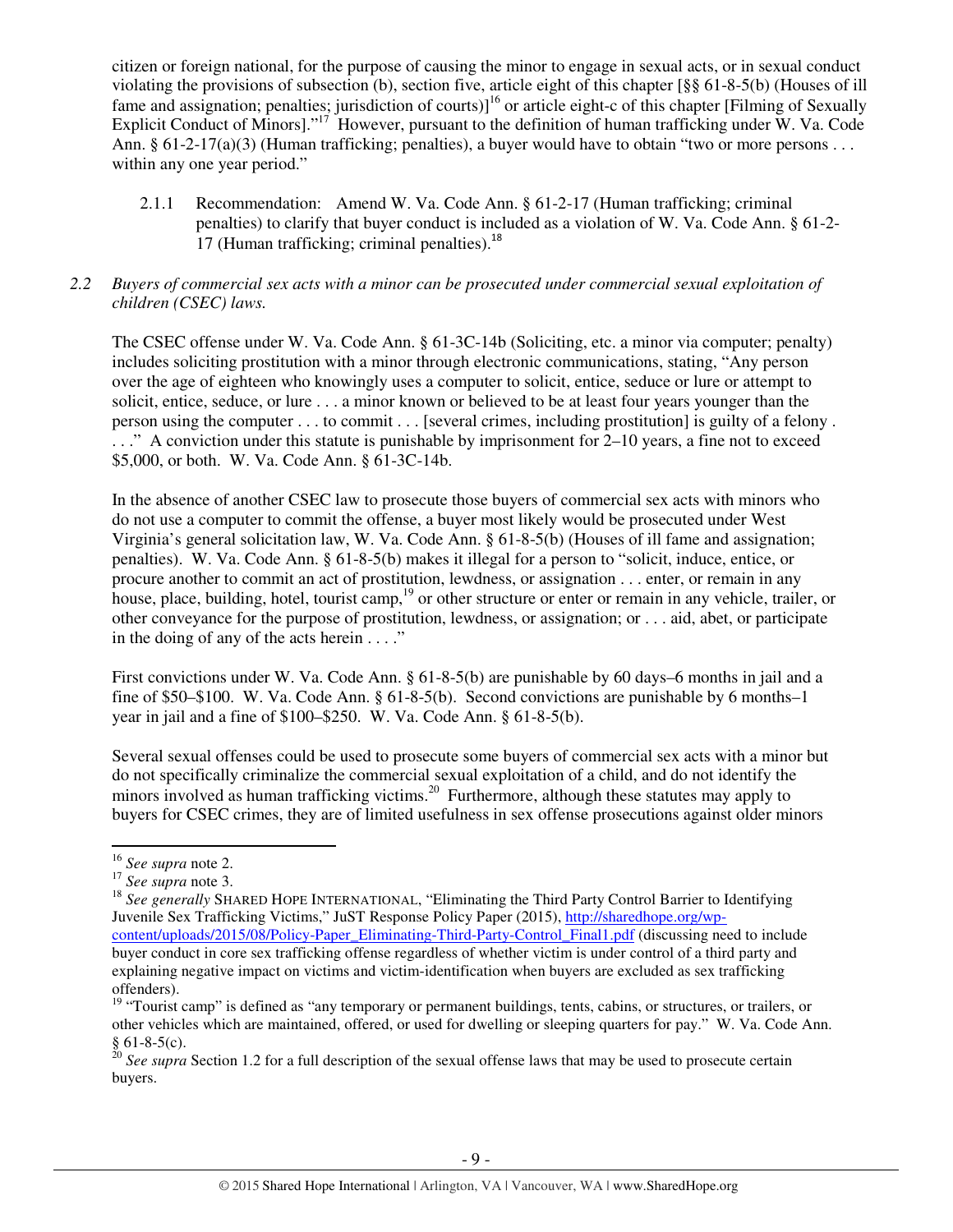because a buyer can raise a consent defense when the victim is 16 years of age or older. W. Va. Code Ann. § 61-8B-2(a),  $(c)(1)$ .

*2.3 Solicitation of prostitution laws differentiate between buying sex acts with an adult and buying sex acts with a minor under 18.* 

West Virginia's general solicitation laws do not differentiate between buying sex with an adult and buying sex with a minor; however, if a computer is used, solicitation of a minor for prostitution is separately criminalized under W. Va. Code Ann. § 61-3C-14b (Soliciting, etc. a minor via computer; penalty) which states, "Any person over the age of eighteen, who knowingly uses a computer to solicit, entice, seduce or lure or attempt to solicit, entice, seduce, or lure . . . a minor known or believed to be at least four years younger than the person using the computer . . . to commit . . . [several crimes, including prostitution] is guilty of a felony . . . ." Otherwise, buyers of commercial sex with adults and commercial sex with minors will be guilty of W. Va. Code Ann. § 61-8-5(b) (Houses of ill fame and assignation; penalties).

- 2.3.1 Recommendation: Enact a law that makes purchasing commercial sex acts with children under 18 a separate offense or impose heightened penalties for buying sex with a minor under W. Va. Code Ann. § 61-8-5(b) (Houses of ill fame and assignation; penalties; jurisdiction of courts).
- *2.4 Penalties for buyers of commercial sex acts with minors are as high as federal penalties.*

W. Va. Code Ann. § 61-2-17(b) (Human trafficking; criminal penalties) makes sex trafficking of minors a felony punishable by 3–15 years imprisonment or a possible fine of up to \$200,000, or both. W. Va. Code Ann. § 61-2-17(b).

A conviction under W. Va. Code Ann. § 61-3C-14b (Soliciting, etc. a minor via computer; penalty) is punishable by imprisonment for 2–10 years, a fine not to exceed \$5,000, or both. W. Va. Code Ann. § 61-3C-14b. In the absence of a CSEC or trafficking law to prosecute buyers of commercial sex with minors who do not use a computer to commit the offense, buyers of sex with minors may be prosecuted under the general solicitation statute, W. Va. Code Ann. § 61-8-5(b) (Houses of ill fame and assignation; penalties). First offenses are punishable by 60 days–6 months in jail and a fine of \$50–\$100. W. Va. Code Ann. § 61-8-5(b). Second convictions are punishable by 6 months–1 year in jail and a fine of \$100– \$250. W. Va. Code Ann. § 61-8-5(b).

Several sexual offense laws may be used to prosecute certain buyers of sex acts with a minor.<sup>21</sup>

In comparison, if the victim is under the age of 14, a conviction under the Trafficking Victims Protection Act  $(TVPA)^{22}$  for child sex trafficking is punishable by 15 years to life imprisonment and a fine not to exceed \$250,000. 18 U.S.C.  $\&$  1591(b)(1), 3559(a)(1), 3571(b)(3). If the victim is between the ages of 14–17, a conviction is punishable by 10 years to life imprisonment and a fine not to exceed \$250,000. 18 U.S.C. §§ 1591(b)(2),  $3559(a)(1)$ ,  $3571(b)(3)$ . A conviction is punishable by mandatory life imprisonment, however, if the buyer has a prior conviction for a federal sex offense<sup>23</sup> against a minor. To

<sup>21</sup> *See* discussion of relevant provisions that may apply to certain buyers *supra* Section 1.2.

<sup>&</sup>lt;sup>22</sup> Trafficking Victims Protection Act (TVPA) of  $2000$ , Pub. L. No. 106-386, 114 Stat. 1464, 1466 (codified in scattered sections of 18 and 22 U.S.C.).

<sup>&</sup>lt;sup>23</sup> Pursuant to 18 U.S.C. § 3559(e)(2), "federal sex offense" is defined as

an offense under section 1591 [18 U.S.C.S. § 1591] (relating to sex trafficking of children), 2241 [18 U.S.C.S. § 2241] (relating to aggravated sexual abuse), 2242 [18 U.S.C.S. § 2242] (relating to sexual abuse),  $2244(a)(1)$  [18 U.S.C.S. §  $2244(a)(1)$ ] (relating to abusive sexual contact),  $2245$  [18 U.S.C.S. § 2245] (relating to sexual abuse resulting in death), 2251 [18 U.S.C.S. § 2251] (relating to sexual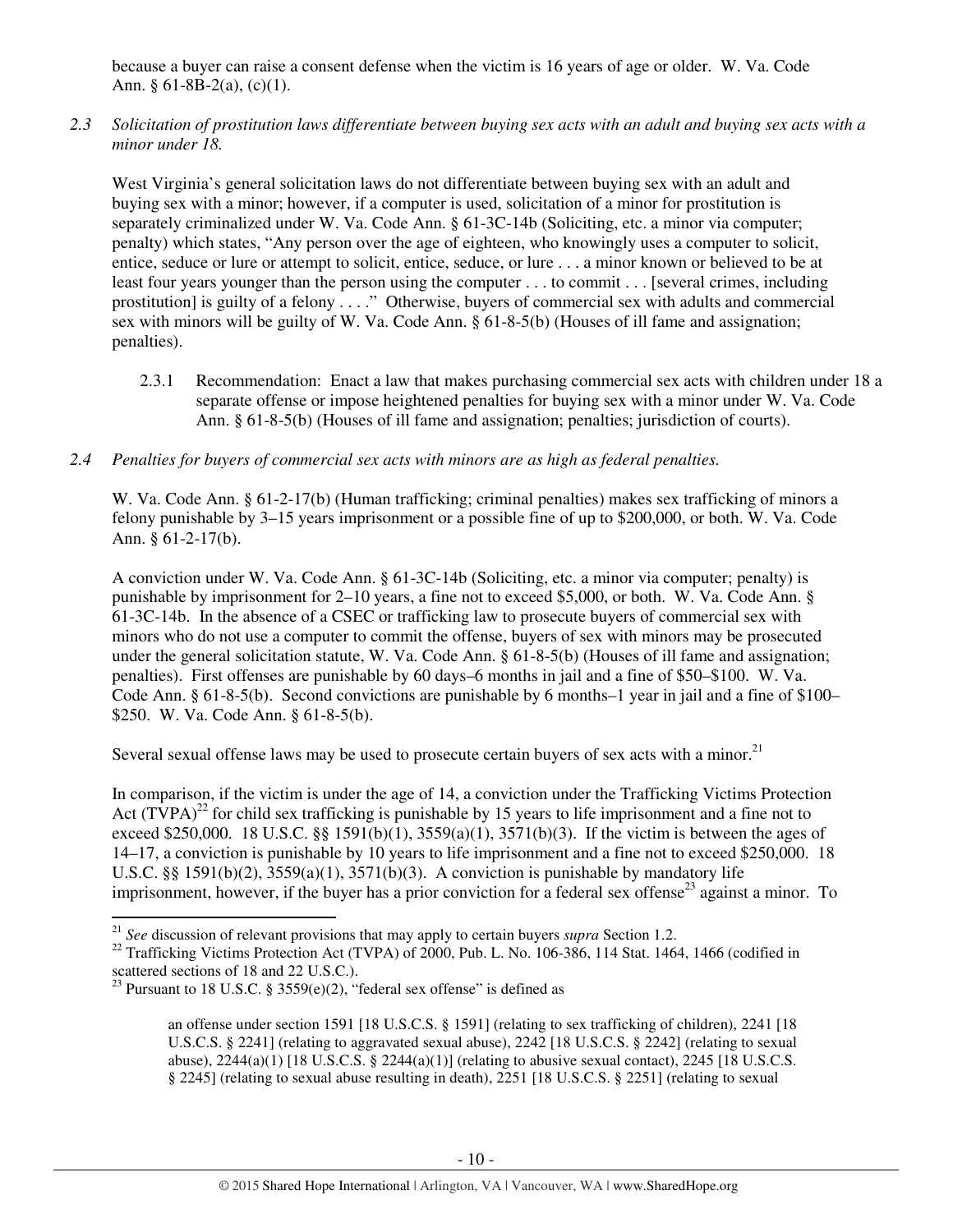the extent buyers can be prosecuted under other federal CSEC laws,  $^{24}$  a conviction is punishable by penalties ranging from a fine not to exceed \$250,000 to life imprisonment and a fine not to exceed  $$250,000.<sup>25</sup>$ 

*2.5 Using the Internet or electronic communications to lure, entice, or purchase, or attempt to lure, entice, or purchase commercial sex acts with a minor is a separate crime or results in an enhanced penalty for buyers.* 

W. Va. Code Ann. § 61-3C-14b (Soliciting, etc. a minor via computer; penalty) makes the use of a computer to lure or entice commercial sex acts with a minor illegal. Pursuant to W. Va. Code Ann. § 61- 3C-14b,

Any person over the age of eighteen, who knowingly uses a computer to solicit, entice, seduce or lure, or attempt to solicit, entice, seduce or lure, a minor known or believed to be at least four years younger than the person using the computer or a person he or she reasonably believes to be a minor, to commit any illegal act proscribed by the provisions of article eight [Crimes against chastity, morality and decency], eight-b [Sexual offenses], eight-c [Filming of sexually explicit conduct of minors], or eight-d [Child abuse] of this chapter . . . is guilty of a felony . . . .

Article 8, referred to in W. Va. Code Ann. § 61-3C-14b, includes W. Va. Code Ann. § 61-8-5(b), which makes it a crime for a person to "solicit, induce, entice, or procure another to commit an act of prostitution, lewdness, or assignation."

A conviction under W. Va. Code Ann. § 61-3C-14b is punishable as a felony by imprisonment for 2–10 years in a state correctional facility, a fine not to exceed \$5,000, or both. W. Va. Code Ann. § 61-3C-14b.

*2.6 No age mistake defense is permitted for a buyer of commercial sex acts with any minor under 18.* 

l

Neither W. Va. Code Ann. § 61-2-17 (Human trafficking; criminal penalties) nor § 61-3C-14b (Soliciting, etc. a minor via computer; penalty) expressly prohibits a mistake of age defense.

- 2.6.1 Recommendation: Amend W. Va. Code Ann. § 61-2-17 (Human trafficking; criminal penalties) and § 61-3C-14b (Soliciting, etc. a minor via computer; penalty) to expressly prohibit a mistake of age defense for these crimes.
- *2.7 Base penalties for buying sex acts with a minor under 18 are sufficiently high and not reduced for older minors.*

W. Va. Code Ann. § 61-2-17 (Human trafficking; criminal penalties) and W. Va. Code Ann. § 61-3C-14b (Soliciting, etc. a minor via computer; penalty) do not stagger penalties based on the age of the minor victim.

exploitation of children), 2251A [18 USCS § 2251A] (relating to selling or buying of children), 2422(b) [18 U.S.C.S. § 2422(b)] (relating to coercion and enticement of a minor into prostitution), or 2423(a) [18 U.S.C.S. § 2423(a)] (relating to transportation of minors).

<sup>&</sup>lt;sup>24</sup> 18 U.S.C. §§ 2251A(b) (Selling or buying of children), 2251(a) (Sexual exploitation of children), 2423(a) (Transportation of a minor with intent for minor to engage in criminal sexual activity), 2422(a) (Coercion and enticement), 2252(a)(2), (a)(4) (Certain activities relating to material involving the sexual exploitation of minors). <sup>25</sup> 18 U.S.C. §§ 2251A(b) (conviction punishable by imprisonment for 30 years to life and a fine), 2251(e) (conviction punishable by imprisonment for 15–30 years and a fine), 2423(a) (conviction punishable by imprisonment for 10 years to life and a fine), 2422(a) (conviction punishable by a fine, imprisonment up to 20 years, or both),  $2252(a)(2)$ , (4) (stating that a conviction under subsection (a)(2) is punishable by imprisonment for 5–20 years and a fine, while a conviction under subsection (a)(4) is punishable by imprisonment up to 10 years, a fine, or both.); *see also* 18 U.S.C. §§ 3559(a)(1) (classifying all of the above listed offenses as felonies), 3571(b)(3) (providing a fine up to \$250,000 for any felony conviction).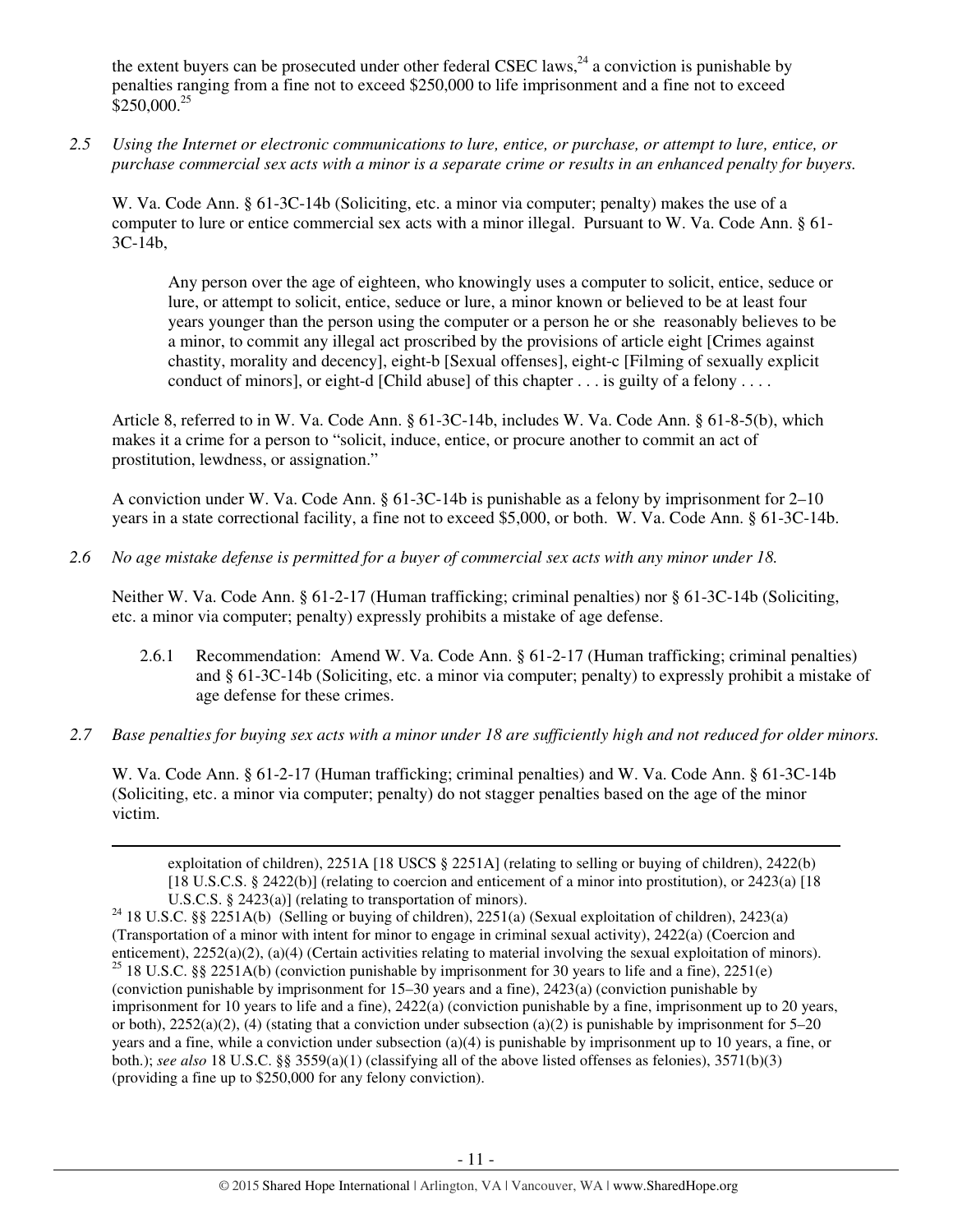## *2.8 Financial penalties for buyers of commercial sex acts with minors are sufficiently high to make it difficult for buyers to hide the crime.*

W. Va. Code Ann. § 61-2-17(b) (Human trafficking; criminal penalties) makes those who purchase sex with minors under 18 subject to a possible fine not to exceed \$200,000. W. Va. Code Ann. § 61-2-17(b). Convicted buyers over 18 who use a computer to solicit a child for prostitution in violation of W. Va. Code Ann. § 61-3C-14b (Soliciting, etc. a minor via computer; penalty) may be fined up to \$5,000. W. Va. Code Ann. § 61-3C-14b.

Additionally, pursuant to W. Va. Code Ann. § 61-8C-7(a) (Items subject to forfeiture; persons authorized to seize property subject to forfeiture), buyers who violate W. Va. Code Ann. § 61-3C-14b (Soliciting, etc. a minor via computer; penalty) or possess child pornography in violation of § 61-8C-3 (Distribution and exhibiting of material depicting minors engaged in sexually explicit conduct; penalty) may be subject to discretionary, civil asset forfeiture. The following items are subject to forfeiture pursuant to W.Va. Code Ann. § 61-8C-7:

(1) All visual depictions which have been manufactured, distributed, dispensed, or possessed in violation of article eight-a [§§ 61-8A-1 et seq.]<sup>26</sup> or eight-c [§§ 61-8C-1et seq.]<sup>27</sup> of this chapter or section fourteen-b [§ 61-3C-14b], article three-c of this chapter;

(2) All raw materials, products and equipment of any kind which are used, intended for use, in manufacturing, processing, delivering, importing or exporting any visual depictions or any crimes against children in violation of article eight-a [§§ 61-8A-1 et seq.] or eight-c [§§ 61-8C-1 et seq.] of this chapter of section fourteen-b [§ 61-3C-14b], article three-c of this chapter;

(3) All books, records, research products and materials, including hard drives, microfilm, tapes and data which are used, or have been used, or are intended for use in violation of article eight-a [§§ 61- 8A-1et seq.] or eight-c [§§ 61-8C-1 et seq.] of this chapter of section fourteen-b [§ 61-3C-14b], article three-c of this chapter

(4) All moneys, negotiable instruments, securities, or other things of value furnished or intended to be furnished in violation of article eight-a [§§ 61-8A-1et seq.] or eight-c [§§ 61-8C-1 et seq.] of this chapter of section fourteen-b [§ 61-3C-14b], article three-c of this chapter by any person in exchange for a visual depiction, all proceeds traceable to the exchange and all moneys, negotiable instruments, and securities used, or which are intended to be used, to facilitate any violation of article eight-a [§§ 61-8A-1et seq.] or eight-c [§§ 61-8C-1 et seq.] of this chapter of section fourteen-b [§ 61-3C-14b], article three-c of this chapter. . . .;

(5) All conveyances, including aircraft, vehicles or vessels, which are used, have been used, or are intended for use, to transport, or in any manner to facilitate the transportation, sale, receipt, possession, or concealment of property described in (1), (2) or (3) of this subsection<sup>28</sup>…."

l

<sup>&</sup>lt;sup>26</sup> The relevant criminal offenses under W. Va. Code Ann. §§ 61-8A (Preparation, distribution or exhibition of obscene matter to minors) include § 61-8A-2 (Distribution and display to minor of obscene matter; penalties; defenses), § 61-8A-4 (Use of obscene matter with intent to seduce minor), and § 61-8A-1 (Employment or use of minor to produce obscene matter or assist in doing sexually explicit conduct; penalties).

<sup>&</sup>lt;sup>27</sup> The relevant criminal offenses under W. Va. Code Ann. §§ 61-8C (Filming of sexually explicit conduct of minors) include § 61-8C-2 (Use of minors in filming sexually explicit conduct prohibited; penalty), § 61-8C-3 (Distribution and exhibiting of material depicting minors engaged in sexually explicit conduct; penalty), and § 61- 8C-3a (Promoting child erotica; penalties).

<sup>&</sup>lt;sup>28</sup> Exceptions under W. Va. Code § 61-8C-7(a)(5) include:

<sup>(</sup>A) A conveyance used by any person as a common carrier in the transaction of business as a common carrier shall not be forfeited under this section unless it appears that the person owning the conveyance is a consenting party or privy to a violation of article eight-a [§§ 61-8A-1 et seq.] or eight-c [§§ 61-8C-1 et seq.] of this chapter or section fourteen-b [§ 61-3C-14b], article three-c of this chapter;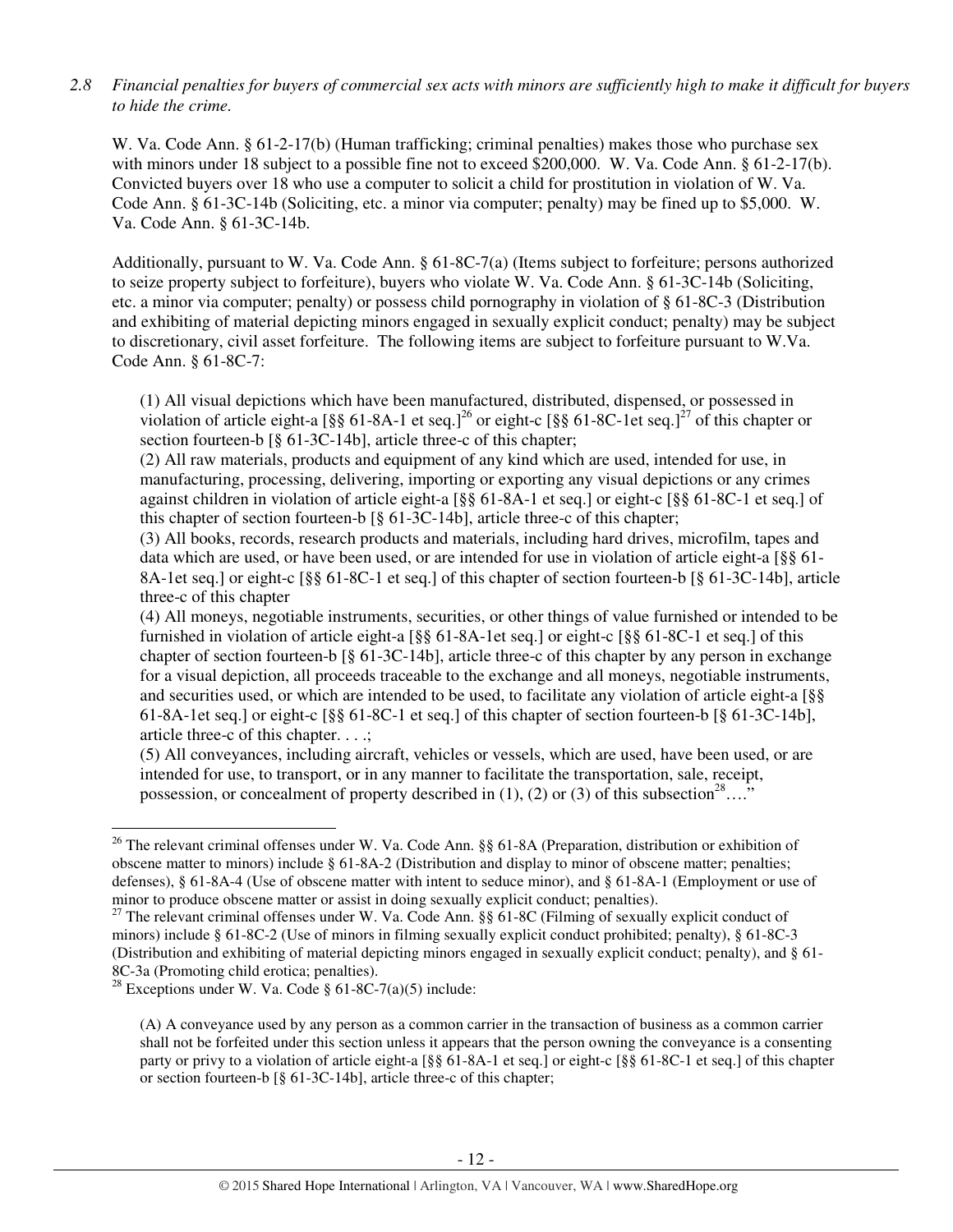Pursuant to W.Va. Code Ann. § 61-8C-7(b), property subject to forfeiture may be seized by the state police. Disposition of forfeitable property is governed by W.Va. Code Ann. § 61-8C-10 and 61-8C-11, which provide for alternate dispositions of moneys, securities or negotiable instruments and other property. Moneys, securities and other negotiable instruments shall be distributed as follows: (1) 10% to the office of the prosecuting attorney that initiated the forfeiture proceeding, (2) the balance to a special law-enforcement investigation fund. W. Va. Code Ann. § 61-8C-10. The circuit court ordering the forfeiture of all other property, upon application by the prosecuting attorney or the Superintendent of the State Police or his or her designee, may direct: (1) Title to the forfeited property be vested in the lawenforcement agency so petitioning; (2) The law-enforcement agency responsible for the seizure retain the property for official use; or (3) The forfeited property shall be offered at public auction to the highest bidder for cash. W.Va. Code Ann. § 61-8C-11.

Absent a law that makes it a crime to purchase commercial sex acts with a minor without using a computer to accomplish the offense, a buyer might be convicted under W. Va. Code Ann. § 61-8-5(b) (Houses of ill fame and assignation; penalties; jurisdiction of courts), which carries a fine of \$50–\$100 for a first conviction and a fine of \$100–\$250 for a second conviction. W. Va. Code Ann. § 61-8-5(b).

Additionally, West Virginia has a general restitution statute that may apply to buyers in certain instances. Restitution is mandatory where a defendant is "convicted of a felony or misdemeanor causing physical, psychological or economic injury or loss to a victim . . . unless the court finds restitution to be wholly or partially impractical as set forth" in the Victim Protection Act of 1984. Pursuant to W. Va. Code Ann. § 61-11A-4(b)(2), where the victim suffers "bodily injury," a defendant shall be ordered to

(A) Pay an amount equal to the cost of necessary medical and related professional services and devices relating to physical, psychiatric and psychological care, including nonmedical care and treatment rendered in accordance with a method of healing recognized by the law of the place of treatment;

(B) Pay an amount equal to the cost of necessary physical and occupational therapy and rehabilitation; and

(C) Reimburse the victim for income lost by the victim as a result of the offense.

Persons convicted under W. Va. Code Ann. § 61-8C-3 (Distribution and exhibiting of material depicting minors engaged in sexually explicit conduct prohibited; penalty), discussed in Section 2.9, may also be required, in addition to any penalties and restitution imposed by the court, to "pay all or any portion of the cost of medical, psychological or psychiatric treatment of the minor resulting from the act or acts for which the person is convicted, whether or not the minor is considered to have sustained bodily injury." W. Va. Code Ann. § 61-8C-4.

*2.9 Buying and possessing child pornography carries penalties as high as similar federal offenses.* 

 $\overline{a}$ 

W. Va. Code Ann. § 61-8C-3 (Distribution and exhibiting of material depicting minors engaged in sexually explicit conduct prohibited; penalty) criminalizes the possession of child pornography. W. Va.

of this article, unless the state proves by a preponderance of the evidence that the holder of the security interest or lien either knew, or had reason to know, that the conveyance was being used or was likely to be used in a violation of article eight-a [§§ 61-8A-1 et seq.] or eight-c [§§ 61-8C-1 et seq.] of this chapter or section fourteen-b [§ 61-3C-14b], article three-c of this chapter.

<sup>(</sup>B**)** A conveyance shall not be forfeited under the provisions of this article if the person owning the conveyance establishes that he or she neither knew, nor had reason to know, that the conveyance was being employed or was likely to be employed in a violation of article eight-a [§§ 61-8A-1 et seq.] or eight-c [§§ 61-8C-1 et seq.] of this chapter or section fourteen-b [§ 61-3C-14b], article three-c of this chapter; and (C**)** A bona fide security interest or other valid lien in any conveyance shall not be forfeited under the provisions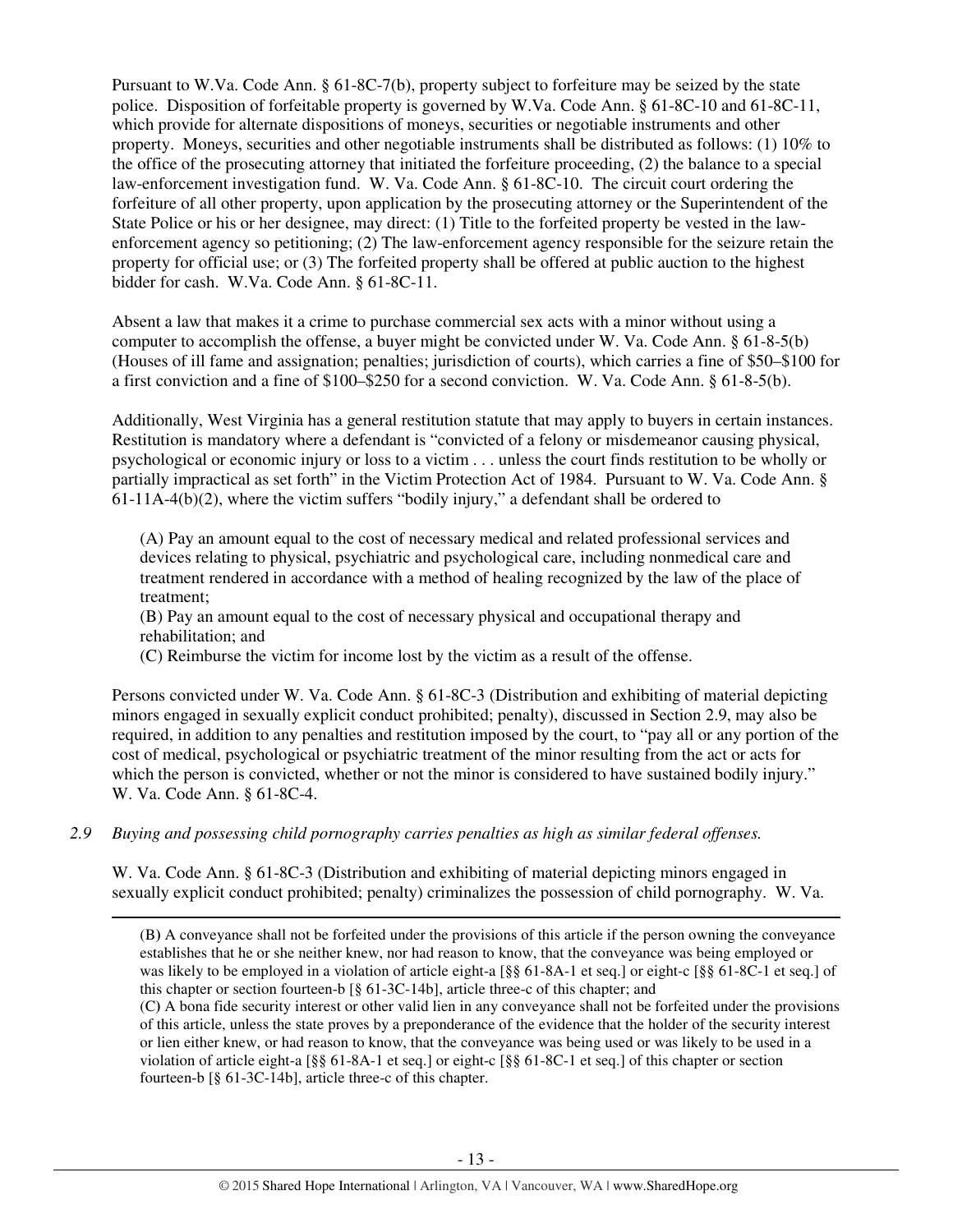Code Ann. § 61-8C-3(a) provides that "[a]ny person who, knowingly and willfully, sends or causes to be sent or distributes, exhibits, possesses, electronically accesses with intent to view or displays or transports any material visually portraying a minor engaged in any sexually explicit conduct<sup>29</sup> is guilty of a felony ... . ." Penalties for violations of this statute vary depending on the severity of the crime in relation to the amount and types of materials accessed by the perpetrator. § 61-8C-3 states,

(b) Any person who violates the provisions of subsection (a) of this section when the conduct involves fifty or fewer images shall, upon conviction, be imprisoned in a state correctional facility for not more than two years or fined not more than \$2,000 or both.

(c) Any person who violates the provisions of subsection (a) of this section when the conduct involves more than fifty but fewer than six hundred images shall, upon conviction, be imprisoned in a state correctional facility for not less than two nor more than ten years or fined not more than \$5,000, or both.

(d) Notwithstanding the provisions of subsections (b) and (c) of this section any person who violates the provisions of subsection (a) of this section when the conduct involves six hundred or more images or depicts violence against a child or a child engaging in bestiality shall, upon conviction, be imprisoned in a state correctional facility for not less than five nor more than fifteen years or fined not more than \$25,000, or both.

(e) For purposes of this section each video clip, movie or similar recording of five minutes or less shall constitute seventy five images. A video clip, movie or similar recording of a duration longer than five minutes shall be deemed to constitute seventy-five images for every two minutes in length it exceeds five minutes.

In addition to criminal penalties and restitution imposed by the court, persons convicted under W. Va. Code Ann. § 61-8C-3 (Distribution and exhibiting of material depicting minors engaged in sexually explicit conduct prohibited; penalty) may also be required to "pay all or any portion of the cost of medical, psychological or psychiatric treatment of the minor resulting from the act or acts for which the person is convicted, whether or not the minor is considered to have sustained bodily injury." W. Va. Code Ann. § 61-8C-4.

In comparison, a federal conviction for possession of child pornography<sup>30</sup> is generally punishable by imprisonment for  $5-20$  years and a fine not to exceed \$250,000.<sup>31</sup> Subsequent convictions, however, are punishable by imprisonment up to 40 years and a fine not to exceed \$250,000.<sup>32</sup>

<sup>29</sup> *See supra* note 9.

 $30\,18$  U.S.C. §§ 2252(a)(2), (a)(4) (Certain activities relating to material involving the sexual exploitation of minors),  $2252A(a)(2)$ –(3) (Certain activities relating to material constituting or containing child pornography), 1466A(a), (b) (Obscene visual representations of the sexual abuse of children).

 $31$  18 U.S.C. §§ 2252(b) (stating that a conviction under subsection (a)(2) is punishable by imprisonment for 5–20 years and a fine, while a conviction under subsection (a)(4) is punishable by imprisonment up to 10 years, a fine, or both),  $2252A(b)(1)$  (a conviction is punishable by imprisonment for 5–20 years and a fine),  $1466A(a)$ , (b) (stating that a conviction under subsection (a) is "subject to the penalties provided in section  $2252A(b)(1)$ ," imprisonment for 5–20 years and a fine, while a conviction under subsection (b) is "subject to the penalties provided in section 2252A(b)(2)," imprisonment up to 10 years, a fine, or both); *see also* 18 U.S.C. §§ 3559(a)(1) (classifying all of the above listed offenses as felonies), 3571(b)(3) (providing a fine up to \$250,000 for any felony conviction).

 $32$  18 U.S.C. §§ 2252(b) (stating if a person has a prior conviction under subsection (a)(2), or a list of other statutes, a conviction is punishable by a fine and imprisonment for 15–40 years, but if a person has a prior conviction under subsection (a)(4), or a list of other statutes, a conviction is punishable by a fine and imprisonment for  $10-20$  years),  $2252A(b)(1)$  (stating if a person has a prior conviction under subsection (a)(2), (a)(3), or a list of other statutes, a conviction is punishable by a fine and imprisonment for  $15-40$  years),  $1466A(a)$ , (b) (stating that the penalty scheme for section 2252A(b) applies); *see also* 18 U.S.C. §§ 3559(a)(1) (classifying all of the above listed offenses as felonies), 3571(b)(3) (providing a fine up to \$250,000 for any felony conviction).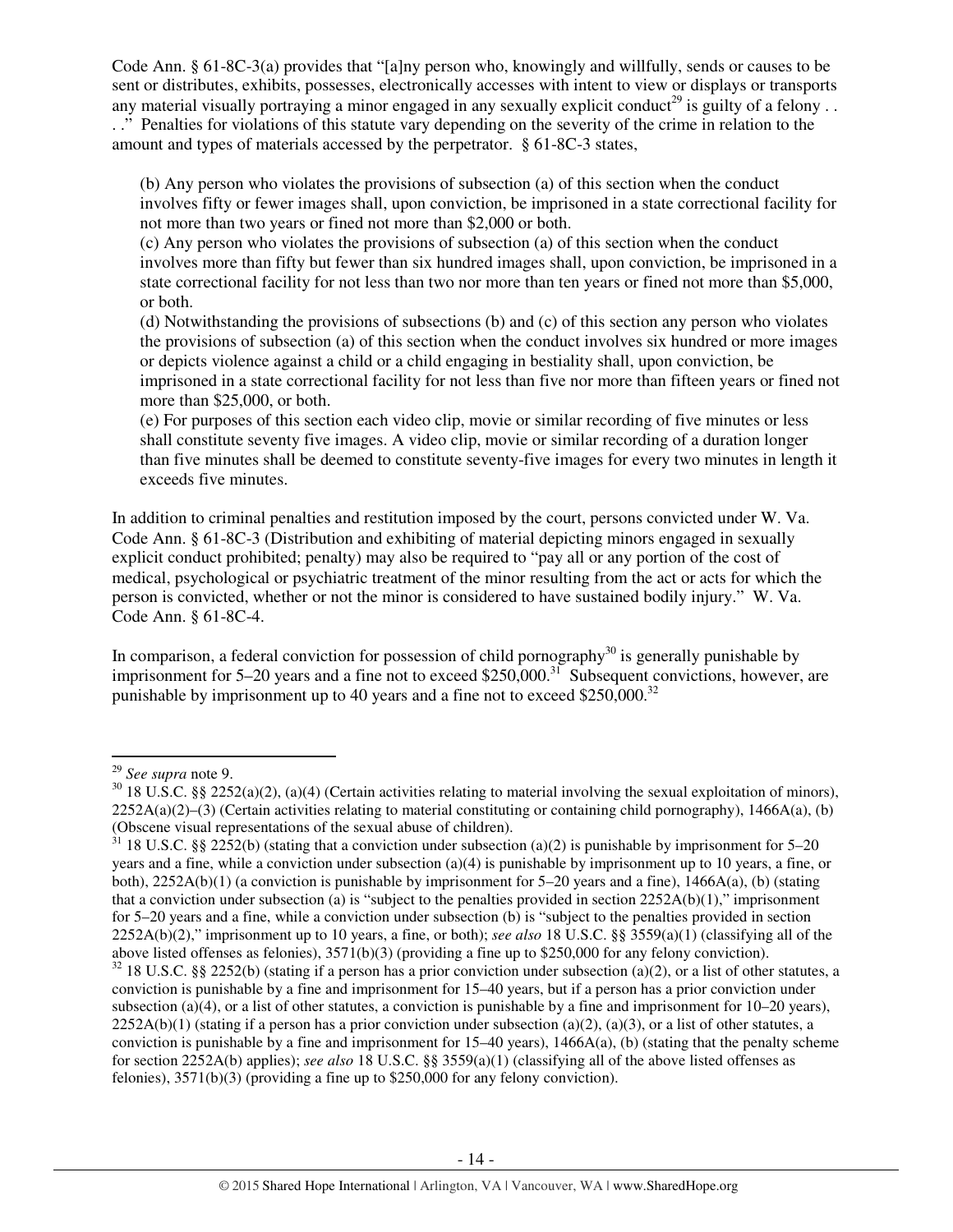- 2.9.1 Recommendation: Amend W. Va. Code Ann. § 61-8C-3 (Distribution and exhibiting of material depicting minors engaged in sexually explicit conduct prohibited; penalty) to increase the base penalty for possession of child pornography to reflect the seriousness of the offense.
- *2.10 Convicted buyers of commercial sex acts with minors and child pornography are required to register as sex offenders*.

West Virginia's Sex Offender Registration Act, W. Va. Code Ann. § 15-12-1 et seq., establishes sex offender registration requirements. Specifically, W. Va. Code Ann. § 15-12-2(b) (Registration) requires any person convicted of specified offenses to register as a sex offender. Those specific offenses include convictions under the following statues: W. Va. Code Ann. § 61-8A-2 (Distribution and display to minor of obscene matter; penalties; defenses), § 61-8A-4 (Use of obscene matter with intent to seduce minor), § 61-8A-5 (Employment or use of minor to produce obscene matter or assist in doing sexually explicit conduct; penalties), § 61-8C-3 (Distribution and exhibiting of material depicting minors engaged in sexually explicit conduct prohibited; penalty), § 61-3C-14b (Soliciting, etc. a minor via computer; penalty), § 61-8B-3(a)(2) (Sexual assault in the first degree), § 61-8B-5(a)(2) (Sexual assault in the third degree),  $\S$  61-8B-7(a)(3) (Sexual abuse in the first degree), and  $\S$  61-8B-9(a) (Sexual abuse in the third degree). Furthermore, "[a]ny person who has been convicted of a criminal offense and the sentencing judge made a written finding that the offense was sexually motivated<sup>33</sup> shall also register as set forth in this article." W. Va. Code Ann.  $\S 15-12-2(c)$ .

A conviction under W. Va. Code Ann. § 61-8-5(b) (Houses of ill fame and assignation; penalties; jurisdiction of courts), however, is not an enumerated offense in W. Va. Code Ann. § 15-12-2(b) automatically requiring a convicted defendant to register as a sex offender, even if the victim is a minor. Thus, registration as a sex offender could only be required for convictions under W. Va. Code Ann. § 61- 8-5(b) pursuant to W. Va. Code Ann. § 15-12-2(c) by written findings of the court that the offense was sexually motivated.

Buyers convicted of W. Va. Code Ann. § 61-2-17 (Human trafficking; criminal penalties) are not required to register as sex offenders under W. Va. Code Ann. § 15-12-2(b) (Registration).

2.10.1 Recommendation: Amend W. Va. Code Ann. § 15-12-2(b) (Registration) to include W. Va. Code Ann. § 61-8-5(b) (Houses of ill fame and assignation; penalties; jurisdiction of courts) and § 61-2- 17 (Human trafficking; criminal penalties) as offenses that automatically require a convicted defendant to register as a sex offender when a minor victim is involved.

l

<sup>&</sup>lt;sup>33</sup> "For purposes of this article, the term 'sexually motivated' means that one of the purposes for which a person committed the crime was for any person's sexual gratification." W. Va. Code Ann. § 15-12-2(j).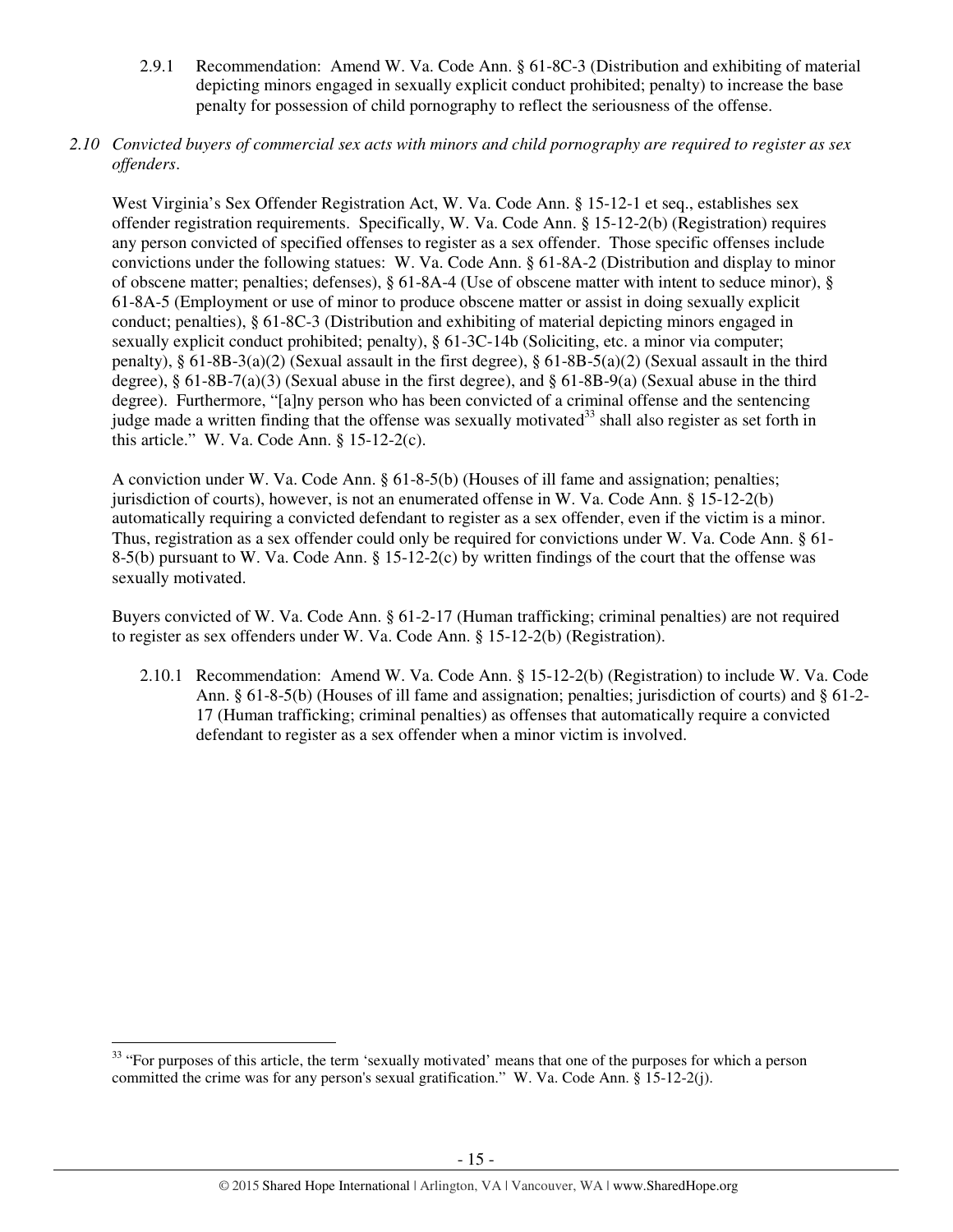#### **FRAMEWORK ISSUE 3: CRIMINAL PROVISIONS FOR TRAFFICKERS**

#### *Legal Components:*

- *3.1 Penalties for trafficking a child for sexual exploitation are as high as federal penalties.*
- *3.2 Creating and distributing child pornography carries penalties as high as similar federal offenses.*
- *3.3 Using the Internet or electronic communications to lure, entice, recruit, or sell commercial sex acts with a minor is a separate crime or results in an enhanced penalty for traffickers.*
- *3.4 Financial penalties for traffickers, including asset forfeiture, are sufficiently high.*
- *3.5 Convicted traffickers are required to register as sex offenders.*
- *3.6 Laws relating to termination of parental rights for certain offenses include sex trafficking or commercial sexual exploitation of children (CSEC) offenses in order to remove the children of traffickers from their control and potential exploitation.*

*\_\_\_\_\_\_\_\_\_\_\_\_\_\_\_\_\_\_\_\_\_\_\_\_\_\_\_\_\_\_\_\_\_\_\_\_\_\_\_\_\_\_\_\_\_\_\_\_\_\_\_\_\_\_\_\_\_\_\_\_\_\_\_\_\_\_\_\_\_\_\_\_\_\_\_\_\_\_\_\_\_\_\_\_\_\_\_\_\_\_\_\_\_\_* 

# *Legal Analysis:*

l

3.1 Penalties for trafficking a child for sexual exploitation are as high as federal penalties.<sup>34</sup>

Traffickers can be prosecuted under W. Va. Code Ann. § 61-2-17 (Human trafficking; criminal penalties). A person can be convicted of human trafficking under W. Va. Code Ann. § 61-2-17(b), only if "two or more persons are trafficked within any one year period" through conduct constituting "labor trafficking" under § 61-2-17(a)(4), "sex trafficking of minors" under § 61-2-17(a)(5), or "sex trafficking of adults" under § 61-2-17(a)(6).W. Va. Code Ann. § 61-2-17(a)(3). Human trafficking is a felony punishable by 3– 15 years imprisonment. W. Va. Code Ann. § 61-2-17(b).

Traffickers may also be prosecuted under W. Va. Code Ann. § 61-2-14(a) (Abduction of person; kidnapping or concealing child; penalties), which states that a person who "takes away a child under the age of sixteen years from any person having lawful charge of such child, for the purpose of prostitution or concubinage, shall be guilty of a felony  $\dots$ ." W. Va. Code Ann. § 61-2-14(a). A conviction under this statute is punishable by imprisonment for  $3-10$  years in the penitentiary. W. Va. Code Ann. § 61-2-14(a).

Traffickers could also be prosecuted under W. Va. Code Ann. § 61-8-8 (Receiving support from prostitution; pimping; penalty), which provides, "Any person who, knowing another person to be a prostitute, shall live or derive support or maintenance, in whole or in part, from the earnings or proceeds of the prostitution of such prostitute, or from money loaned or advanced to or charged against such prostitution by any keeper or manager or inmate of a house or other place where prostitution is practiced or allowed, or shall tout or receive compensation for touting for such prostitution, shall be guilty of pimping . . . ." When the person prostituted is a minor, a conviction under W. Va. Code Ann. § 61-8-8 is a felony punishable by a minimum of imprisonment for 2 years, a fine not to exceed \$5,000, or both.

Traffickers may also face prosecution under W. Va. Code Ann. § 61-8-6 (Detention of person in place of prostitution; penalty) and § 61-8-7 (Procuring for house of prostitution; penalty), both of which are considered felonies when the victim is a minor and are punishable by imprisonment for 2–5 years, a fine not to exceed \$5,000, or both. W. Va. Code Ann. §§ 61-8-6, 61-8-7. Traffickers convicted under W. Va. Code Ann. § 61-3C-14b (Soliciting, etc. a minor via computer; penalty) will receive a sentence of imprisonment for 2–10 years in a state correctional facility, a fine not to exceed \$5,000, or both. W. Va. Code Ann. § 61-3C-14b.

<sup>&</sup>lt;sup>34</sup> See supra Section 1.2 for a full description of the substantive provisions of the West Virginia CSEC laws applicable to traffickers.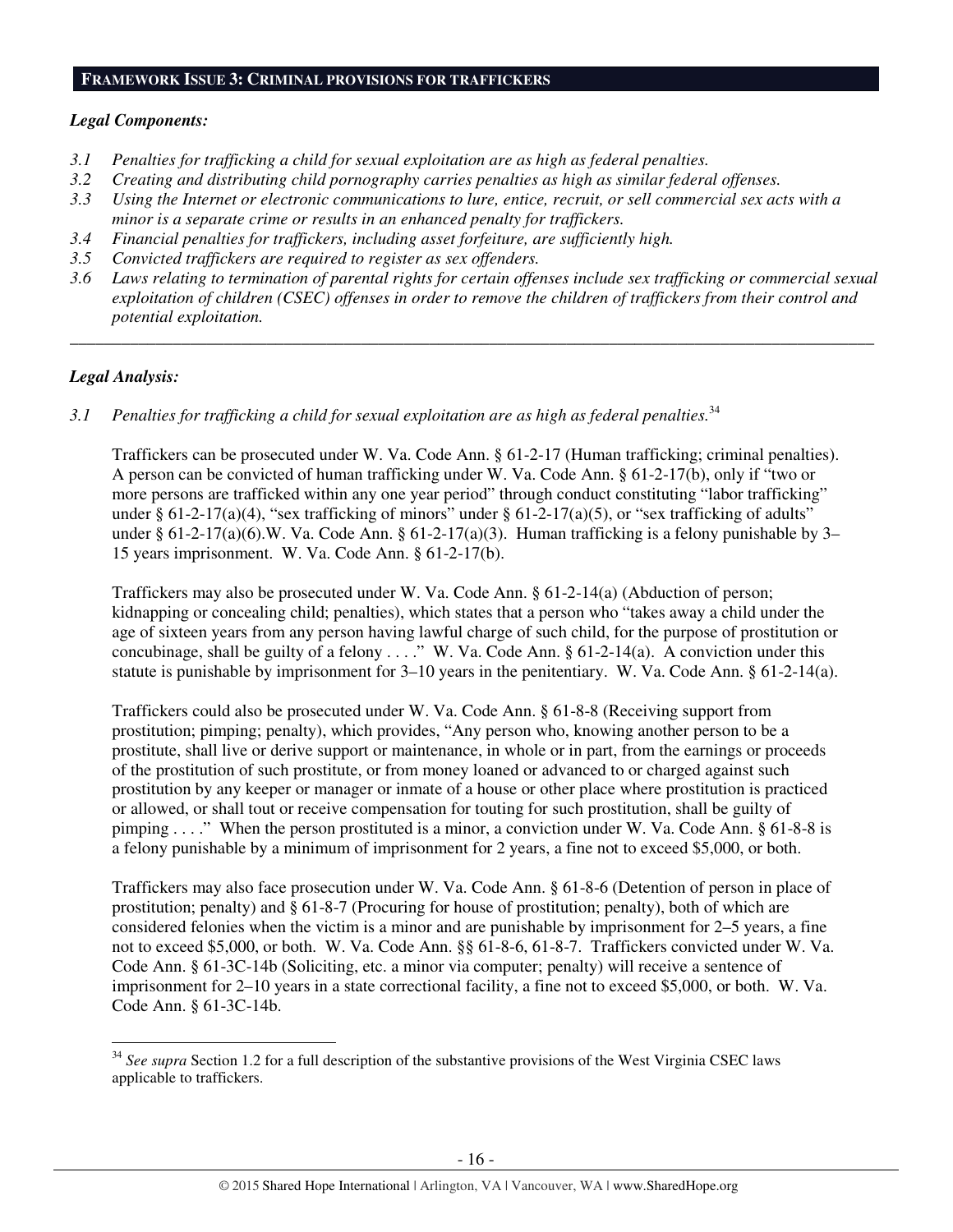In comparison, if the victim is under the age of 14, a conviction under the Trafficking Victims Protection Act  $(TVPA)^{35}$  for child sex trafficking is punishable by 15 years to life imprisonment and a fine not to exceed \$250,000. 18 U.S.C. §§ 1591(b)(1),  $3559(a)(1)$ ,  $3571(b)(3)$ . If the victim is between the ages of 14–17, a conviction is punishable by 10 years to life imprisonment and a fine not to exceed \$250,000. 18 U.S.C. §§ 1591(b)(2),  $3559(a)(1)$ ,  $3571(b)(3)$ . A conviction is punishable by mandatory life imprisonment, however, if the trafficker has a prior conviction for a federal sex offense<sup>36</sup> against a minor.

#### *3.2 Creating and distributing child pornography carries penalties as high as similar federal offenses*.

Pursuant to W. Va. Code Ann. § 61-8C-2(a) (Use of minors in filming sexually explicit conduct prohibited; penalty), "[a]ny person who causes or knowingly permits, uses, persuades, induces, entices or coerces such minor to do or assist in any sexually explicit conduct<sup>37</sup> shall be guilty of a felony when such person has knowledge that any such act is being photographed or filmed." Under subsection (b), "any person who photographs or films such minor engaging in any sexually explicit conduct shall be guilty of a felony . . . ." W. Va. Code Ann. § 61-8C-2(a), (b). Additionally, pursuant to W. Va. Code Ann. § 61-8C- $2(c)$ ,

[a]ny parent, legal guardian or person having custody and control of a minor, who photographs or films such minor in any sexually explicit conduct<sup>38</sup> or causes or knowingly permits, uses, persuades, induces, entices or coerces such minor child to engage in or assist in any sexually explicit act shall be guilty of a felony when such person has knowledge that any such act may be photographed or filmed.

A conviction under any of the provisions of this statute is punishable by imprisonment for up to 10 years, a fine not to exceed  $$10,000$ , or both. W. Va. Code Ann.  $§ 61-8C-2(a)$ , (b).

Pursuant to W. Va. Code Ann. § 61-8A-5 (Employment or use of minor to produce obscene matter or assist in doing sexually explicit conduct; penalties),

[a]ny adult who, with knowledge that a person is a minor or who fails to exercise reasonable care in ascertaining the age of a minor, hires, employs or uses such minor to produce obscene matter<sup>39</sup> or to do or assist in doing any sexually explicit conduct,  $^{40}$  is guilty of a felony ...

A conviction under W. Va. Code Ann. § 61-8A-5 is punishable by imprisonment for up to 10 years, a fine not to exceed \$50,000, or both.

In comparison, if the victim is under the age of 14, a conviction under the TVPA for child sex trafficking is punishable by 15 years to life imprisonment and a fine not to exceed \$250,000. 18 U.S.C. §§  $1591(b)(1)$ ,  $3559(a)(1)$ ,  $3571(b)(3)$ . If the victim is between the ages of  $14-17$ , a conviction is punishable by 10 years to life imprisonment and a fine not to exceed \$250,000. 18 U.S.C. §§ 1591(b)(2), 3559(a)(1), 3571(b)(3). A conviction is punishable by mandatory life imprisonment, however, if the trafficker has a prior conviction for a federal sex offense<sup>41</sup> against a minor. Additionally, a federal conviction for

- <sup>39</sup> *See supra* note 8.
- <sup>40</sup> *See supra* note 9.

<sup>35</sup> *See supra* note 22.

<sup>36</sup> *See supra* note 23.

<sup>37</sup> *See supra* note 9.

<sup>38</sup> *See supra* note 9.

<sup>41</sup> *See supra* note 23.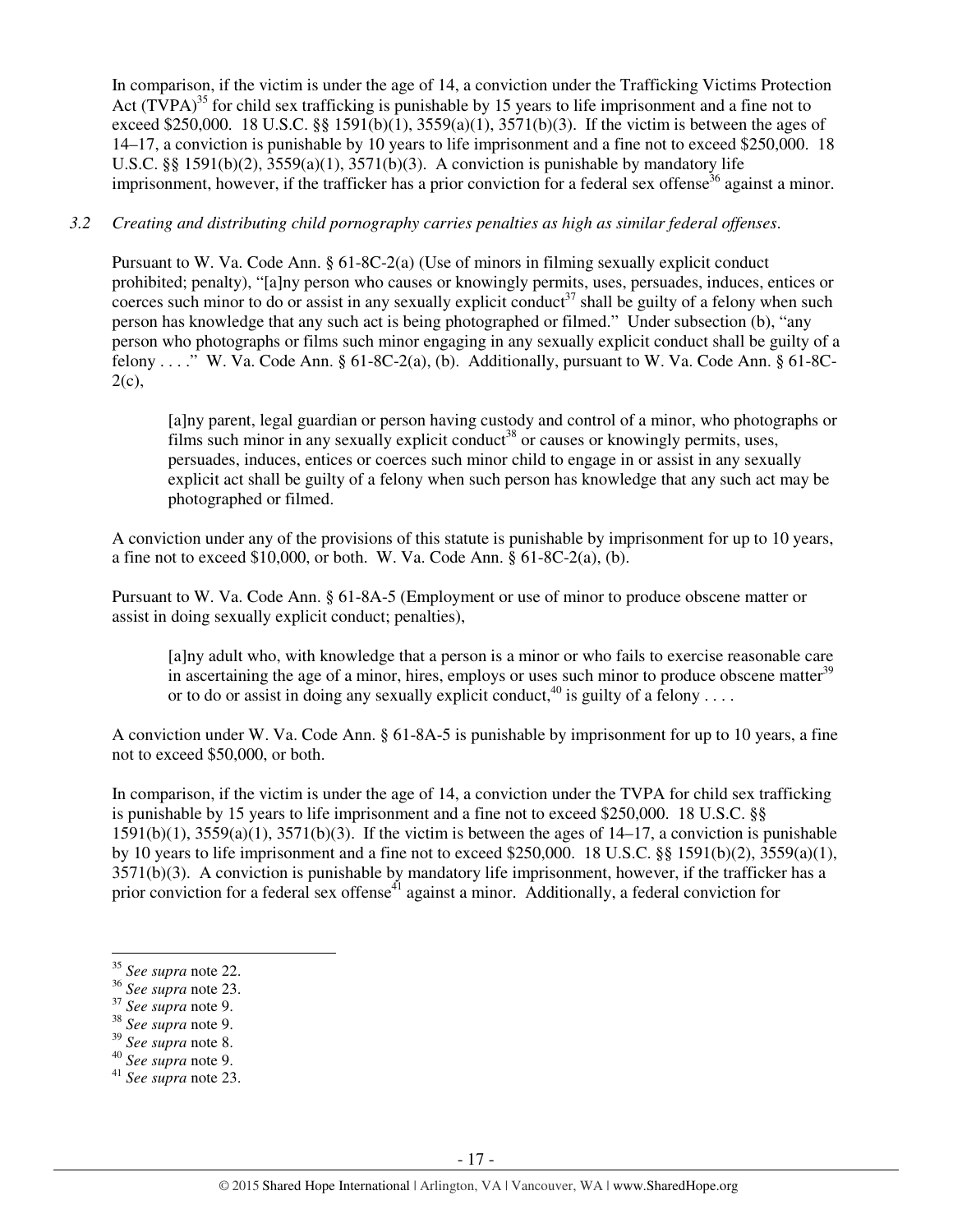distribution of child pornography<sup>42</sup> is generally punishable by imprisonment for  $5-20$  years and a fine not to exceed \$250,000.<sup>43</sup> Subsequent convictions, however, are punishable by imprisonment up to 40 years and a fine not to exceed \$250,000.<sup>44</sup>

*3.3 Using the Internet or electronic communications to lure, entice, recruit, or sell commercial sex acts with a minor is a separate crime or results in an enhanced penalty for traffickers.* 

W. Va. Code Ann. § 61-3C-14b (Soliciting, etc. a minor via computer; penalty) criminalizes the use of a computer to lure or entice a minor to perform commercial sex acts. Pursuant to W. Va. Code Ann. § 61- 3C-14b,

[a]ny person over the age of eighteen, who knowingly uses a computer to solicit, entice, seduce or lure, or attempt to solicit, entice, seduce or lure, a minor known or believed to be at least four years younger than the person using the computer or a person he or she reasonably believes to be a minor, to commit any illegal act proscribed by the provisions of article eight [Crimes against chastity, morality and decency], eight-b [Sexual offenses], eight-c [Filming of sexually explicit conduct of minors], or eight-d [Child abuse] of this chapter . . . is guilty of a felony . . . .

Article 8 predicate offenses include W. Va. Code Ann. § 61-8-5 (Houses of ill fame and assignation; penalties; jurisdiction of courts), § 61-8-6 (Detention of person in place of prostitution; penalty), and § 61-8-7 (Procuring for house of prostitution; penalty).

A conviction under W. Va. Code Ann. § 61-3C-14b (Soliciting, etc. a minor via computer; penalty) is a felony punishable by imprisonment for 2–10 years, a fine not to exceed \$5,000, or both.

*3.4 Financial penalties for traffickers, including asset forfeiture, are sufficiently high*.

l

A person convicted of sex trafficking of minors pursuant to W. Va. Code Ann. § 61-2-17(b) (Human trafficking; criminal penalties) is subject to a possible fine not to exceed \$200,000. However, traffickers are not subject to asset forfeiture if convicted under W. Va. Code Ann. § 61-2-17(b).

No fines are imposed on traffickers convicted under W. Va. Code Ann. § 61-2-14(a) (Abduction of person; kidnapping or concealing child; penalties). However, traffickers convicted under W. Va. Code Ann. § 61-8-6 (Detention of person in place of prostitution; penalty), § 61-8-7 (Procuring for house of prostitution; penalty), § 61-8-8 (Receiving support from prostitution; pimping; penalty), or § 61-3C-14b (Soliciting, etc. a minor via computer; penalty) are subject to a possible fine not to exceed \$5,000, if the

<sup>&</sup>lt;sup>42</sup> 18 U.S.C. §§ 2252(a)(1), (a)(2), (a)(3) (Certain activities relating to material involving the sexual exploitation of minors),  $2252A(a)(2)$ ,  $(a)(3)$  (Certain activities relating to material constituting or containing child pornography), 1466A(a) (Obscene visual representations of the sexual abuse of children).

<sup>&</sup>lt;sup>43</sup> 18 U.S.C. §§ 2252(b) (stating that a conviction under subsection (a)(1), (a)(2), or (a)(3) is punishable by imprisonment for 5–20 years and a fine), 2252A(b)(1) (providing that a conviction is punishable by imprisonment for 5–20 years and a fine),  $1466A(a)$ , (b) (stating that a conviction under subsection (a) is "subject to the penalties provided in section 2252A(b)(1)," imprisonment for 5–20 years and a fine, while a conviction under subsection (b) is "subject to the penalties provided in section 2252A(b)(2)," imprisonment up to 10 years, a fine, or both); *see also*  18 U.S.C. §§ 3559(a)(1) (classifying all of the above listed offenses as felonies), 3571(b)(3) (providing a fine up to \$250,000 for any felony conviction).

<sup>&</sup>lt;sup>44</sup> 18 U.S.C. §§ 2252(b) (stating if a person has a prior conviction under subsection (a)(1), (a)(2), or (a)(3) or a list of other statutes, a conviction is punishable by a fine and imprisonment for 15–40 years), 2252A(b)(1) (stating if a person has a prior conviction under subsection (a)(2), (a)(3), or a list of other statutes, a conviction is punishable by a fine and imprisonment for 15–40 years),  $1466A(a)$ , (b) (stating that the penalty scheme for section 2252A(b) applies); *see also* 18 U.S.C. §§ 3559(a)(1) (classifying all of the above listed offenses as felonies), 3571(b)(3) (providing a fine up to \$250,000 for any felony conviction).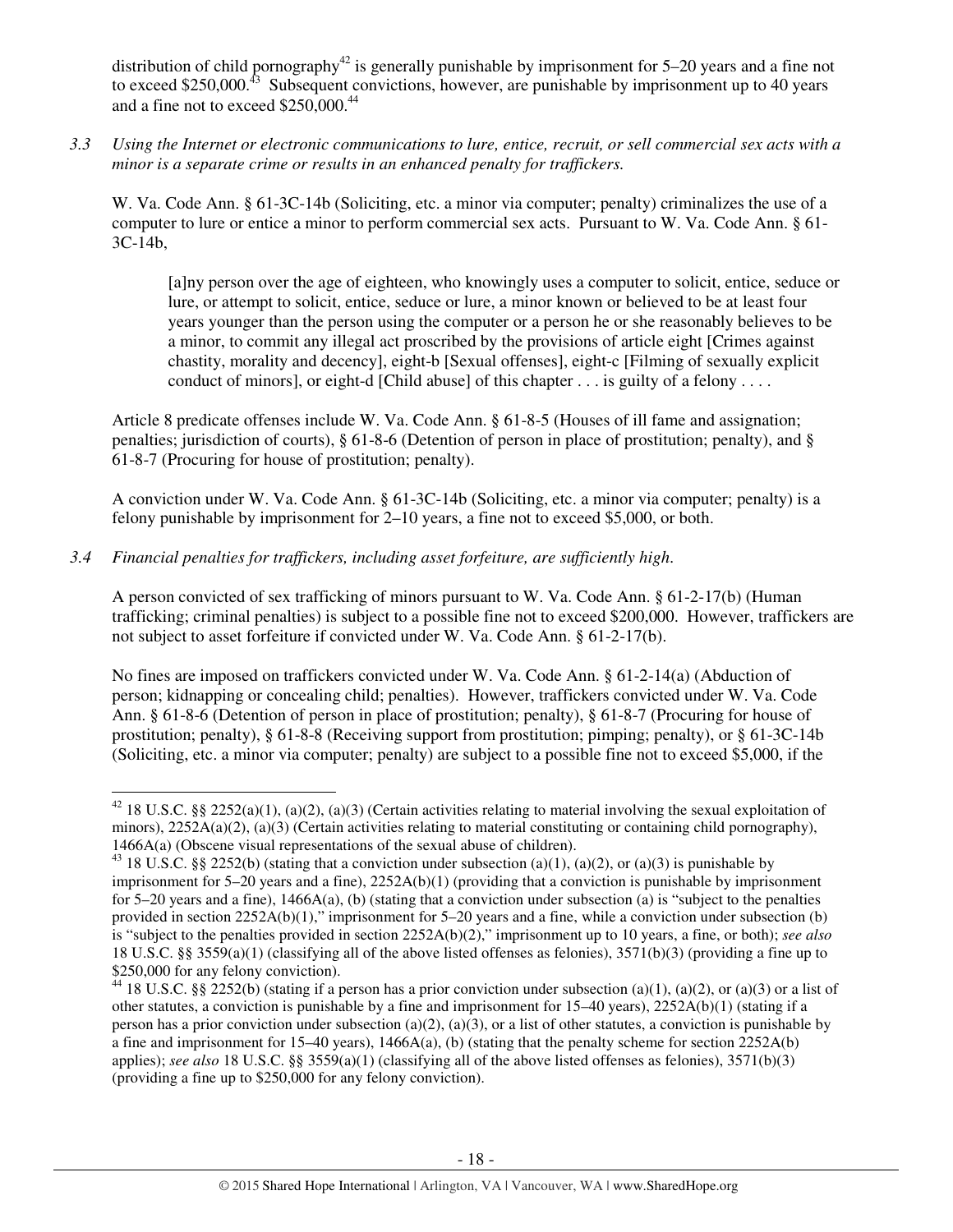victim is a minor. Traffickers convicted under W. Va. Code Ann. § 61-8C-2 (Use of minors in filming sexually explicit conduct prohibited; penalty) are subject to a possible fine not to exceed \$10,000. Lastly, a trafficker convicted under W. Va. Code Ann. § 61-8A-5 (Employment or use of minor to produce obscene matter or assist in doing sexually explicit conduct; penalties) is subject to a possible fine not to exceed \$50,000.

Additionally, West Virginia has a general restitution statute that may apply to traffickers. Restitution is mandatory where a defendant is "convicted of a felony or misdemeanor causing physical, psychological or economic injury or loss to a victim . . . unless the court finds restitution to be wholly or partially impractical as set forth" in the Victim Protection Act of 1984." W. Va. Code Ann. § 61-11A-4(a) (Restitution; when ordered). Pursuant to W. Va. Code Ann. § 61-11A-4(b)(2), where the victim suffers "bodily injury," a defendant shall be ordered to

(A) Pay an amount equal to the cost of necessary medical and related professional services and devices relating to physical, psychiatric and psychological care, including nonmedical care and treatment rendered in accordance with a method of healing recognized by the law of the place of treatment;

(B) Pay an amount equal to the cost of necessary physical and occupational therapy and rehabilitation; and

(C) Reimburse the victim for income lost by the victim as a result of the offense.

W. Va. Code Ann. § 61-11A-4(b)(1) further provides that a defendant who causes a victim to suffer "damage to, loss of, or destruction of property," shall be ordered to

(A) Return the property to the owner of the property or someone designated by the owner; or (B) If return of the property under subparagraph (A) is impossible, impractical or inadequate, pay an amount equal to the greater of: (i) The value of the property on the date of sentencing; or (ii) the value of the property on the date of the damage, loss or destruction less the value (as of the date the property is returned) of any part of the property that is returned.

Traffickers convicted under W. Va. Code Ann. § 61-8C-2 (Use of minors in filming sexually explicit conduct prohibited; penalty) may also be required, in addition to any penalties and restitution imposed by the court, to "pay all or any portion of the cost of medical, psychological or psychiatric treatment of the minor resulting from the act or acts for which the person is convicted, whether or not the minor is considered to have sustained bodily injury." W. Va. Code Ann. § 61-8C-4.

Additionally, pursuant to W. Va. Code Ann. § 61-8C-7 (Items subject to forfeiture; persons authorized to seize property subject to forfeiture), traffickers who violate W. Va. Code Ann. § 61-8C-2 (Use of minors in filming sexually explicit conduct prohibited; penalty), W. Va. Code Ann. § 61-8A-2 (Distribution and display to minor of obscene matter; penalties; defenses), or W. Va. Code Ann. § 61-3C-14b (Soliciting, etc. a minor via computer; penalty) are subject to discretionary, civil forfeiture of property possessed in violation of the offense, including

(1) All visual depictions which have been manufactured, distributed, dispensed, or possessed in violation of article eight-a  $\lceil \S \S 61-8A-1 \rangle$  et seq.]<sup>45</sup> or eight-c  $\lceil \S \S 61-8C-1 \rangle$  et seq.]<sup>46</sup> of this chapter or section fourteen-b [§ 61-3C-14b], article three-c of this chapter;

(2) All raw materials, products and equipment of any kind which are used, intended for use, in manufacturing, processing, delivering, importing or exporting any visual depictions or any crimes

l

<sup>45</sup> *See supra* note 26.

<sup>46</sup> *See supra* note 27.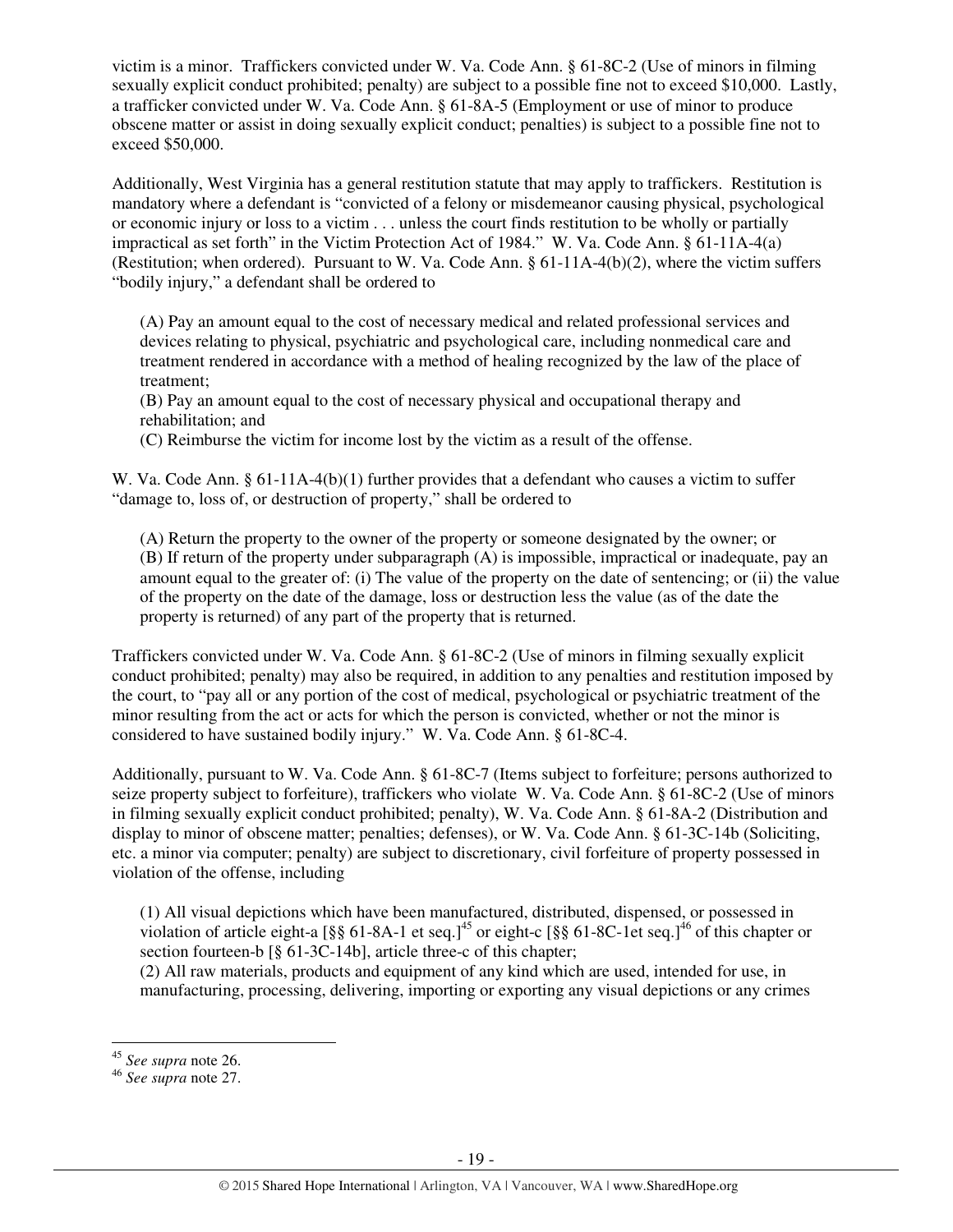against children in violation of article eight-a [§§ 61-8A-1et seq.] or eight-c [§§ 61-8C-1 et seq.] of this chapter of section fourteen-b [§ 61-3C-14b], article three-c of this chapter;

(3) All books, records, research products and materials, including hard drives, microfilm, tapes and data which are used, or have been used, or are intended for use in violation of article eight-a [§§ 61- 8A-1et seq.] or eight-c [§§ 61-8C-1 et seq.] of this chapter of section fourteen-b [§ 61-3C-14b], article three-c of this chapter;

(4) All moneys, negotiable instruments, securities, or other things of value furnished or intended to be furnished in violation of article eight-a [§§ 61-8A-1et seq.] or eight-c [§§ 61-8C-1 et seq.] of this chapter of section fourteen-b [§ 61-3C-14b], article three-c of this chapter by any person in exchange for a visual depiction, all proceeds traceable to the exchange and all moneys, negotiable instruments, and securities used, or which are intended to be used, to facilitate any violation of article eight-a [§§ 61-8A-1et seq.] or eight-c [§§ 61-8C-1 et seq.] of this chapter of section fourteen-b [§ 61-3C-14b], article three-c of this chapter. . . .; and

(5) All conveyances, including aircraft, vehicles or vessels, which are used, have been used, or are intended for use, to transport, or in any manner to facilitate the transportation, sale, receipt, possession, or concealment of property described in (1), (2) or (3) of this subsection<sup>47</sup>…."

Pursuant to W.Va. Code Ann. § 61-8C-7(b), property subject to forfeiture may be seized by the state police. Disposition of forfeitable property is governed by W.Va. Code Ann. § 61-8C-10 and 61-8C-11, which provide for alternate dispositions for moneys, securities or negotiable instruments and other property. Moneys, securities and other negotiable instruments shall be distributed as follows: (1) 10% to the office of the prosecuting attorney that initiated the forfeiture proceeding, (2) the balance to a special law-enforcement investigation fund. W. Va. Code Ann. § 61-8C-10. The circuit court ordering the forfeiture of all other property, upon application by the prosecuting attorney or the Superintendent of the State Police or his or her designee, may direct that: (1) Title to the forfeited property be vested in the lawenforcement agency so petitioning; (2) The law-enforcement agency responsible for the seizure retain the property for official use; or (3) The forfeited property shall be offered at public auction to the highest bidder for cash. W.Va. Code Ann. § 61-8C-11.

# *3.5 Convicted traffickers are required to register as sex offenders.*

West Virginia's Sex Offender Registration Act, W. Va. Code. Ch. 15 (Public Safety), Art. 12 (Sex offender registration act), establishes sex offender registration requirements. W. Va. Code Ann. § 15-12- 2(b) (Registration) requires any person convicted of specified offenses to register as a sex offender. Those specific offenses include convictions under the following statutes: W. Va. Code Ann. § 61-8A-2 (Distribution and display to minor of obscene matter; penalties; defenses), § 61-8A-4 (Use of obscene matter with intent to seduce minor), § 61-8A-5 (Employment or use of minor to produce obscene matter or assist in doing sexually explicit conduct; penalties), § 61-2-14 (Abduction of person; kidnapping or concealing child; penalties), § 61-3C-14b (Soliciting, etc. a minor via computer; penalty), § 61-8-6 (Detention of person in place of prostitution; penalty), and § 61-8-7 (Procuring for house of prostitution; penalty). Furthermore, "[a]ny person who has been convicted of a criminal offense and the sentencing judge made a written finding that the offense was sexually motivated shall also register as set forth in this article." W. Va. Code Ann. § 15-12-2(c).

However, W. Va. Code Ann. § 15-12-2(b) (Registration) does not include § 61-2-17(a)(5) (Human trafficking; criminal penalties) as an offense which requires registration as a sex offender.

3.5.1 Recommendation: Amend the sex offender registry statute, W. Va. Code Ann. § 15-12-2(b) (Registration), to include  $\S 61-2-17(a)(5)$  (Human trafficking; criminal penalties).

<sup>47</sup> *See supra* note 28.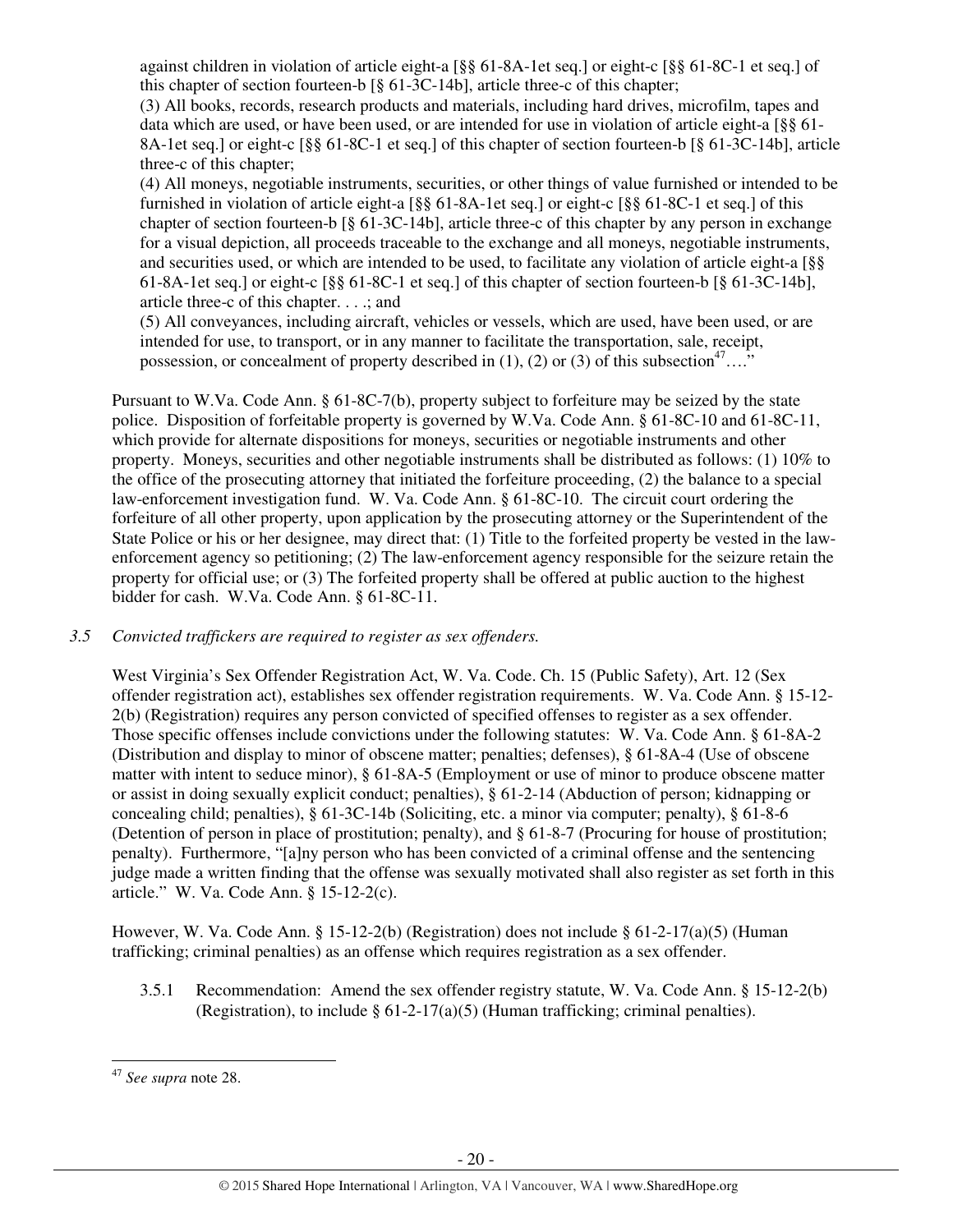*3.6 Laws relating to termination of parental rights for certain offenses include sex trafficking or commercial sexual exploitation of children (CSEC) offenses in order to remove the children of traffickers from their control and potential exploitation.* 

No provision of West Virginia law expressly mandates the termination of parental rights upon a parent's conviction under any CSEC or sexual offense law. W. Va. Code Ann. §  $49-4-605(a)^{48}$  (When department efforts to terminate parental rights required), requires that legal efforts be taken (e.g., filing of a petition) in order to terminate parental rights in any of the following situations:

(1) If a child has been in foster care for fifteen of the most recent twenty-two months as determined by the earlier of the date of the first judicial finding that the child is subjected to abuse or neglect<sup>49</sup> or the date which is sixty days after the child is removed from the home;

(2) If a court has determined the child is abandoned, tortured, sexually abused, or chronically abused; or

(3) If a court has determined the parent has committed murder or voluntary manslaughter of another of his or her children, another child in the household, or the other parent of his or her children; has attempted or conspired to commit murder or voluntary manslaughter or has been an accessory before or after the fact of either crime; has committed unlawful or malicious wounding resulting in serious bodily injury to the child or to another of his or her children, another child in the household, or to the other parent of his or her children; or the parental rights of the parent to another child have been terminated involuntarily.

Additionally, pursuant to W. Va. Code Ann. § 49-4-604(b)(6) (Disposition of neglected or abused children; case plans; dispositions; factors to be considered; reunification; orders; alternative dispositions), where the court has determined a child to be abused or neglected and finds that "there is no reasonable likelihood that the conditions of neglect or abuse can be substantially corrected in the near future, and when necessary for the welfare of the child" the court may terminate parental rights of the abusive parent. However, subsection (b) also requires that "[t]he court shall give precedence to dispositions in  $\dots$ sequence," giving precedence to subsections  $(b)(1)$  through  $(b)(5)$ —all of which contemplate family reunification—before terminating parental rights under subsection (b)(6). However, W. Va. Code Ann. § 49-4-604(b)(7) states that the department "is not required to make reasonable efforts to preserve the family if the court determines:

(A) The parent has subjected the child, another child of the parent, or any other child residing in the same household or under the temporary or permanent custody of the parent to aggravated

<sup>&</sup>lt;sup>48</sup> The text of W. Va. Code Ann. Chapter 49 (Child Welfare) was revised, rearranged, consolidated, and recodified by House Bill 2200, 82nd West Virginia. Leg. 1st Regular Sess. (WV 2015)(effective February16, 2015). Now titled the "West Virginia Child Welfare Act," Chapter § 49-1-101 through § 49-7-304, included here and elsewhere in this report, has been reordered and renumbered. Substantive amendments will be discussed individually in the relevant sections.

<sup>&</sup>lt;sup>49</sup> W. Va. Code Ann. § 49-1-201 defines "abused child" as "a child whose health or welfare is being harmed or threatened by . . . [s]exual abuse" or "sexual exploitation." Pursuant to W. Va. Code Ann. § 49-1-201, "Sexual exploitation" is defined as an act where

<sup>(1)</sup> A parent, custodian or guardian, whether for financial gain or not, persuades, induces, entices or coerces a child to engage in sexually explicit conduct as that term is defined in section one, article eight-c, chapter sixtyone [W. Va. Code Ann. § 61-8C-1 (Definitions)] of this code;

<sup>(2)</sup> A parent, guardian or custodian persuades, induces, entices or coerces a child to display his or her sex organs for the sexual gratification of the parent, guardian, custodian or a third person, or to display his or her sex organs under circumstances in which the parent, guardian or custodian knows such display is likely to be observed by others who would be affronted or alarmed.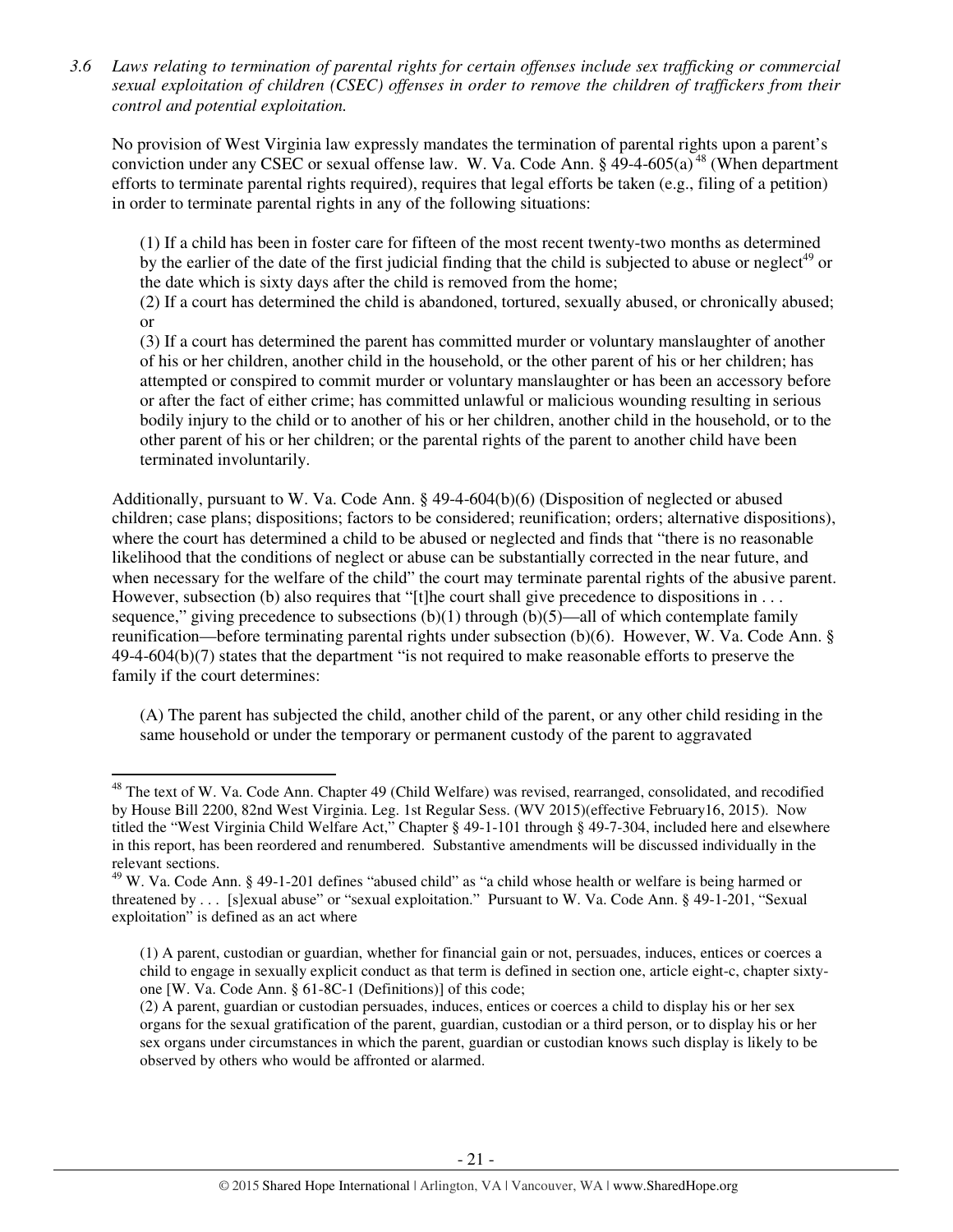circumstances which include, but are not limited to, abandonment, torture, chronic abuse and sexual abuse;

(B) The parent has:

. . . .

(v) Committed sexual assault or sexual abuse of the child, the child's other parent, guardian, or custodian, another child of the parent, or any other child residing in the same household or under the temporary or permanent custody of the parent;

. . . .

As an additional avenue for seeking termination of parental rights as provided in W. Va. Code Ann. § 49- 4-604(b)(6), W. Va. Code Ann. § 61-8B-11a (Convictions for offenses against children) requires that,

In any case where a person is convicted of an offense described in this article [Article 8b (Sexual offenses)] against a child and the person has custodial, visitation or other parental rights to the child who is the victim of the offense or any child who resides in the same household as the victim, the court shall, at the time of sentencing, find that the person is an abusing parent within the meaning of article six, chapter forty-nine of this code [W. Va. Code Ann. Chap. 49, Art. 6 (Procedures in cases of child neglect or abuse)] as to the child victim, and may find that the person is an abusing parent as to any child who resides in the same household as the victim, and shall take such further action in accord with the provisions of said article.

Accordingly, a trafficker who has committed a sexual offense against a child in his custody or control may have his parental rights terminated at the time of sentencing with regard to the victimized child as well as any other child living in the same house as the victim pursuant to W. Va. Code Ann. § 49-4- 604(b)(6) and (7). However, because the sexual offense laws under Chapter 8B do not encompass the CSEC and child pornography offenses for which a trafficker may be convicted, W. Va. Code Ann. § 61- 8B-11(a) fails to ensure that children in the custody of traffickers are provided this protection.

- 3.6.1 Recommendation: Amend W. Va. Code Ann. § 61-8B-11a (Convictions for offenses against children) to include violations of W. Va. Code Ann. § 61-2-14(a) (Abduction of person; kidnapping or concealing child), § 61-8A-5 (Employment or use of minor to produce obscene matter or assist in doing sexually explicit conduct; penalties), § 61-8C-2(a) (Use of minors in filming sexually explicit conduct prohibited; penalty) when these offenses involve a child, and § 61-8-8 (Receiving support from prostitution; pimping; penalty), § 61-3C-14b (Soliciting, etc. a minor via computer; penalty), § 61-8-7 (Procuring for house of prostitution; penalty), § 61-8-6 (Detention of person in place of prostitution; penalty),  $\S 61-2-17(a)(5)$  (Human trafficking; criminal penalties) when these offenses involve a minor, as grounds for adjudicating a convicted trafficker as an abusing parent and thereby terminating parental rights pursuant to W. Va. Code Ann. § 49-4-604(b)(6) and (7) (Disposition of neglected or abused children; case plans; dispositions; factors to be considered; reunification; orders; alternative dispositions).
- 3.6.2 Recommendation: Amend W. Va. Code Ann. § 49-4-605 (When department efforts to terminate parental rights required) to require that a petition to terminate parental rights be filed whenever a person is convicted of violating any of the above listed offenses in Recommendation 3.6.1.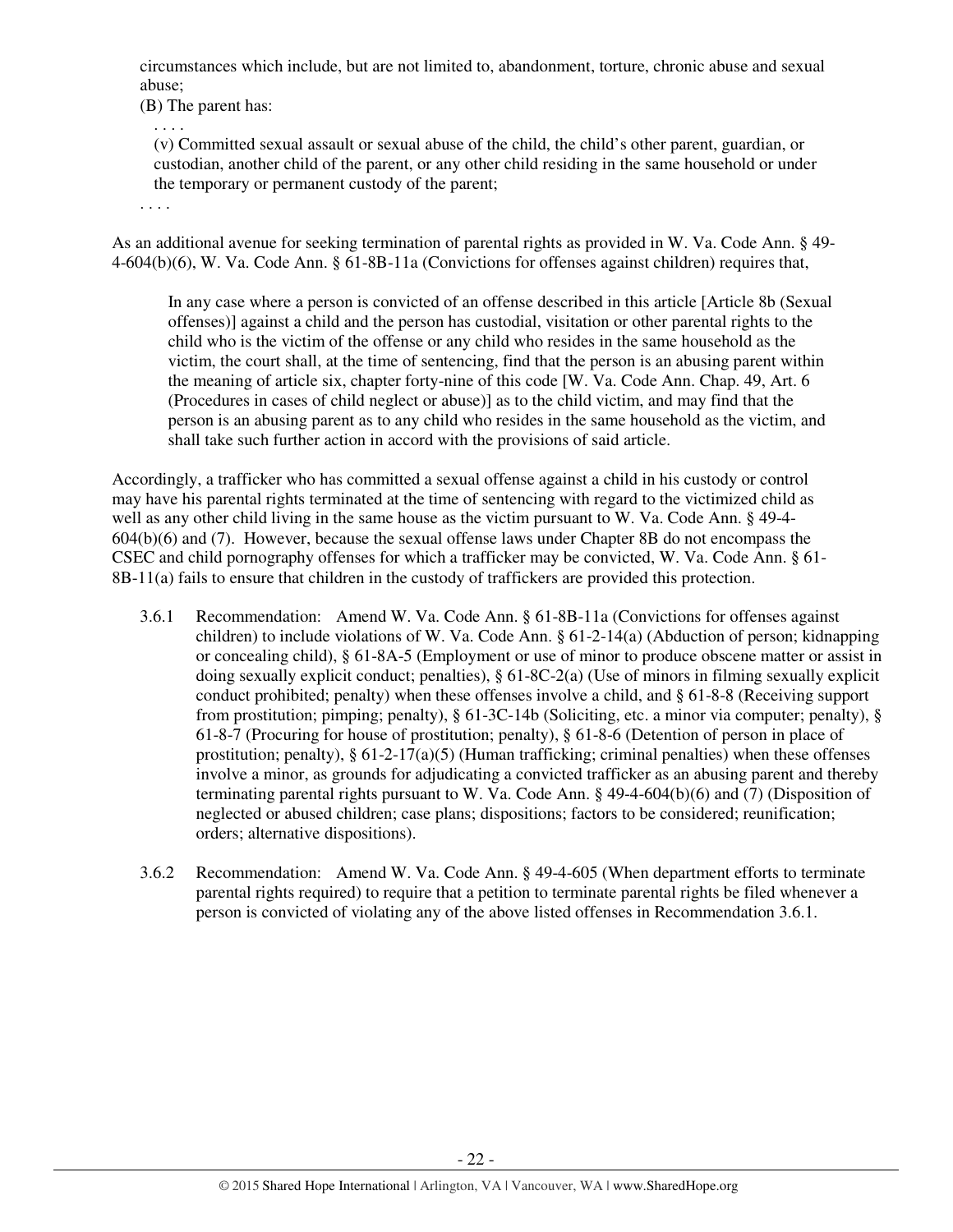#### **FRAMEWORK ISSUE 4: CRIMINAL PROVISIONS FOR FACILITATORS**

#### *Legal Components:*

- *4.1 The acts of assisting, enabling, or financially benefitting from child sex trafficking are included as criminal offenses in the state sex trafficking statute.*
- *4.2 Financial penalties, including asset forfeiture laws, are in place for those who benefit financially from or aid and assist in committing domestic minor sex trafficking.*

*\_\_\_\_\_\_\_\_\_\_\_\_\_\_\_\_\_\_\_\_\_\_\_\_\_\_\_\_\_\_\_\_\_\_\_\_\_\_\_\_\_\_\_\_\_\_\_\_\_\_\_\_\_\_\_\_\_\_\_\_\_\_\_\_\_\_\_\_\_\_\_\_\_\_\_\_\_\_\_\_\_\_\_\_\_\_\_\_\_\_\_\_\_\_* 

- *4.3 Promoting and selling child sex tourism is illegal.*
- *4.4 Promoting and selling child pornography is illegal.*

#### *Legal Analysis:*

*4.1 The acts of assisting, enabling, or financially benefitting from child sex trafficking are included as criminal offenses in the state sex trafficking statute*.

Under W. Va. Code Ann. §  $61-2-17(a)(5)$  (Human trafficking; criminal penalties), "sex trafficking of minors" means "promotion, recruitment, transportation, transfer, harboring, enticement, provision, obtaining or receipt of a person under the age of eighteen by any means, whether a United States citizen or foreign national, for the purpose of causing the minor to engage in sexual acts, or in sexual conduct."<sup>50</sup> W. Va. Code Ann. § 61-2-17(a)(5). This language could reach some facilitators, but does not include terms such as benefiting, assisting or aiding, which are terms more broadly applicable to facilitators.

Furthermore, for a facilitator to be convicted of human trafficking under W. Va. Code Ann. § 61-2- 17(a)(3), the facilitator must engage in conduct constituting "labor trafficking" under  $\S$  61-2-17(a)(4), "sex trafficking of minors" under  $\S 61-2-17(a)(5)$ , or "sex trafficking of adults" under  $\S 61-2-17(a)(6)$  that results in "two or more persons trafficked within any one year period." W. Va. Code Ann. § 61-2- 17(a)(3). Human trafficking is a felony punishable by 3–15 years imprisonment. W. Va. Code Ann. § 61-2-17(b).

Other laws may apply to facilitators. Under W. Va. Code Ann. § 61-2-14e (One aiding or abetting in offense under §§ 61-2-14, 61-2-14a, 61-2-14c or 61-2-14d guilty as principal), those who knowingly aid and abet in the offense of kidnapping face the same criminal liability as the principal for aiding and abetting the commission of certain offenses, including W. Va. Code Ann. § 61-2-14 (Abduction of person; kidnapping or concealing child; penalties), which criminalizes conduct constituting minor sex trafficking. W. Va. Code Ann. § 61-2-14e states,

If any person in any way knowingly aid or abet any other person in the commission of any offense described in section fourteen [§ 61-2-14 (Abduction of person; kidnapping or concealing child)],], fourteen-a [§ 61-2-14a (Penalty for enticing away, kidnapping or holding hostage any person)],], fourteen-c [§ 61-2-14c (Penalty for threats to kidnap or demand ransom)]] or fourteend [§ 61-2-14d (Concealment or removal of minor child from custodian or from person entitled to visitation; penalties; defenses)]] of this article, either as accessory before or an accessory after the fact, such person so aiding and abetting shall be guilty as a principal in the commission of such offense and shall be punished in the same manner and to the same extent as is provided in said sections for the person who committed the offense . . . .

<sup>50</sup> *See supra* note 2.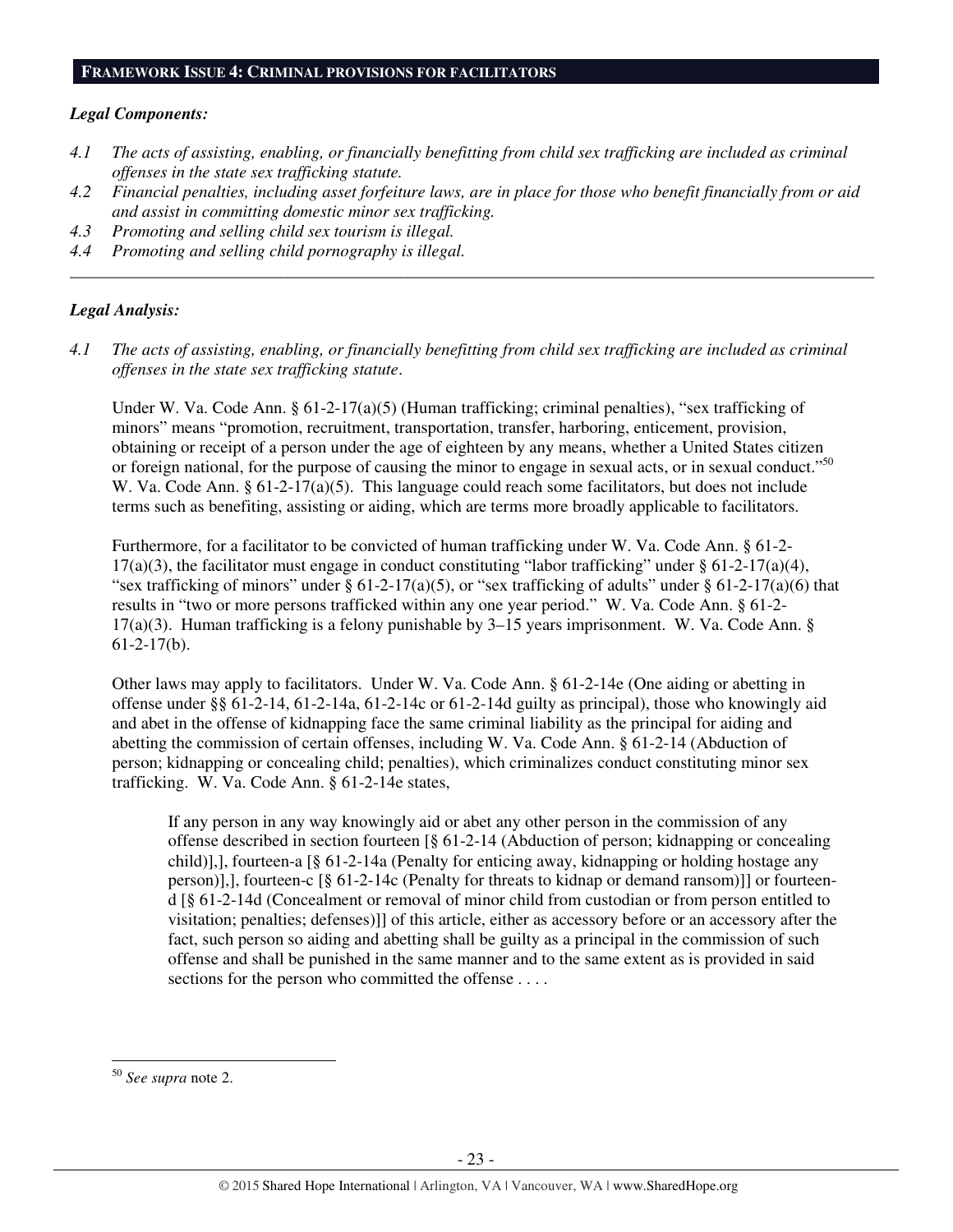- 4.1.1 Recommendation: Amend W. Va. Code Ann. § 61-2-17(a)(5) (Human trafficking; criminal penalties) to include "aiding," "assisting," and "knowingly benefitting," from human trafficking to ensure that § 61-2-17(b) expressly applies to facilitators.
- *4.2 Financial penalties, including asset forfeiture laws, are in place for those who benefit financially from or aid and assist in committing domestic minor sex trafficking.*

To the extent that W. Va. Code Ann.  $\S 61-2-17(a)(5)$  (Human trafficking; criminal penalties), applies to facilitators, a person convicted of "sex trafficking of minors" is subject to a felony punishable by a fine not more than \$200,000. W. Va. Code Ann. § 61-2-17(b). Facilitators convicted under W. Va. Code Ann. § 61-13-3(a) (Offenses) are subject to a possible fine not to exceed \$25,000.

Facilitators convicted under W. Va. Code Ann. § 61-8C-3 (Distributing and exhibiting of material depicting minors engaged in sexually explicit conduct prohibited; penalty) are subject to mandatory fines not to exceed \$25,000 depending on the severity of the crime. When the conduct involves 50 or fewer images, the perpetrator may be fined up to \$2,000. W. Va. Code Ann. § 61-8C-3(b). A person convicted of conduct involving more than 50 but fewer than 600 images, "or depicts violence against a child or a child engaging in bestiality" is subject to a possible fine not to exceed \$5,000. W. Va. Code Ann. § 61- 8C-3(c). Visual depictions in the form of a "video clip, movie or similar recording of five minutes or less shall constitute seventy five images. A video clip, movie or similar recording of a duration longer than five minutes shall be deemed to constitute seventy-five images for every two minutes in length it exceeds five minutes." W. Va. Code Ann.  $\S 61-8C-3(e)$ .<sup>51</sup>

Furthermore, pursuant W. Va. Code Ann. § 61-8C-7 (Items subject to forfeiture; persons authorized to seize property subject to forfeiture), facilitators who violate W. Va. Code Ann. § 61-8C-2 (Use of minors in filming sexually explicit conduct prohibited; penalty), § 61-8A-2 (Distribution and display to minor of obscene matter; penalties; defenses), or § 61-3C-14b (Soliciting, etc. a minor via computer; penalty) are subject to discretionary civil forfeiture of property possessed in violation of the offense, including

(1) All visual depictions which have been manufactured, distributed, dispensed, or possessed in violation of article eight-a  $\lceil \frac{8}{5} \rceil$  61-8A-1 et seq.]<sup>52</sup> or eight-c  $\lceil \frac{8}{5} \rceil$  61-8C-1 et seq.]<sup>53</sup> of this chapter or section fourteen-b [§ 61-3C-14b], article three-c of this chapter;

(2) All raw materials, products and equipment of any kind which are used, intended for use, in manufacturing, processing, delivering, importing or exporting any visual depictions or any crimes against children in violation of article eight-a [§§ 61-8A-1et seq.] or eight-c [§§ 61-8C-1 et seq.] of this chapter of section fourteen-b [§ 61-3C-14b], article three-c of this chapter;

(3) All books, records, research products and materials, including hard drives, microfilm, tapes and data which are used, or have been used, or are intended for use in violation of article eight-a [§§ 61- 8A-1et seq.] or eight-c [§§ 61-8C-1 et seq.] of this chapter of section fourteen-b [§ 61-3C-14b], article three-c of this chapter;

(4) All moneys, negotiable instruments, securities, or other things of value furnished or intended to be furnished in violation of article eight-a [§§ 61-8A-1et seq.] or eight-c [§§ 61-8C-1 et seq.] of this chapter of section fourteen-b [§ 61-3C-14b], article three-c of this chapter by any person in exchange for a visual depiction, all proceeds traceable to the exchange and all moneys, negotiable instruments, and securities used, or which are intended to be used, to facilitate any violation of article eight-a [§§ 61-8A-1et seq.] or eight-c [§§ 61-8C-1 et seq.] of this chapter of section fourteen-b [§ 61-3C-14b], article three-c of this chapter. . . . ;

<sup>51</sup> *See* Discussion *infra* Section 4.4.

<sup>52</sup> *See supra* note 26.

<sup>53</sup> *See supra* note 27.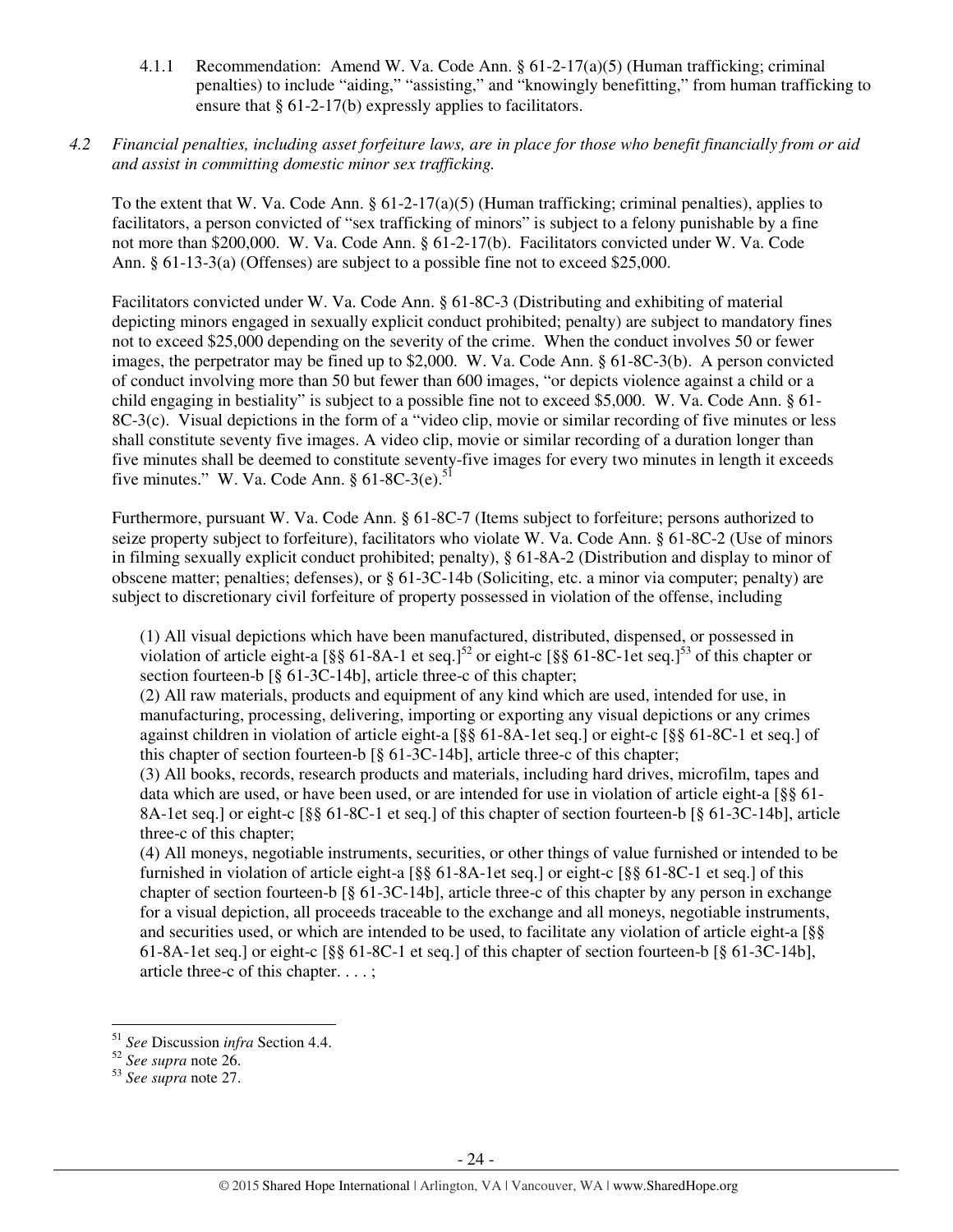(5) All conveyances, including aircraft, vehicles or vessels, which are used, have been used, or are intended for use, to transport, or in any manner to facilitate the transportation, sale, receipt, possession, or concealment of property described in (1), (2) or (3) of this subsection<sup>54</sup> . . . ."

Pursuant to W.Va. Code Ann. § 61-8C-7(b), property subject to forfeiture may be seized by the state police. Disposition of forfeitable property is governed by W.Va. Code Ann. § 61-8C-10 and 61-8C-11, which provide for alternate dispositions for moneys, securities or negotiable instruments and other property. Moneys, securities and other negotiable instruments shall be distributed as follows (1) 10% to the office of the prosecuting attorney that initiated the forfeiture proceeding, (2) the balance to a special law-enforcement investigation fund. W. Va. Code Ann. § 61-8C-10. The circuit court ordering the forfeiture of all other property, upon application by the prosecuting attorney or the Superintendent of the State Police or his or her designee, may direct that: (1) Title to the forfeited property be vested in the lawenforcement agency so petitioning; (2) The law-enforcement agency responsible for the seizure retain the property for official use; or (3) The forfeited property shall be offered at public auction to the highest bidder for cash. W.Va. Code Ann. § 61-8C-11.

Additionally, West Virginia has a general restitution statute that may apply to facilitators in certain instances. Restitution is mandatory where a facilitator is "convicted of a felony or misdemeanor causing physical, psychological or economic injury or loss to a victim . . . unless the court finds restitution to be wholly or partially impractical as set forth" in the Victim Protection Act of 1984. W. Va. Code Ann. § 61-11A-4(a) (Restitution; when ordered). Pursuant to W. Va. Code Ann.  $\S 61$ -11A-4(b)(2), where the victim suffers "bodily injury," a defendant shall be ordered to

(A) Pay an amount equal to the cost of necessary medical and related professional services and devices relating to physical, psychiatric and psychological care, including nonmedical care and treatment rendered in accordance with a method of healing recognized by the law of the place of treatment;

(B) Pay an amount equal to the cost of necessary physical and occupational therapy and rehabilitation; and

(C) Reimburse the victim for income lost by the victim as a result of the offense.

W. Va. Code Ann. § 61-11A-4(b)(1) further provides that a defendant who causes a victim to suffer "damage to, loss of, or destruction of property," shall be ordered to

(A) Return the property to the owner of the property or someone designated by the owner; or (B) If return of the property under subparagraph (A) is impossible, impractical or inadequate, pay an amount equal to the greater of: (i) The value of the property on the date of sentencing; or (ii) the value of the property on the date of the damage, loss or destruction less the value (as of the date the property is returned) of any part of the property that is returned.

# *4.3 Promoting and selling child sex tourism is illegal*.

West Virginia has no specific provision criminalizing the promotion or selling of child sex tourism.

- 4.3.1 Recommendation: Enact a law that prohibits selling or offering to sell travel services that include or facilitate travel for the purpose of engaging in commercial sexual exploitation of a minor, if the offer, sale, or travel occurs in West Virginia.
- *4.4 Promoting and selling child pornography is illegal*.

l

<sup>54</sup> *See supra* note 28.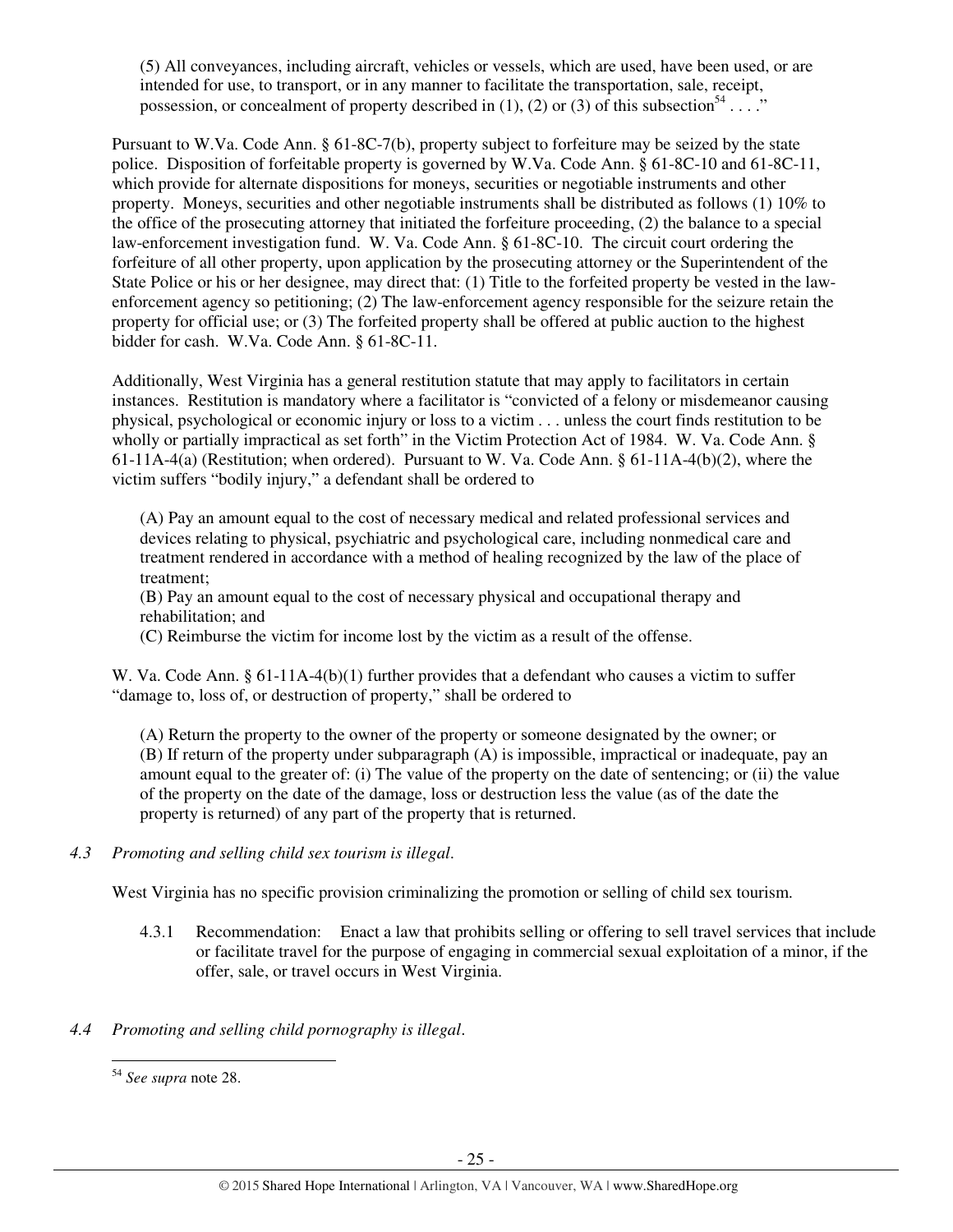Pursuant to W. Va. Code Ann. § 61-8C-3(a) (Distribution and exhibiting of material depicting minors engaged in sexually explicit conduct prohibited; penalty), "[a]ny person who, knowingly and willfully, sends or causes to be sent or distributes, exhibits, possesses, electronically accesses with intent to view or displays or transports any material visually portraying a minor engaged in any sexually explicit conduct<sup>55</sup> is guilty of a felony . . . ." Penalties for violations of this statute vary depending on the severity of the crime in relation to the amount and types of materials accessed by the perpetrator. W. Va. Code Ann. § 61-8C-3 provides the following penalty structure,

(b) Any person who violates the provisions of subsection (a) of this section when the conduct involves fifty or fewer images shall, upon conviction, be imprisoned in a state correctional facility for not more than two years or fined not more than \$2,000 or both.

(c) Any person who violates the provisions of subsection (a) of this section when the conduct involves more than fifty but fewer than six hundred images shall, upon conviction, be imprisoned in a state correctional facility for not less than two nor more than ten years or fined not more than \$5,000, or both.

(d) Notwithstanding the provisions of subsections (b) and (c) of this section any person who violates the provisions of subsection (a) of this section when the conduct involves six hundred or more images or depicts violence against a child or a child engaging in bestiality shall, upon conviction, be imprisoned in a state correctional facility for not less than five nor more than fifteen years or fined not more than \$25,000, or both.

(e) For purposes of this section each video clip, movie or similar recording of five minutes or less shall constitute seventy five images. A video clip, movie or similar recording of a duration longer than five minutes shall be deemed to constitute seventy-five images for every two minutes in length it exceeds five minutes.

In addition to criminal penalties and restitution imposed by the court, persons convicted under W. Va. Code Ann. § 61-8C-3 (Distribution and exhibiting of material depicting minors engaged in sexually explicit conduct prohibited; penalty) may also be required to "pay all or any portion of the cost of medical, psychological or psychiatric treatment of the minor resulting from the act or acts for which the person is convicted, whether or not the minor is considered to have sustained bodily injury." W. Va. Code Ann. § 61-8C-4.

4.4.1. Recommendation: Raise the base penalty for a violation of W. Va. Code Ann. § 61-8C-3 (Distribution and exhibiting of material depicting minors engaged in sexually explicit conduct prohibited; penalty) to reflect the seriousness of the offense.

<sup>55</sup> *See supra* note 10.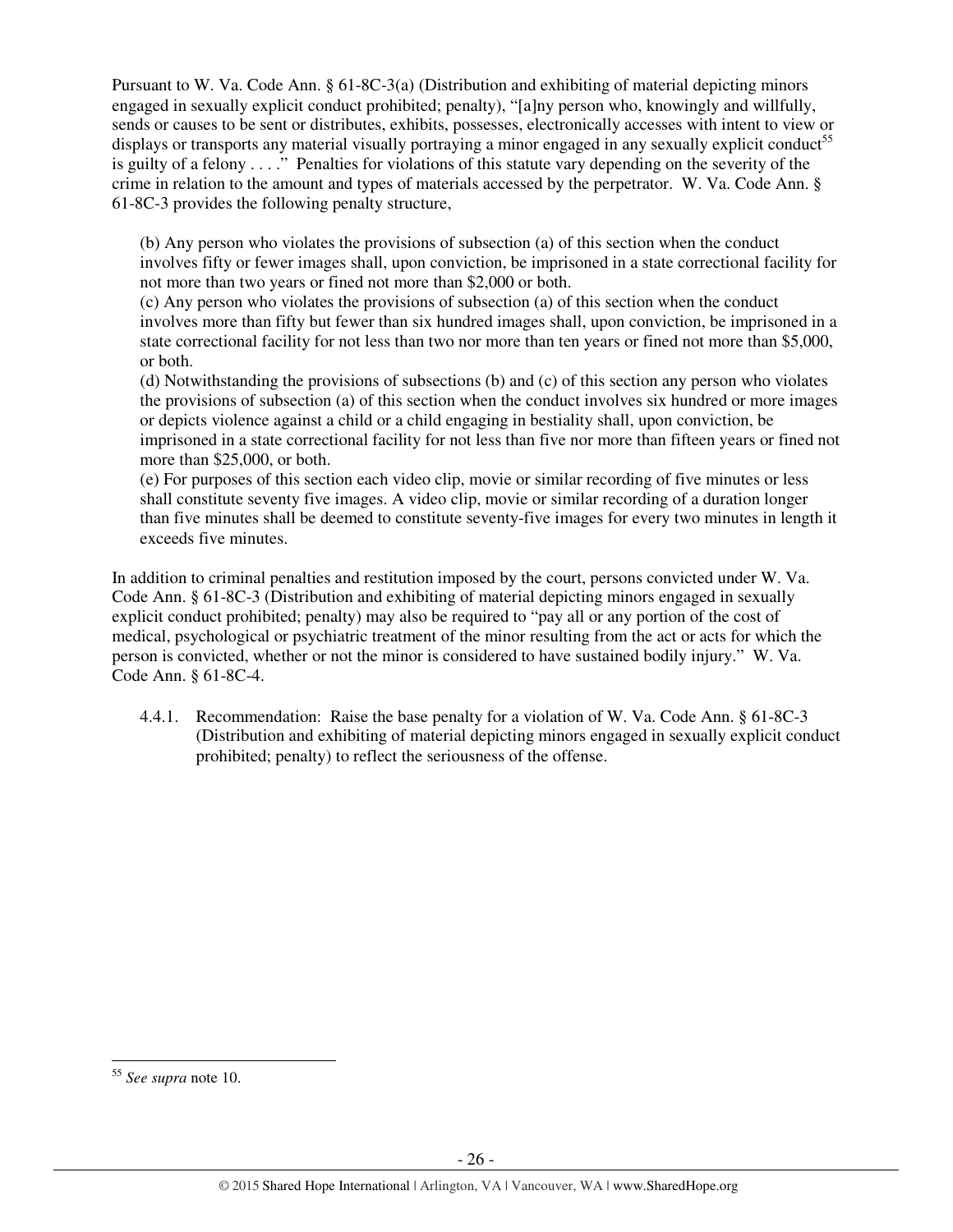#### **FRAMEWORK ISSUE 5: PROTECTIVE PROVISIONS FOR THE CHILD VICTIMS**

## *Legal Components:*

- *5.1 Statutorily-mandated victim services define "victim" to specifically include victims of domestic minor sex trafficking or commercial sexual exploitation of children (CSEC) to ensure prompt identification and access to victims' rights and services.*
- *5.2 The state sex trafficking statute expressly prohibits a defendant from raising consent of the minor to the commercial sex acts as a defense.*
- *5.3 Prostitution laws apply only to adults, preventing criminalization of minors under 18 for prostitution offenses.*
- *5.4 State law provides a non-punitive avenue to specialized services through one or more points of entry.*
- *5.5 Commercial sexual exploitation or sex trafficking is identified as a type of abuse and neglect within child protection statutes.*
- *5.6 The definition of "caregiver" or another related term in the child welfare statutes is not a barrier to a sex trafficked child accessing the protection of child welfare.*
- *5.7 Crime victims' compensation is specifically available to a child victim of sex trafficking or commercial sexual exploitation of children (CSEC) without regard to ineligibility factors.*
- *5.8 Victim-friendly procedures and protections are provided in the trial process for minors under 18.*
- *5.9 Expungement or sealing of juvenile delinquency records resulting from arrests or adjudications for prostitutionrelated offenses committed as a result of, or in the course of, the commercial sexual exploitation of a minor is available within a reasonable time after turning 18.*
- *5.10 Victim restitution and civil remedies for victims of domestic minor sex trafficking or commercial sexual exploitation of children (CSEC) are authorized by law.*
- *5.11 Statutes of limitations for civil and criminal actions for child sex trafficking or commercial sexual exploitation of children (CSEC) offenses are eliminated or lengthened sufficiently to allow prosecutors and victims a realistic opportunity to pursue criminal action and legal remedies.*

*\_\_\_\_\_\_\_\_\_\_\_\_\_\_\_\_\_\_\_\_\_\_\_\_\_\_\_\_\_\_\_\_\_\_\_\_\_\_\_\_\_\_\_\_\_\_\_\_\_\_\_\_\_\_\_\_\_\_\_\_\_\_\_\_\_\_\_\_\_\_\_\_\_\_\_\_\_\_\_\_\_\_\_\_\_\_\_\_\_\_\_\_\_* 

# *Legal Analysis:*

*5.1 Statutorily-mandated victim services define "victim" to specifically include victims of domestic minor sex trafficking or commercial sexual exploitation of children (CSEC) to ensure prompt identification and access to victims' rights and services.*

West Virginia's Victim Protection Act of 1984, Chapter 61, Article 11A, does not provide a general definition of "victim." Instead, varying definitions of "victim" are provided throughout the Victim Protection Act. For example, for purposes of W. Va. Code § 61-11A-2 (Testimony of crime victim at sentencing hearing), "victim" is defined in part as a "person who is a victim of a felony," and for purposes of W. Va. Code § 61-11A-8 (Notification to victim of offender's release, placement or escape from custody), "victim" is any person who is a "victim of [certain specified crimes, including kidnapping or any sexual offense against a minor] . . . who is alive and competent." W. Va. Code Ann. §§ 61-11A-2(a), 61-11A-8(i)(2).

However, pursuant to W. Va. Code § 61-2-17(d) (Human trafficking; criminal penalties), victims of human trafficking are considered victims under the West Virginia Crime Victims Compensation Act. W. Va. Code § 61-2-17(d) provides that "[n]otwithstanding the definition of victim in subsection (k), section three, article two-a, chapter fourteen of this code  $[14-2A-3(k)$  (Definitions)], a person who is a victim of human trafficking is a victim for all purposes of article two-a, chapter fourteen [14-2A (Compensation awards to victims of crime)] of this code."

Pursuant to W. Va. Code Ann. § 14-2A-3(k) (Definitions), a "victim" includes "[a] person who suffers personal injury or death as a result of . . . [c]riminally injurious conduct . . . ." "Criminally injurious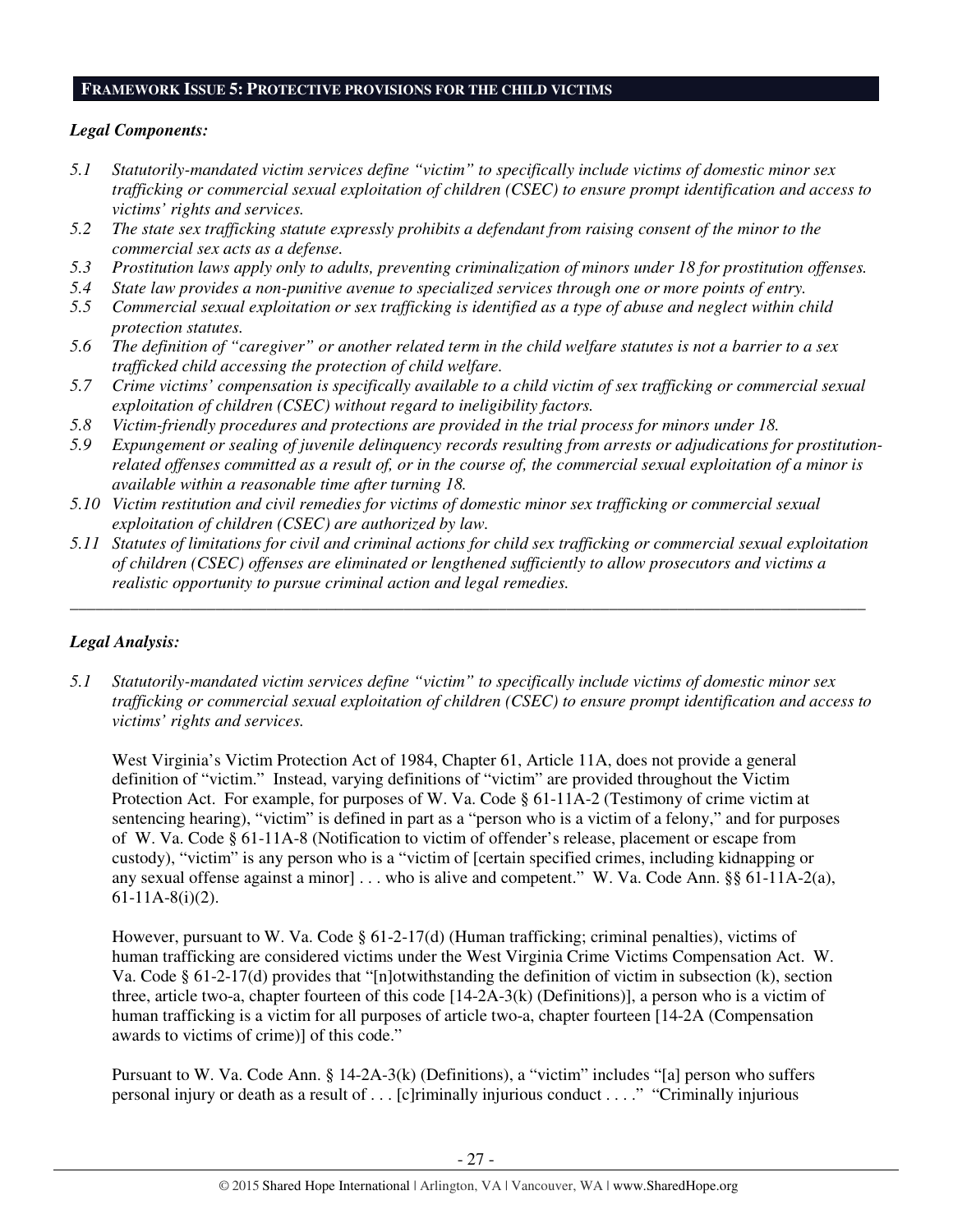conduct" is defined, in part, as conduct "which poses a substantial threat of personal injury or death and is punishable by fine or imprisonment." W. Va. Code Ann. § 14-2A-3(c).

*5.2 The state sex trafficking statute expressly prohibits a defendant from raising consent of the minor to the commercial sex acts as a defense.* 

W. Va. Code Ann. § 61-2-17 (Human trafficking; criminal penalties), § 61-2-14(a) (Abduction of person; kidnapping or concealing child; penalties), § 61-8-6 (Detention of person in place of prostitution; penalty), § 61-8-7 (Procuring for house of prostitution; penalty), § 61-8-8 (Receiving support from prostitution; pimping; penalty), § 61-8-5(b) (Houses of ill fame and assignation; penalties), § 61-8C-2 (Use of minors in filming sexually explicit conduct prohibited; penalty), and § 61-8C-3 (Distribution and exhibiting of material depicting minors engaged in sexually explicit conduct prohibited; penalty) do not expressly provide that the consent of a minor to a commercial sex act is immaterial to the crime.

To the extent that sex offenses are used to prosecute trafficking crimes in West Virginia, W. Va. Code Ann. § 61-8B-2(a) specifically provides, "Whether or not specifically stated, it is an element of every offense defined in this article that the sexual act was committed without the consent of the victim." Under subsection  $(c)(1)$ , "[a] person is deemed incapable of consent when such person is: (1) Less than sixteen years old."

- 5.2.1 Recommendation: Amend W. Va. Code Ann. § 61-2-17(a)(5) (Human trafficking; criminal penalties) § 61-2-14(a) (Abduction of person; kidnapping or concealing child; penalties), § 61-8-6 (Detention of person in place of prostitution; penalty), § 61-8-7 (Procuring for house of prostitution; penalty), § 61-8-8 (Receiving support from prostitution; pimping), § 61-8-5(b) (Houses of ill fame and assignation; penalties), § 61-8C-2 (Use of minors in filming sexually explicit conduct prohibited; penalty), and § 61-8C-3 (Distribution and exhibiting of material depicting minors engaged in sexually explicit conduct prohibited; penalty) to expressly provide that the minor's consent to a commercial sex act is not a defense to the crime.
- *5.3 Prostitution laws apply only to adults, preventing criminalization of minors under 18 for prostitution offenses.*

W. Va. Code Ann. § 61-8-5(b) (Houses of ill fame and assignation; penalties) is age-neutral, and therefore, applies to minors. The applicable portion of W. Va. Code Ann. § 61-8-5(b) states:

Any person who shall engage in prostitution, lewdness, or assignation . . . shall, upon conviction for the first offense under this section, be punished by imprisonment in the county jail for a period of not less than sixty days nor more than six months . . . .

5.3.1 Recommendation: Amend W. Va. Code Ann. § 61-8-5(b) (Houses of ill fame and assignation; penalties; jurisdiction of courts) to eliminate liability for prostitution offenses for all minors under 18.

*5.4 State law provides a non-punitive avenue to specialized services through one or more points of entry.* 

# **Child Initially Identified as Abused/Neglected**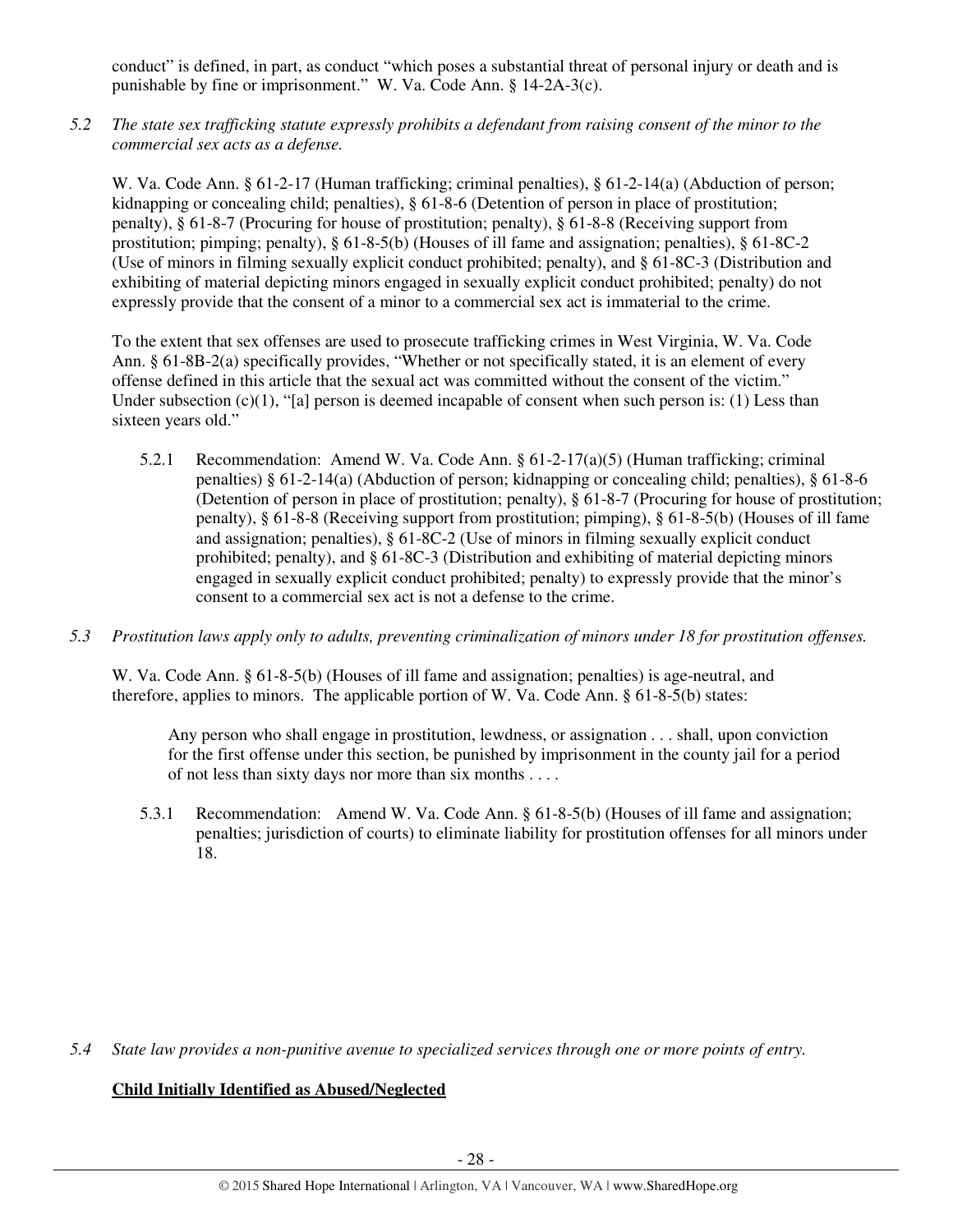West Virginia provides some protective provisions to commercially sexually exploited $56$  children. Pursuant to W. Va. Code Ann. § 49-1-201<sup>57</sup> (Definitions related to, but not limited, to abuse and neglect),<sup>58</sup> a sexually exploited child is likely to be identified as abused or neglected. If a child is identified as abused or neglected under W. Va. Code Ann. § 49-1-201, the definition of caregiver or "custodian" under W. Va. Code Ann. § 49-1-204 (Definitions related, but not limited, to custodians, legal guardians and family)<sup>59</sup> is sufficiently broad enough to involve Child Protective Services in investigations where the child is in the custody or control of a non-family trafficker.

To the extent that a victim of child sex trafficking is identified as abused or neglected, the child may initially come to the attention of law enforcement or other specified persons, including healthcare professionals, through the filing of a mandatory report of abuse pursuant to W. Va. Code Ann. § 49-2- 803<sup>60</sup> (Persons mandated to report suspected abuse and neglect; requirements).

### *I. Initial Custody*

### a. Authority for Initial Custody

Pursuant to W. Va. Code Ann. § 49-2-803, when certain specified persons, including healthcare professionals, social service workers, school personnel, and law enforcement officers, have "reasonable cause to suspect that a child is neglected or abused or observe the child being subjected to conditions that are likely to result in abuse or neglect," they must

report the circumstances or cause a report to be made to the Department of Health and Human Resources. In any case where the reporter believes that the child suffered serious physical abuse or sexual abuse or sexual assault, the reporter shall also immediately report, or cause a report to be made, to the State Police and any law-enforcement agency having jurisdiction to investigate the complaint.

Any other person "over the age of eighteen who receives a disclosure from a credible witness or observes any sexual abuse or sexual assault of a child" must report within forty-eight hours, or as soon as it is safe to do so. W. Va. Code Ann. § 49-2-803(b). Once a local child protective services office receives a report of alleged child abuse or neglect, the office must investigate the report, and, if necessary, "initiate the appropriate legal proceeding." W. Va. Code Ann. § 49-2-802(c)(3), (d) (Establishment of child protective services; general duties and powers; administrative procedure; immunity from civil liability; cooperation of other state agencies). At that point, a child may be taken into custody pursuant to a court order when there is showing of probable cause for any of the following: "(2) the health, safety and welfare of the juvenile demand such custody . . . ." W. Va. Code Ann. § 49-4-705(a)(2) (Taking a juvenile into custody; requirements; existing conditions; detention centers; medical aid).

<sup>56</sup> *See supra* note 49.

<sup>&</sup>lt;sup>57</sup> The text of W. Va. Code Ann. Chapter 49 (Child Welfare) was revised, rearranged, consolidated, and recodified by House Bill 2200, 82nd West Virginia. Leg. 1st Regular Sess. (WV 2015)(effective February16, 2015). Now titled the "West Virginia Child Welfare Act," Chapter § 49-1-101 through § 49-7-304, included here and elsewhere in this report, has been reordered and renumbered. Substantive amendments will be discussed individually in the relevant sections.

<sup>58</sup> *See infra* section 5.5 for a full analysis of the definition of "abuse and neglect" as it relates to the identification of sexually exploited children.

<sup>59</sup> *See infra* section 5.6 for a full analysis of the definition of "custodian."

 $60$  The text of W. Va. Code Ann. § 49–2-803 included here and elsewhere in this report includes amendments made by the enactment of House Bill 2939 and House Bill 2200, 82nd West Virginia Leg. 1st Regular Sess. (WV 2015) (effective February 16, 2015 and June 12, 2015 respectively).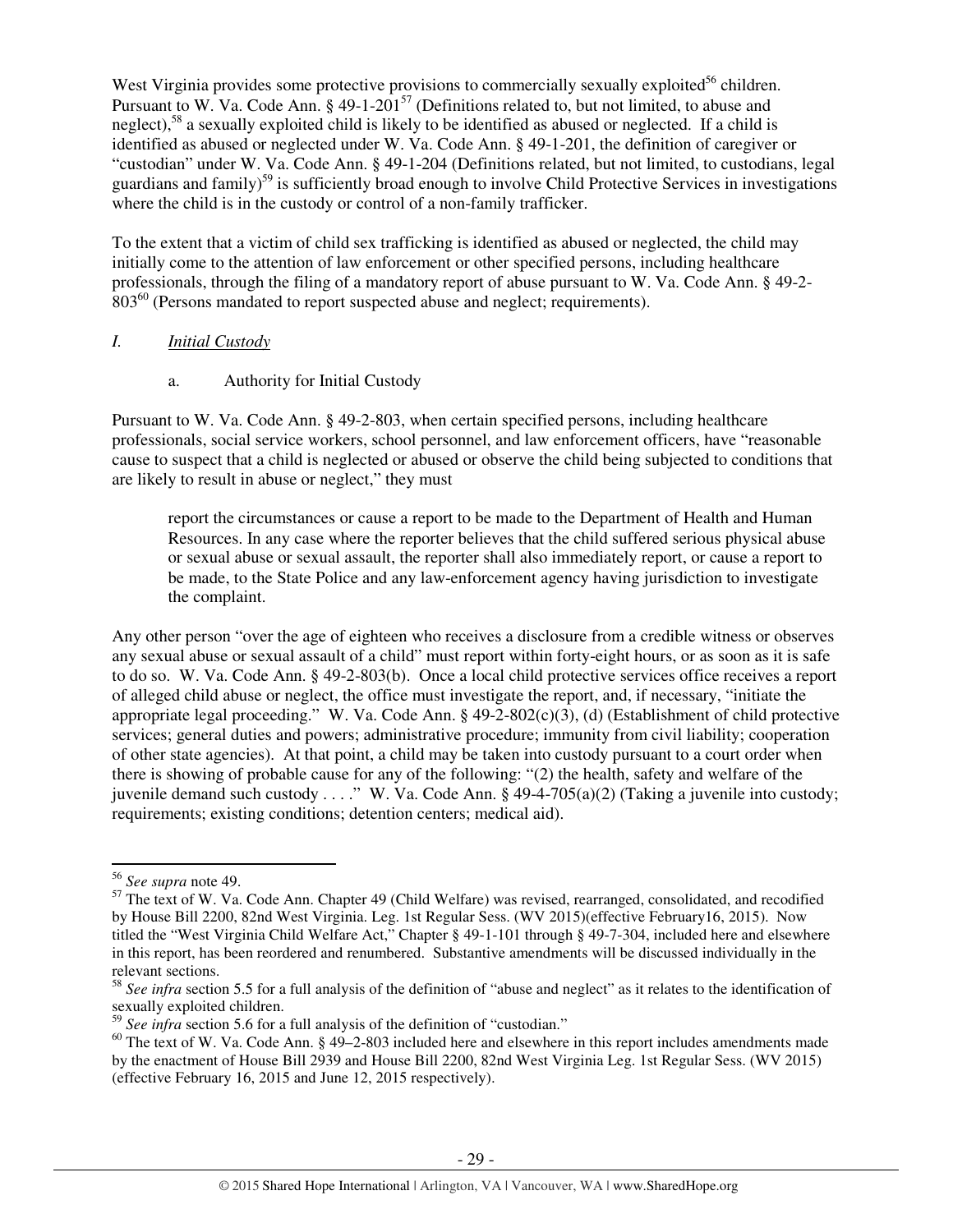Alternatively, pursuant to W. Va. Code Ann. § 49-4-301 (Custody of a neglected child by law enforcement in emergency situations; protective custody; requirements; notices; petition for appointment of special guardian; discharge; immunity) law enforcement and medical personnel may initiate custody if a child is believed to be neglected orabused.

b. Placement

Pursuant to W. Va. Code Ann. § 49-4-301(b), an abandoned child taken into protective custody can be housed by the state department or in any authorized child shelter facility. A child taken into protective custody

for emergency medical treatment may be held in a hospital under the care of a physician against the will of the child's parents, parent, guardian or custodian for a period not to exceed ninety-six hours.

W. Va. Code Ann. § 49-4-301(c).

# *II. Process following initial custody*

a. Where is the child referred after initial custody?

Pursuant to W. Va. Code Ann. § 49-4-602(a)(1) (Petition to court when child believed neglected or abused; temporary care, custody, and control of child at different stages of proceeding; temporary care; orders; emergency removal; when reasonable efforts to preserve family are unnecessary) states,

the court may order that the child alleged to be an abused or neglected child be delivered for not more than ten days into the care, custody, and control of the department or a responsible person who is not the custodial parent or guardian of the child, if it finds that:

(A) There exists imminent danger to the physical well-being of the child; and

(B) There are no reasonably available alternatives to removal of the child, including, but not limited to, the provision of medical, psychiatric, psychological or homemaking services in the child's present custody.

(2) Where the alleged abusing person, if known, is a member of a household, the court shall not allow placement pursuant to this section of the child or children in the home unless the alleged abusing person is or has been precluded from visiting or residing in the home by judicial order.

. . . .

b. When/how does the court assume jurisdiction?

Under W. Va. Code Ann. § 49-4-601(a) (Petition to the court when child believed neglected or abused; venue; notice; right to counsel; continuing legal education; findings; proceedings; procedure ), "[i]f the [Department of Health and Human Resources] or a reputable person believes that a child is neglected or abused, the department or the person may present a petition setting forth the facts to the circuit court . . . ."

# *III. Placement process pending adjudication/investigation*

a. Placement hearing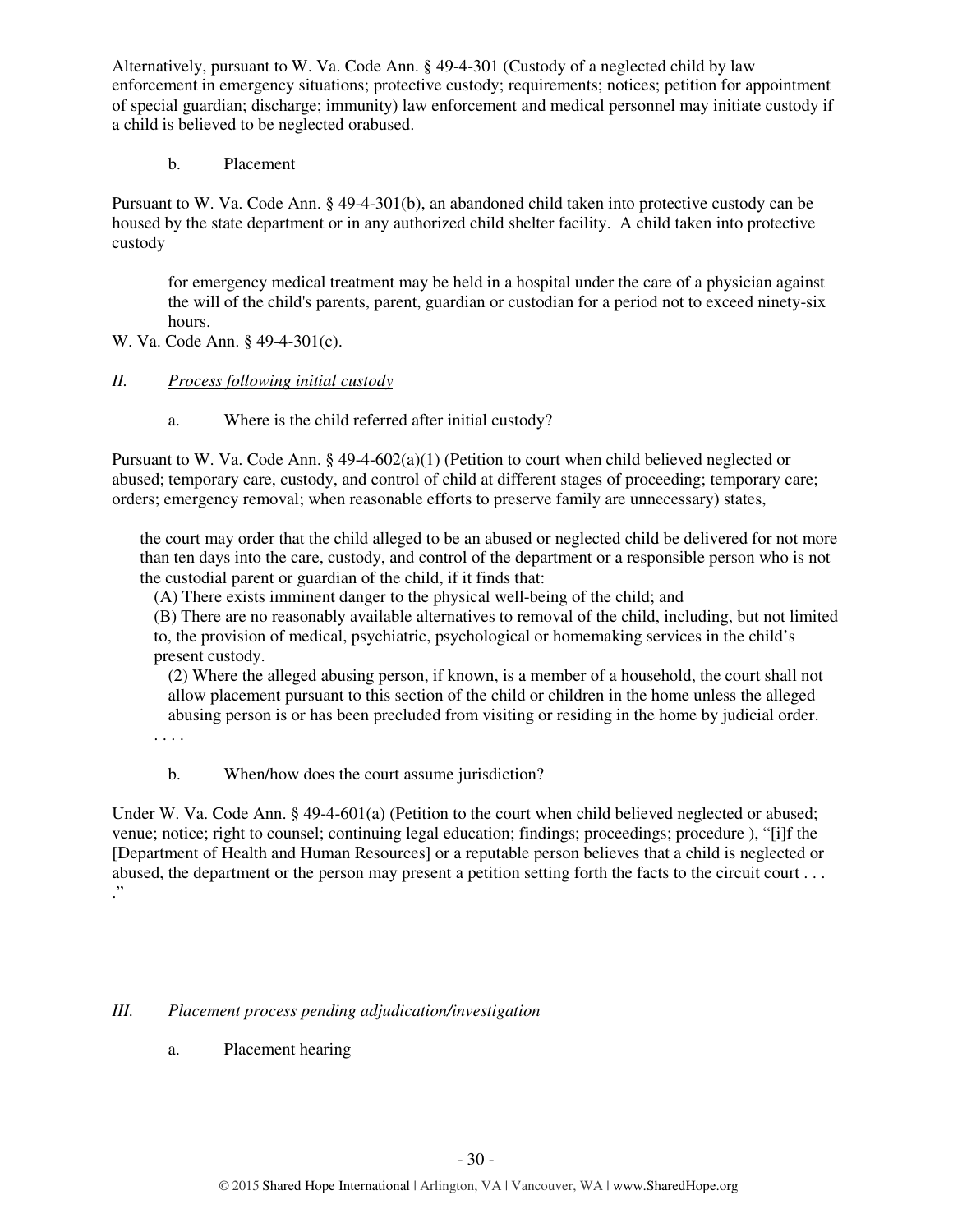Under W. Va. Code Ann. § 49-4-602(b), if the child is in "imminent danger,"<sup>61</sup> the court may hold a preliminary hearing at which, if it determines that "there are no alternatives less drastic than removal of the child and that a hearing on the petition cannot be scheduled in the interim period," it can "order that the child be delivered into the temporary care, custody, and control of the department or a responsible person or agency found by the court to be a fit and proper person for the temporary care of the child for a period not exceeding sixty days."

Additionally, pursuant to W. Va. Code Ann. § 49-4-303 (Emergency removal by department before filing of petition; conditions; referee; application for emergency custody; order), a child protective service worker who observes a child whose "physical well-being" is in "imminent danger" may take a child into custody without a court order when there is

probable cause to believe that the child or children will suffer additional child abuse or neglect or will be removed from the county before a petition can be filed and temporary custody can be ordered. . . . After taking custody of the child or children prior to the filing of a petition, the worker shall forthwith appear before a circuit judge or referee of the county where custody was taken and immediately apply for an order. If no judge or referee is available, the worker shall appear before a circuit judge or referee of an adjoining county, and immediately apply for an order. This order shall ratify the emergency custody of the child pending the filing of a petition. . . . If the emergency taking is ratified by the judge or referee, emergency custody of the child or children is vested in the department until the expiration of the next two judicial days, at which time any such child taken into emergency custody shall be returned to the custody of his or her parent or guardian or custodian unless a petition has been filed and custody of the child has been transferred under the provisions of section six hundred two of this article.

b. Placement Options

Pursuant to W. Va. Ann. § 49-4-602(a)(1),

([u]pon the filing of a petition, the court may order that the child alleged to be an abused or neglected child be delivered for not more than ten days into the care, custody, and control of the department or a responsible person who is not the custodial parent or guardian of the child if it finds that:

- (A) There exists imminent danger to the physical well-being of the child; and
- (B) There are no reasonably available alternatives to removal of the child, including, but not limited

to, the provision of medical, psychiatric, psychological or homemaking services in the child's present custody.

(2) Where the alleged abusing person, if known, is a member of a household, the court shall not allow placement pursuant to this section of the child or children in the home unless the alleged abusing person is or has been precluded from visiting or residing in the home by judicial order.

(3) In a case where there is more than one child in the home, or in the temporary care, custody, or control of the alleged offending parent, the petition shall so state. Notwithstanding the fact that the allegations of abuse or neglect may pertain to less than all of those children, each child in the home for whom relief is sought shall be made a party to the proceeding.

# *IV. Adjudication or referral to alternate process*

 $\overline{a}$ 

a. Adjudicatory/dispositional hearing

 $61$  W. Va. Code Ann. § 49-1-201(8) (Definitions relating to abuse and neglect) defines "Imminent danger to the physical well-being of the child" in part as "an emergency situation in which the welfare or the life of the child is threatened. These conditions may include an emergency situation when there is reasonable cause to believe that any child in the home is or has been sexually abused or sexually exploited . . . ."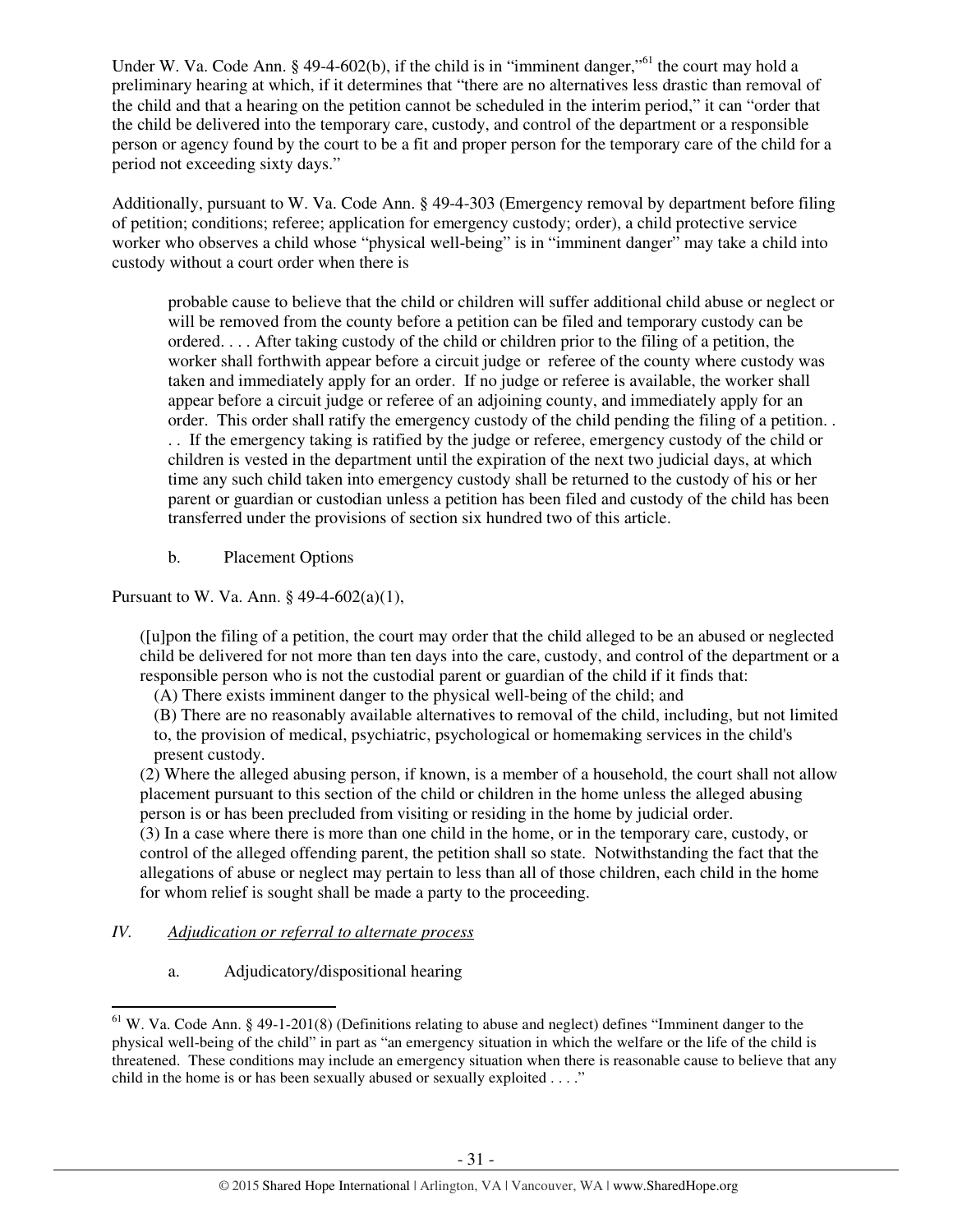A child who is a victim of abuse or neglect and is "undergoing certain status offense and delinquency proceedings," may be subject to a "multidisciplinary screening, advisory and planning system to assist courts in facilitating permanency planning . . . ." W. Va. Code Ann. § 49-4-401(a)(1), (2) (Purpose; system to be a complement to existing programs). Pursuant to W. Va. Code Ann. § 49-4-402(a), "[t]he prosecuting attorney shall establish a multidisciplinary investigative team in that county." Under W. Va. Code Ann. § 49-4-402(c), "[t]he investigative team shall be responsible for coordinating or cooperating in the initial and ongoing investigation of all civil and criminal allegations pertinent to cases involving child sexual assault, child sexual abuse, child abuse and neglect and shall make a recommendation to the county prosecuting attorney as to the initiation or commencement of a civil petition and/or criminal prosecution."

# *V. Outcomes (Final permanent placement)*

a. Disposition

Pursuant to W. Va. Code Ann. § 49-4-405(a) (Multidisciplinary treatment planning process involving child abuse and neglect; team membership; duties; reports; admissions),

Within thirty days of the initiation of a judicial proceeding pursuant to article six of this article, the Department of Health and Human Services shall convene a multidisciplinary treatment team to assess, plan, and implement a comprehensive, individualized service plan for children who are victims of abuse or neglect and their families. The multidisciplinary team shall obtain and utilize any assessments for the children . . . respondents that it deems necessary to assist in the development of that plan.

After a case in juvenile court is commenced and "[p]rior to disposition, in each case in which a treatment planning team has been convened, the team shall advise the court as to the types of services the team has determined are needed and the type of placement, if any, which will best serve the needs of the child." W. Va. Code Ann. § 49-4-405(c).

# **Child Initially Identified as Delinquent**

Despite the protections highlighted above, a child may be arrested and detained by law enforcement for actions related to the child being trafficked.

- *I. Initial Custody* 
	- a. Authority for initial custody

Pursuant to W. Va. Code Ann. § 49-4-705(b), a child may be taken into custody by a law-enforcement officer without a court order under any of the following circumstances:

(1) Grounds exist for the arrest of an adult in identical circumstances;

(2) Emergency conditions exist which, in the judgment of the officer, pose imminent danger to the health, safety and welfare of the juvenile; [or]

(3) The official has reasonable grounds to believe that the juvenile has left the care of his or her parents, guardian or custodian without the consent of the person and the health, safety and welfare of the juvenile is endangered . . . .

Alternatively, W. Va. Code Ann. § 49-4-705(a) states that a child may be taken into custody pursuant to a court order when there is showing of probable cause for any of the following: "(1) The petition shows that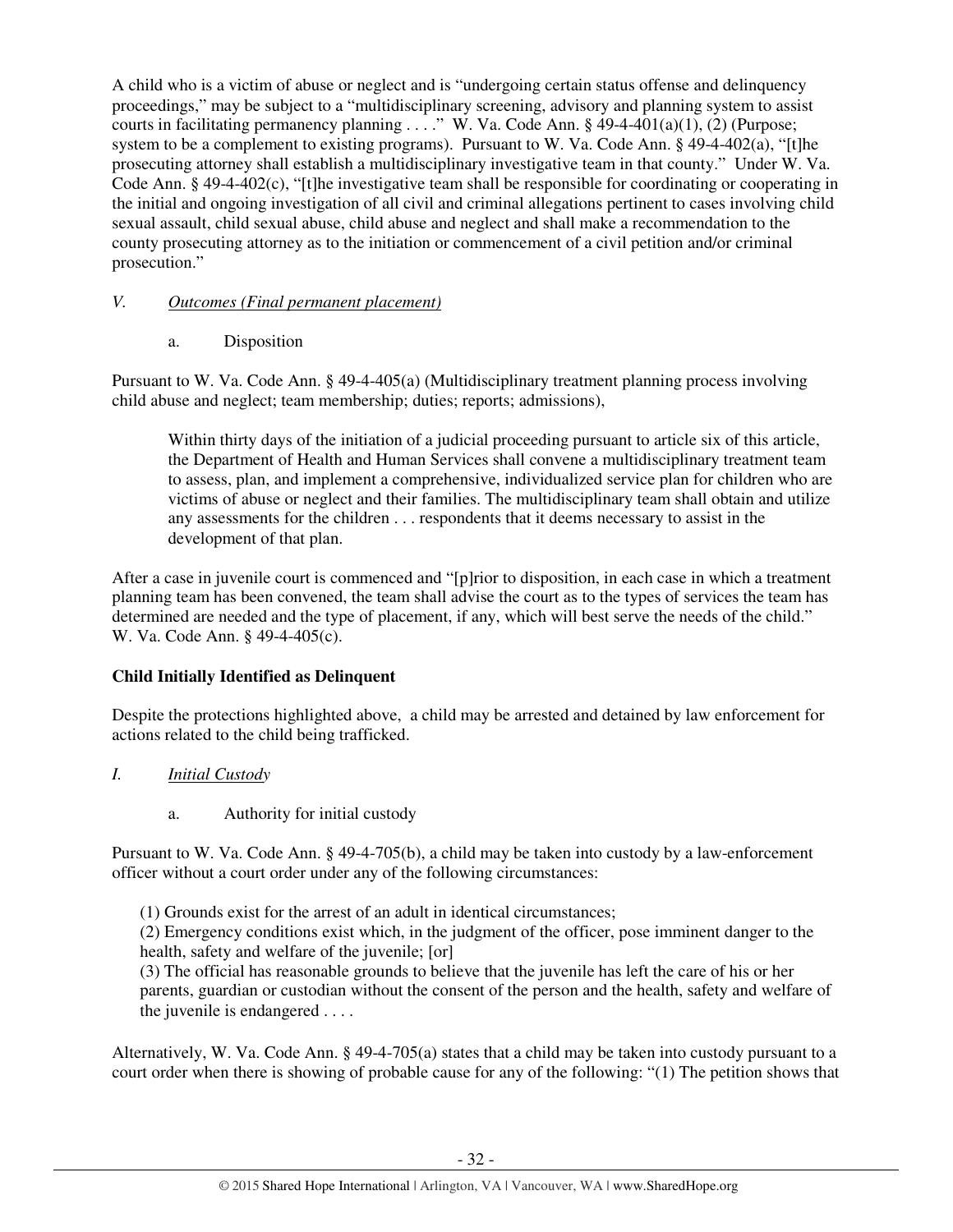grounds exist for the arrest of an adult in identical circumstances; (2) the health, safety and welfare of the juvenile demand such custody . . . ."

# b. Placement

Under W. Va. Code Ann. § 49-4-705 $(c)(2)$  after a child is taken into custody, the child must be released to her parent, guardian or custodian, except under the following conditions:

(A) Circumstances present an immediate threat of serious bodily harm to the juvenile if released; (B) No responsible adult can be found into whose custody the juvenile can be delivered. Each day the juvenile is detained, a written record must be made of all attempts to locate such a responsible adult; or

. . . .

# *II. Process following initial custody*

a. Where is the child referred after initial custody?

Under W. Va. Code. Ann. § 49-4-705(c)(3), "[i]f the juvenile is an alleged status offender . . . ['the official shall'] immediately notify the Department of Health and Human Resources and, if the circumstances of either paragraph (A) or (B), subdivision (2)  $\lceil \S 49-4-705(c)(2)(A), (B) \rceil$  of this subsection exist and the requirements therein are met, the official may detain the juvenile, but only in a nonsecure or staff-secure facility." Pursuant to W. Va. Code Ann. § 49-4-705(d),

 In all cases when a juvenile is delivered into a sheriff's or detention center director's custody, that official shall release the juvenile to his or her parent, guardian or custodian by the end of the next day unless the juvenile has been placed in detention after a hearing conducted pursuant to section seven hundred six [§ 49-4-706] of this article.

At the detention hearing, under W. Va. Code Ann. § 49-4-706(a) (Detention hearing; rights of juvenile; notification; counsel; hearings), the judgeor magistrate will determine "the possible need for detention

b. How does the court assume jurisdiction?

The judge or magistrate "shall, if the health, safety and welfare of the juvenile will not be endangered thereby, release the juvenile on recognizance to his or her parents, custodians or an appropriate agency . . . ." W. Va. Code Ann. § 49-4-706(a). Under subsection (a)(2), the court is directed to

Release the juvenile into the custody of his or her parent, guardian or custodian unless:

(A) Circumstances present an immediate threat of serious bodily harm to the juvenile if released; (B) No responsible adult can be found into whose custody the juvenile can be delivered. However, each day the juvenile is detained, a written record must be made of all attempts to locate such a responsible adult; or

(C) The juvenile is charged with an act of delinquency for which secure detention is permissible . . .

#### . *III. Placement process pending adjudication/investigation*

a. Placement hearing.

Pursuant to W. Va. Ann. § 49-4-706(Detention hearing; counsel),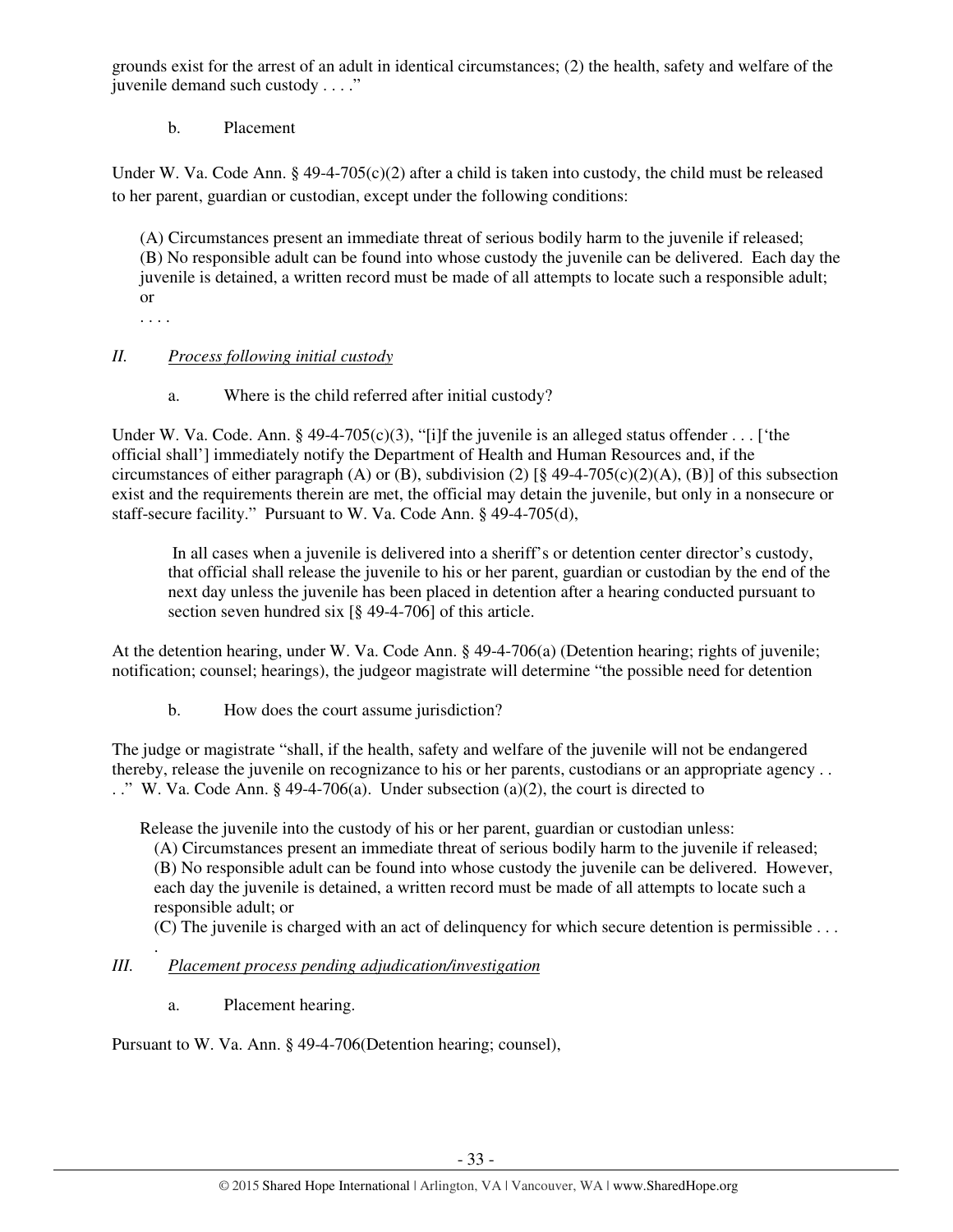The circuit court judge or magistrate shall hear testimony concerning the circumstances for taking the juvenile into custody and the possible need for detention The sole mandatory issue at the detention hearing is whether the juvenile should be detained pending further court proceedings. The court shall, if the health, safety and welfare of the juvenile will not be endangered thereby, release the juvenile on recognizance to his or her parents, custodians or an appropriate agency; however, if warranted, the court may require bail, except that bail may be denied in any case where bail could be denied if the accused were an adult. The court shall:

(1) Immediately notify the juvenile's parent, guardian or custodian or, if the parent, guardian or custodian cannot be located, a close relative;

(2) Release the juvenile into the custody of his or her parent, guardian or custodian unless: (A) Circumstances present an immediate threat of serious bodily harm to the juvenile if released;

(B) No responsible adult can be found into whose custody the juvenile can be delivered. However, each day the juvenile is detained, a written record must be made of all attempts to locate such a responsible adult; or

(C) The juvenile is charged with an act of delinquency for which secure detention is permissible; and

(3) If the juvenile is an alleged status offender, immediately notify the department of health and human resources, and, if the circumstances of either paragraph (A) or (B), subdivision (2) of this subsection  $\lceil 8 \, 49 - 4 - 706 \, (a)(2)(A)$ , (B) exist and the requirements therein are met, the court may order the juvenile detained, but only in a nonsecure or staff-secure facility. Any juvenile detained pursuant to this subdivision shall be placed in the legal custody of the Department of Health and Human Resources pending further proceedings by the court.

(b) The circuit court judge or magistrate may, in conjunction with the detention hearing, conduct a preliminary hearing pursuant to section seven hundred and four of this article if all parties are prepared to proceed and the juvenile has counsel during the hearing.

b. Placement options.

Pursuant to W. Va. Ann. § 49-1-206 (Definitions related, but not limited, to child advocacy, care, residential, and treatment programs), a juvenile can be placed in any foster home, group home or other facility or residence. The court can also release the juvenile into the custody of his or her parent, guardian or custodian. W. Va. Ann. § 49-4-706.

# *IV. Adjudication or referral to alternative process.*

a. Adjudicatory/dispositional hearing.

Pursuant to W. Va. Code Ann. § 49-4-406<sup>62</sup>(Multidisciplinary treatment process for status offenders or delinquents; requirements; custody; procedure; reports; cooperation; inadmissability of certain statements),

(a) When a juvenile is adjudicated as a status offender pursuant to section seven hundred eleven, of this article , the Department of Health and Human Resources shall promptly convene a multidisciplinary treatment team and conduct an assessment, utilizing a standard uniform comprehensive assessment instrument or protocol, to determine the juvenile's mental and physical condition, maturity and education level, home and family environment, rehabilitative needs and recommended service plan, which shall be provided in writing to the court and team members. Upon completion of the assessment, the treatment team shall prepare and implement a comprehensive, individualized service plan for the juvenile.

l

<sup>62</sup> *See supra* note 48.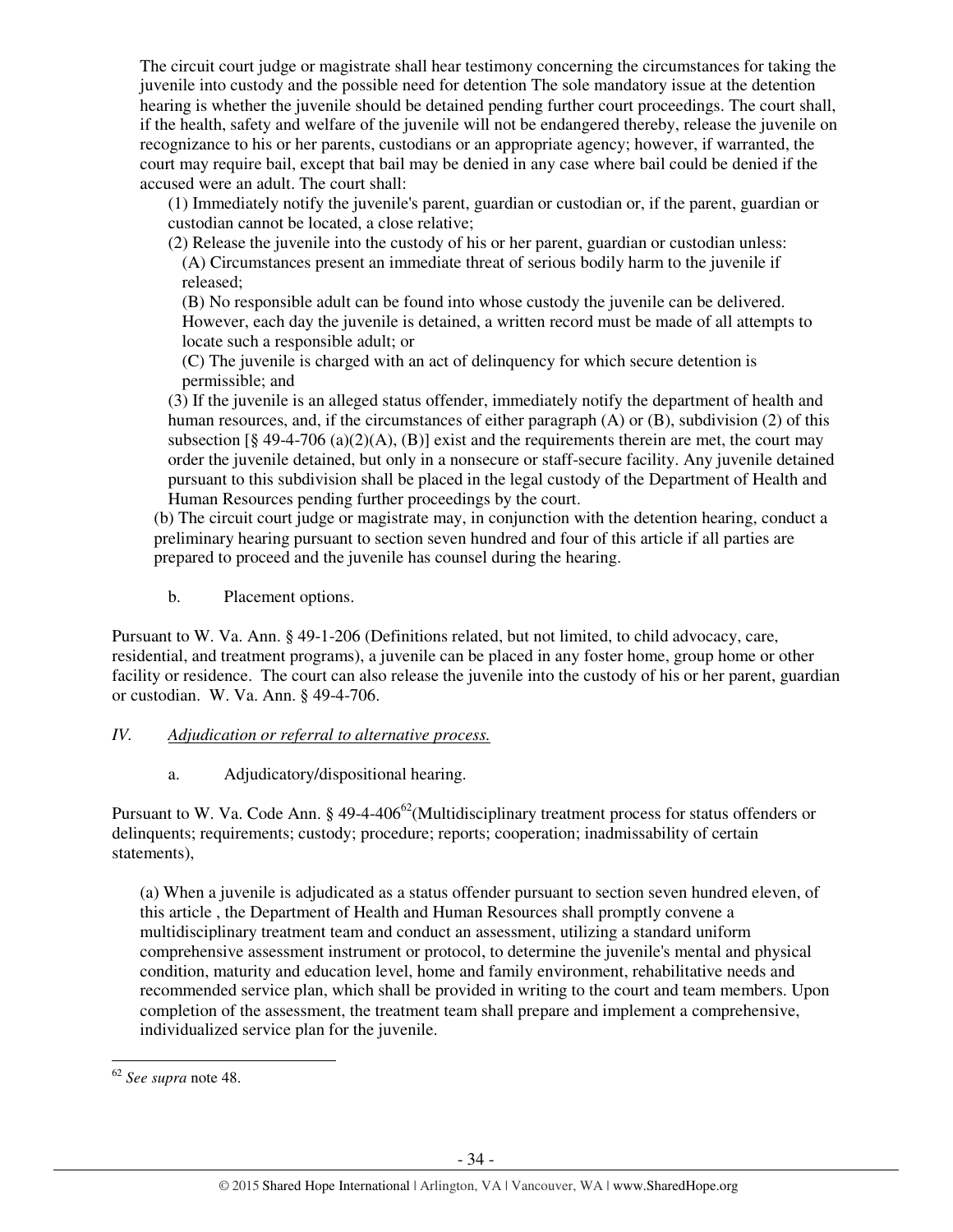(b) When a juvenile is adjudicated as a delinquent or has been granted a preadjudicatory community supervision period pursuant to section seven hundred eight of this article, the court, either upon its own motion or motion of a party, may require the Department of Health and Human Resources to convene a multidisciplinary treatment team and conduct an assessment, utilizing a standard uniform comprehensive assessment instrument or protocol, to determine the juvenile's mental and physical condition, maturity and education level, home and family environment, rehabilitative needs and recommended service plan, which shall be provided in writing to the court and team members. A referral to the Department of Health and Human Resources to convene a multidisciplinary treatment team and to conduct an assessment shall be made when the court is considering placing the juvenile in the department's custody or placing the juvenile out-of-home at the department's expense pursuant to section seven hundred fourteen, of this article. In any delinquency proceeding in which the court requires the Department of Health and Human Resources to convene a multidisciplinary treatment team, the probation officer shall notify the department at least fifteen working days before the court proceeding in order to allow the department sufficient time to convene and develop an individualized service plan for the juvenile.

# *b. Diversion or alternate process.*

W. Va. Code Ann. § 49-4-405(a) states that,

Within thirty days of the initiation of a judicial proceeding pursuant to part six, of this article, the Department of Health and Human Services shall convene a multidisciplinary treatment team to assess, plan, and implement a comprehensive, individualized service plan for children who are victims of abuse or neglect and their families. The multidisciplinary team shall obtain and utilize any assessments for the children or the adult respondents that it deems necessary to assist in the development of that plan.

After a case in juvenile court is commenced and "[p]rior to disposition, in each case in which a treatment planning team has been convened, the team shall advise the court as to the types of services the team has determined are needed and the type of placement, if any, which will best serve the needs of the child." W. Va. Code Ann. § 49-4-405(c).

# *V. Outcomes (Final permanent placement)*

#### a. Disposition

After adjudication pursuant to W. Va. Code Ann § 49-4-711 (Adjudication for alleged status offenders and delinquents; mandatory initial disposition of status offenders; court orders), W. Va. Code Ann. § 49- 4-714(b) (Disposition of juvenile delinquents; investigation; proceedings; court discretion; orders; appeal) permits the court to choose a disposition

from the following alternatives, consider[ing] the best interests of the juvenile and the welfare of the public:

(1) Dismiss the petition;

(2) Refer the juvenile and the juvenile's parent or custodian to a community agency for needed assistance and dismiss the petition;

(3) Upon a finding that the juvenile is in need of extra-parental supervision: (A) Place the juvenile under the supervision of a probation officer of the court or of the court of the county where the juvenile has his or her usual place of abode or other person while leaving the juvenile in custody of his or her parent or custodian; and (B) prescribe a program of treatment or therapy or limit the juvenile's activities under terms which are reasonable and within the child's ability to perform . . . ;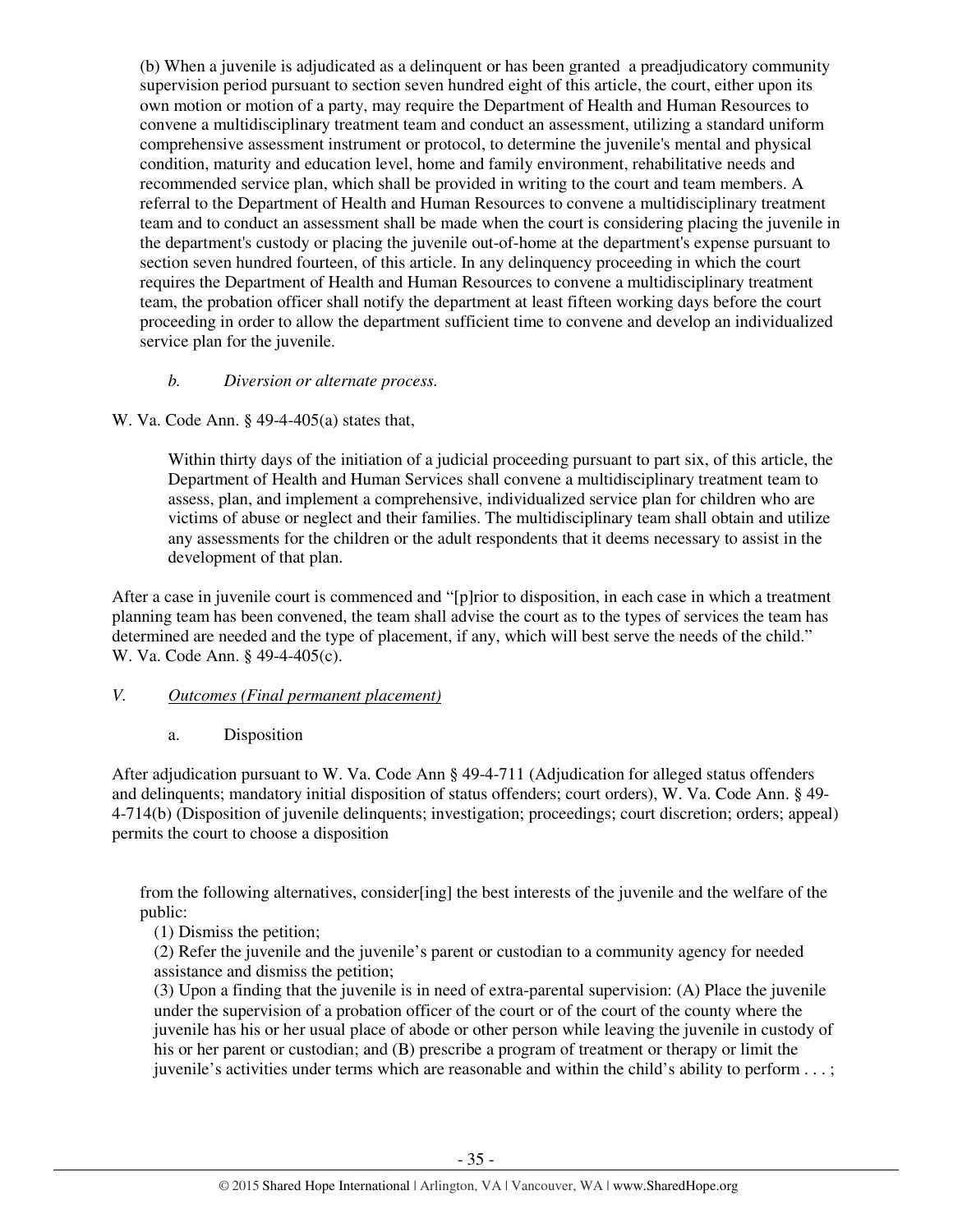(4) Upon a finding that a parent or custodian is not willing or able to take custody of the juvenile, that a juvenile is not willing to reside in the custody of his parent or custodian or that a parent or custodian cannot provide the necessary supervision and care of the juvenile, the court may place the juvenile in temporary foster care or temporarily commit the juvenile to the department or a child welfare agency. . . . ;

(5)(A) Upon a finding that the best interests of the juvenile or the welfare of the public require it, and upon an adjudication of delinquency the court may commit the juvenile to the custody of the Director of the Division of Juvenile Services for placement in a juvenile services facility for the treatment, instruction and rehabilitation of juveniles. The court maintains discretion to consider alternative sentencing arrangements.

(C) Commitments may not exceed the maximum term for which an adult could have been sentenced for the same offense and any such maximum allowable sentence to be served in a juvenile correctional facility may take into account any time served by the juvenile in a detention center pending adjudication, disposition or transfer. . . .

b. Ongoing services

. . . .

Juveniles adjudicated to be status offenders<sup>63</sup> will be provided services in accordance with the West Virginia Juvenile Offender Rehabilitation Act.<sup>64</sup> which includes provisions regarding the treatment of status offenders in rehabilitative facilities and authorizes "[t]he Department of Health and Human Resources mayrequire any juvenile committed to its legal custody to remain at and to return to the residence to which the juvenile is assigned by the department or by the juvenile court." W. Va. Code Ann. §§ 49-2-1005 (Legal custody; law enforcement agencies).

c. Specialized long-term placement if identified as DMST

Additionally, a child who is a victim of abuse or neglect and is "undergoing certain status offense and delinquency proceedings," may be subject to a "multidisciplinary screening, advisory and planning system to assist courts in facilitating permanency planning . . . ." W. Va. Code Ann. § 49-4-401(a)(1)-(2). Pursuant to W. Va. Code Ann. § 49-4-402(a), "[t]he prosecuting attorney shall establish a multidisciplinary investigative team in that county." Under W. Va. Code Ann. § 49-4-402(c), "he investigative team shall be responsible for coordinating or cooperating in the initial and ongoing investigation of all civil and criminal allegations pertinent to cases involving child sexual assault, child sexual abuse, child abuse and neglect and shall make a recommendation to the county prosecuting attorney as to the initiation or commencement of a civil petition and/or criminal prosecution."

5.4.1 Recommendation: Enact a mandatory protective response for juvenile sex trafficking victims that provides an avenue to specialized services outside detention.

l

<sup>63</sup> "Status offender" is defined in W. Va. Code Ann. § 49-1-202 as

a juvenile who has been adjudicated as one:

<sup>(</sup>A) Who habitually and continually refuses to respond to the lawful supervision by his or her parents, guardian or legal custodian such that the juvenile's behavior substantially endangers the health, safety or welfare of the juvenile or any other person;

<sup>(</sup>B) Who has left the care of his or her parents, guardian or custodian without the consent of such person or without good cause; or

<sup>(</sup>C) Who is habitually absent from school without good cause.

<sup>64</sup> W. Va. Code Ann. §§ 49-4-1001 to -06.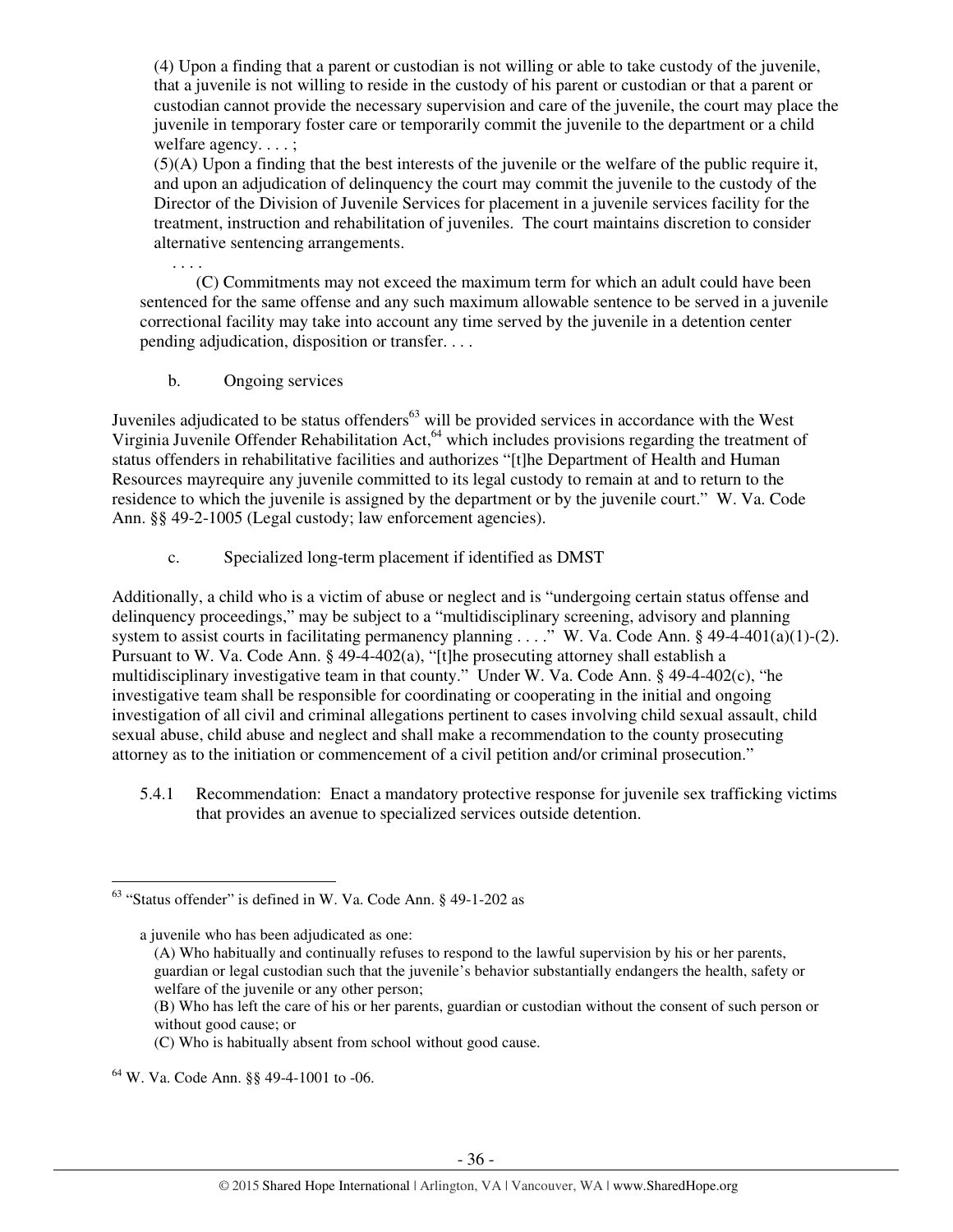*5.5 Commercial sexual exploitation or sex trafficking is identified as a type of abuse and neglect within child protection statutes.* 

For purposes of W. Va. Code Ann. Chap. 49 (West Virginia Child Welfare Act), commercial sexual exploitation or sex trafficking of a child is not expressly identified as a type of child abuse.

W. Va. Code Ann. § 49-1-201<sup>65</sup> (Definitions related, but not limited, to child abuse and neglect) defines an "abused child" in part as a child "whose health or welfare is being harmed or threatened by:. . . (B) Sexual abuse<sup>66</sup> or sexual exploitation; (C) The sale or attempted sale of a child by a parent, guardian or custodian in violation of section fourteen-h, article two, chapter sixty-one [W. Va. Code Ann. § 61-2-14h (Prohibition of purchase or sale of child; penalty; definitions; exceptions)] of this code . . . ."

Pursuant to W. Va. Code Ann. § 49-1-201,

"Sexual exploitation" means an act where:

(A) A parent, guardian or custodian, whether for financial gain or not, persuades, induces, entices or coerces a child to engage in sexually explicit conduct<sup>67</sup> as that term is defined in section one, article eightc, chapter sixty-one [W. Va. Code § 61-8C-1 (Definitions)] of this code; or

(B) A parent, guardian or custodian persuades, induces, entices or coerces a child to display his or her sex organs for the sexual gratification of the parent, guardian, custodian or a third person, or to display his or her sex organs under circumstances in which the parent, guardian or custodian knows such display is likely to be observed by others who would be affronted or alarmed.

- 5.5.1. Recommendation: Amend W. Va. Code Ann. § 49-1-201(1), (B) (Definitions related, but not limited, to child abuse and neglect) to include a victim of sex trafficking in the definition of an "abused child" and to enumerate sex trafficking as an act constituting "sexual abuse or sexual exploitation."
- *5.6 The definition of "caregiver" or another related term in the child welfare statutes is not a barrier to a sex trafficked child accessing the protection of child welfare.*

For purposes of the West Virginia Child Welfare Act "custodian" is a relevant term in determining whether a sexually exploited child would have access to services, because the definition of an "abused

<sup>67</sup> *See supra* note 10.

<sup>&</sup>lt;sup>65</sup> The text of W. Va. Code Ann. Chapter 49 (Child Welfare) was revised, rearranged, consolidated, and recodified by House Bill 2200, 82nd West Virginia. Leg. 1st Regular Sess. (WV 2015)(effective February16, 2015). Now titled the "West Virginia Child Welfare Act," Chapter § 49-1-101 through § 49-7-304, included here and elsewhere in this report, has been reordered and renumbered. Substantive amendments will be discussed individually in the relevant sections.

 $66$  Pursuant to W. Va. Code Ann. § 49-1-201, "sexual abuse" is defined as

<sup>(</sup>A) Sexual intercourse, sexual intrusion, sexual contact, or conduct proscribed by section three, article eight-c, chapter sixty-one, which a parent, guardian or custodian engages in, attempts to engage in, or knowingly procures another person to engage in with a child notwithstanding the fact that for a child who is less than sixteen years of age the child may have willingly participated in that conduct or the child may have suffered no apparent physical injury or mental or emotional injury as a result of that conduct or, for a child sixteen years of age or older the child may have consented to that conduct or the child may have suffered no apparent physical injury or mental or emotional injury as a result of that conduct; or

<sup>(</sup>B) Any conduct where a parent, guardian or custodian displays his or her sex organs to a child, or procures another person to display his or her sex organs to a child, for the purpose of gratifying the sexual desire of the parent, guardian or custodian, of the person making that display, or of the child, or for the purpose of affronting or alarming the child.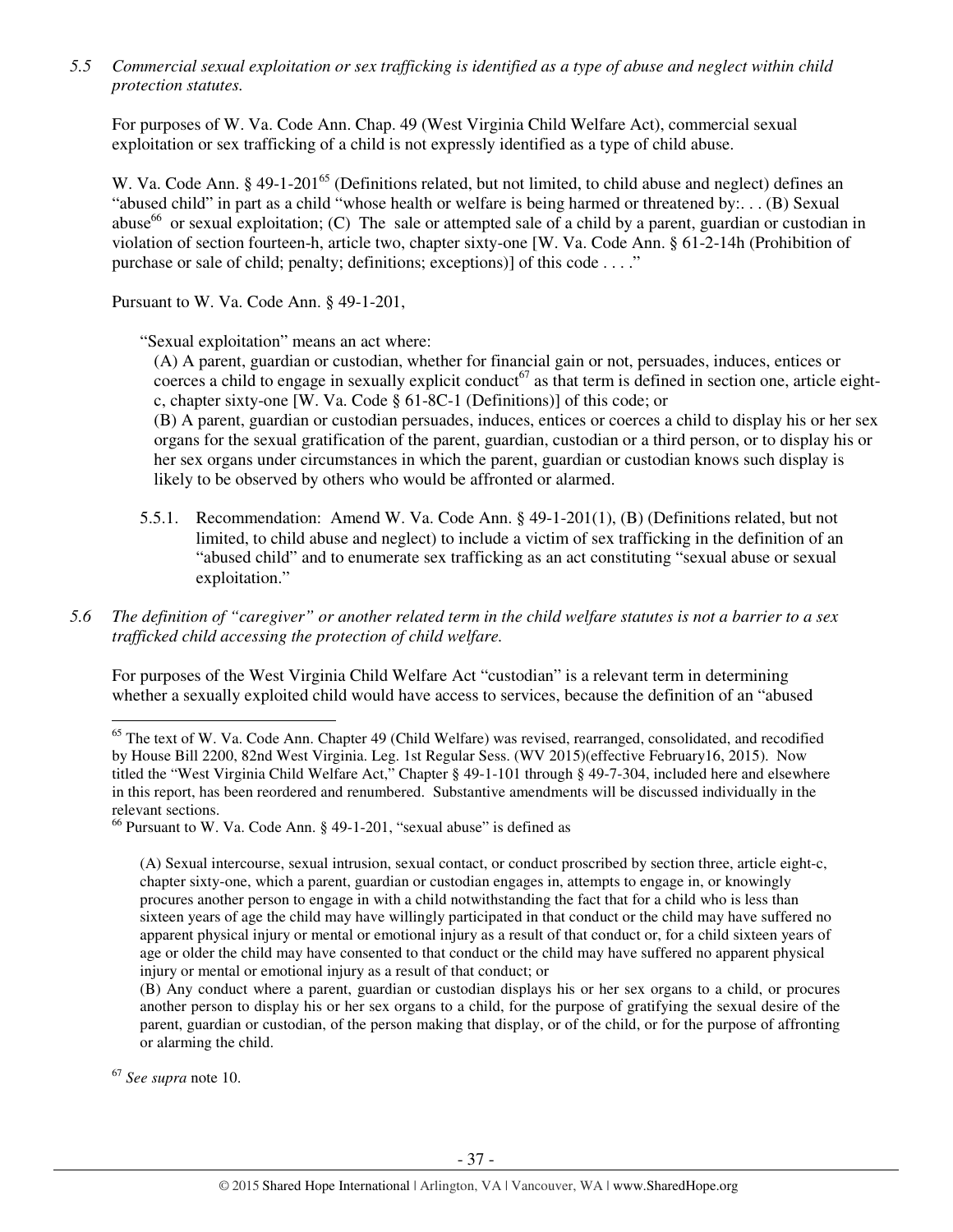child" includes "sexual exploitation" at the hands of a "custodian."<sup>68</sup> "Custodian" is defined as "a person who has or shares actual physical possession or care and custody of a child, regardless of whether such person has been granted custody of the child by any contract or agreement." W. Va. Code Ann. § 49-1- 204.<sup>69</sup> Because W. Va. Code Ann. § 49-1-204 does not require a person to have legal custody of a child, but only to have or share "actual physical possession or care and custody of a child," this definition likely is broad enough to cover situations in which a trafficker is in custody or control of a child.

The West Virginia Child Welfare Act also employs the term "caregiver," which is more narrowly defined as "any person who is at least eighteen years of age and: (A) Is related by blood, marriage or adoption to the minor, but who is not the legal custodian or guardian of the minor; or (B) Has resided with the minor continuously during the immediately preceding period of six months or more. W. Va. Code Ann. § 49-1-204. However, "caregivers" are primarily discussed in the context of providing consent for medical treatment, $^{70}$ while "custodian" is used within the definition of an "abused child" and affects access to services.

### *5.7 Crime victims' compensation is specifically available to a child victim of sex trafficking or commercial sexual exploitation of children (CSEC) without regard to ineligibility factors.*

Pursuant to W. Va. Code Ann. § 61-2-17(d) (Human trafficking; criminal penalties), a victim of human trafficking is considered a victim under the West Virginia Crime Victims Compensation Act and is thus eligible to receive crime victims' compensation. In addition, a child victim may also receive compensation under the general statutory provisions that protect crime victims. However, certain criteria of article two-a, chapter fourteen of this code may limit the ability for these victims to receive compensation.

Under the West Virginia Crime Victims Compensation Act, a victim or other claimant is entitled to compensation for economic loss sustained as a result of any injury to the victim and attorneys fees. W. Va. Code Ann. § 14-2A-14(g)(1) (Grounds for denial of claim or reduction of awards; maximum Awards), W. Va. Code Ann. § 14-2A-19 (Attorney and witness fees). Pursuant to W. Va. Code Ann. §  $14-2A-14(g)(1)$ , "[e]xcept in the case of death, or as provided in subdivision (2) of this subsection, compensation payable to a victim and to all other claimants sustaining economic loss because of injury to that victim may not exceed \$35,000 in the aggregate. Compensation payable to all claimants because of the death of the victim may not exceed \$50,000 in the aggregate."<sup>71</sup> They may also be eligible for an additional award not to exceed \$100,000, if their injuries qualify as a disability under the Social Security Act, 42 U. S. C. § 423. W. Va. Code Ann. § 14-2A-14(g)(2).

<sup>68</sup> *See supra* definitions of "abused child" and "sexual exploitation" in Section 5.5.

<sup>&</sup>lt;sup>69</sup> The text of W. Va. Code Ann. Chapter 49 (Child Welfare) was revised, rearranged, consolidated, and recodified by House Bill 2200, 82nd West Virginia. Leg. 1st Regular Sess. (WV 2015)(effective February16, 2015). Now titled the "West Virginia Child Welfare Act," Chapter § 49-1-101 through § 49-7-304, included here and elsewhere in this report, has been reordered and renumbered. Substantive amendments will be discussed individually in the relevant sections.

<sup>70</sup> *See* W. Va. Code Ann. §§ §49-2-701 – §49-2-708 (Part VII. Caregivers consent act). "Caregivers" are also referenced with respect to receiving services for disabled persons. *See* W. Va. Code Ann. §§ 49-2-601 – §49-2-605 (Part VI. West Virginia family support Program).

<sup>&</sup>lt;sup>71</sup> "Economic loss' means economic detriment consisting only of allowable expense, work loss and replacement services loss. If criminally injurious conduct causes death, economic loss includes a dependent's economic loss and a dependent's replacement services loss. Noneconomic detriment is not economic loss, however, economic loss may be caused by pain and suffering or physical impairment. For purposes of this article, the term '"economic loss'" includes a lost scholarship as defined in this section." W. Va. Code Ann. § 14-2A-3(e). *See* W. Va. Code Ann. § 14-2A-3(f)-(j) (defining allowable expense, work loss, replacement services loss, dependent's economic loss and dependent's replacement services loss).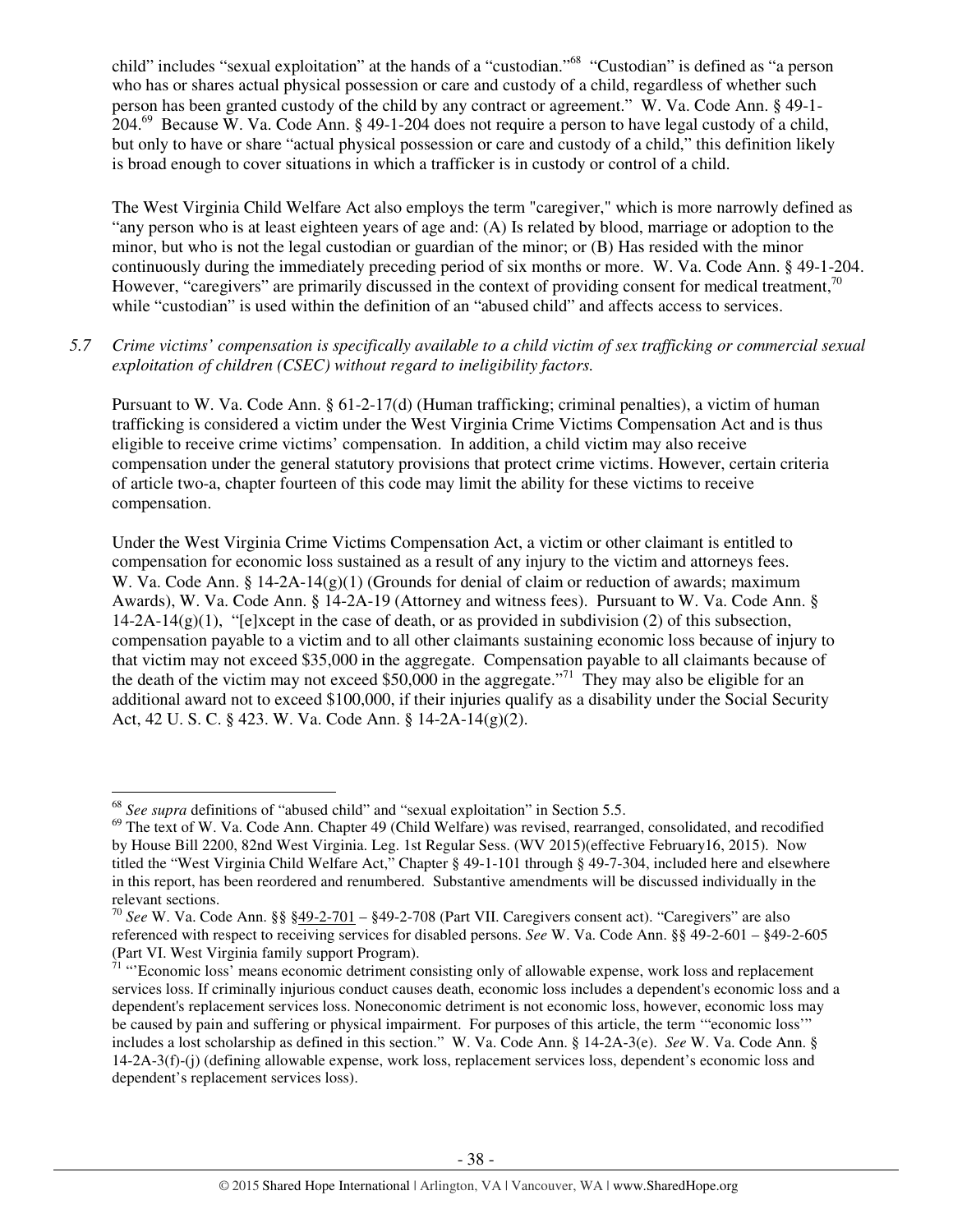Under W. Va. Code Ann. § 61-2-17(e), any rights to compensation for minor sex trafficking victims "are cumulative and in addition to other existing rights."

W. Va. Code Ann. § 61-2-17(a)(3) defines human trafficking as "the labor trafficking or sex trafficking involving adults or minors where two or more persons are trafficked within any one year period." W. Va. Code § 61-2-17(d) provides that "a person who is a victim of human trafficking is a victim for all purposes of article two-a, chapter fourteen [14-2A (Compensation awards to victims of crime)] of this code." However, because the definition of human trafficking in

W. Va. Code § 61-2-17(a)(3) requires "two or more persons" being "trafficked within any one year period," it appears that a child victim will be precluded from receiving compensation under the Act if he or she is the only child exploited within a one year period.

Also, several additional requirements for compensation could present difficulties for victims of domestic minor sex trafficking. W. Va. Code Ann. § 14-2A-10(b) (Filing of application for compensation award; contents) requires an application for an award of compensation to "be filed within two years after the occurrence of the criminally injurious conduct that is the basis of the application." Additionally, a victim will not receive an award unless "the criminally injurious conduct upon which the claim is based was reported to a law-enforcement officer or agency within seventy-two hours after the occurrence of the conduct, unless it is determined that good cause existed for the failure to report the conduct within the 72 hour period." W. Va. Code Ann. § 14-2A-14(b). A claim will also be denied where the victim is considered an "offender or an accomplice of the offender." W. Va. Code Ann. § 14-2A-14(c). Lastly, an award of compensation may be denied, reduced or reconsidered, if an award was previously approved, "upon a finding that the claimant or victim has not fully cooperated with appropriate law-enforcement agencies or the claim investigator." W. Va. Code Ann. § 14-2A-14(d). Nothing expressly exempts domestic minor sex trafficking victims from these requirements or award reduction factors, or explains what constitutes good cause for the failure to report the crime to law enforcement within 72 hours.

- 5.7.1 Recommendation: Amend W. Va. Code Ann. § 14-2A-14 (Grounds for denial of claim or reduction of awards; maximum awards) to exempt domestic minor sex trafficking victims from the above listed ineligibility criteria, and to provide a good cause exception to the criterion listed in W. Va. Code Ann. § 14-2A-14(d), clarifying that a domestic minor sex trafficking victim has good cause for failure to report a crime related to the child's commercial sexual exploitation within 72 hours of its commission.
- 5.7.2. Recommendation: Amend W. Va. Code Ann. § 61-2-17 (Human trafficking; criminal penalties) to remove the requirement that "two or more persons are trafficked within any one year period" so that a child victim is not precluded from receiving compensation under W. Va. Code Ann. § 14-2A (Compensation awards to victims of crime) if the child was the only one exploited.

# *5.8 Victim-friendly procedures and protections are provided in the trial process for minors under 18.*

 $\overline{a}$ 

West Virginia law includes several victim-friendly criminal justice procedures and protections throughout the criminal justice process, but these are mainly limited to victims of sexual offenses.

Special protections are afforded to child-witnesses<sup>72</sup> who are called to testify as victims in criminal prosecutions involving sexual assault in the first, second, or third degree, or sexual abuse in the first

 $72$  Pursuant to W. Va. Code Ann. § 62-6B-2(1), "[c]hild witness" means a person under the age of sixteen years of age who is or will be called to testify in a criminal matter concerning an alleged violation of [§ 61-8B-3 (Sexual assault in the first degree), § 61-8B-4 (Sexual assault in the second degree), § 61-8B-5 (Sexual assault in the third degree), or § 61-8B-7 (Sexual abuse in the first degree)] of this code in which the child is the alleged victim.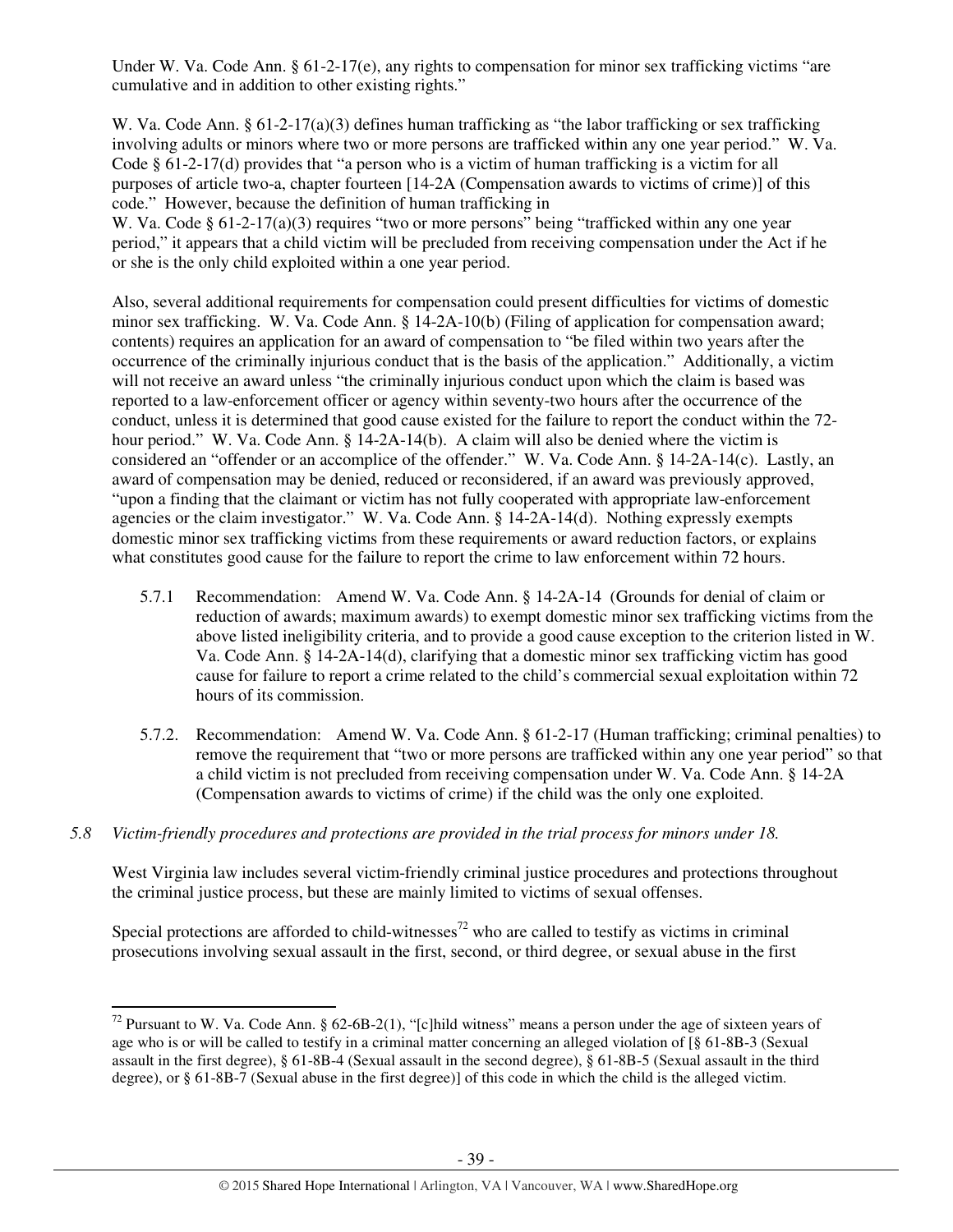degree. W. Va. Code Ann. § 62-6B-2(1). Pursuant to W. Va. Code Ann. § 62-6B-3(b)–(d) (Findings of fact required for taking testimony of child witness by closed-circuit television; considerations for court),

(b) Prior to ordering that the testimony of a child witness may be taken through the use of live, closed-circuit television, the circuit court must find by clear and convincing evidence, after conducting an evidentiary hearing on this issue, that:

(1) The child is an otherwise competent witness;

(2) That, absent the use of live, closed-circuit television, the child witness will be unable to testify due solely to being required to be in the physical presence of the defendant while testifying;

(3) The child witness can only testify if live, two-way closed-circuit television is used in the trial; and

(4) That the state's ability to proceed against the defendant without the child witness' live testimony would be substantially impaired or precluded.

(c) The court shall consider the following factors in determining the necessity of allowing a child witness to testify by the use of live, closed-circuit television:

(1) The age and maturity of the child witness;

 $\overline{a}$ 

(2) The facts and circumstances of the alleged offense;

(3) The necessity of the child's live testimony to the prosecution's ability to proceed as well as any prejudice to the defendant by allowing testimony through closed-circuit television;

(4) Whether or not the facts of the case involve the alleged infliction of bodily injury to the child witness or the threat of bodily injury to the child or another; and

(5) Any mental or physical handicap of the child witness.

(d) In determining whether to allow a child witness to testify through live, closed-circuit television the court shall appoint a psychiatrist, licensed psychologist with at least five years clinical experience who shall serve as an advisor or friend of the court to provide the court with an expert opinion as to whether, to a reasonable degree of professional certainty, the child witness will suffer severe emotional harm, be unable to testify based solely on being in the physical presence of the defendant while testifying and that the child witness does not evidence signs of being subjected to undue influence or coercion. The opinion of the psychiatrist or licensed psychologist shall be filed with the circuit court at least thirty days prior to the final hearing on the use of live, closed-circuit television and the defendant shall be allowed to review the opinion and present evidence on the issue by the use of an expert or experts or otherwise.

When a child-witness gives testimony via live closed-circuit television, "[o]nly the prosecuting attorney, the attorney for the defendant and the operator of the equipment may be present in the room with the child witness during testimony," and "[o]nly the court, the prosecuting attorney and the attorney for the defendant may question the child." W. Va. Code Ann.  $\S 62-6B-4(b)(1)$ .<sup>73</sup> Additionally, under W. Va. Code Ann. § 62-6B-5 (Memorialization of statements of certain child witnesses; admissibility; hearing), when any

law-enforcement officer, physician, psychologist, social worker or investigator, in the course of his or her employment or profession or while engaged in an active criminal investigation as a law-enforcement officer or an agent of a prosecuting attorney, obtains a statement from a child thirteen years of age or younger who is an alleged victim in an investigation or prosecution

<sup>&</sup>lt;sup>73</sup> Pursuant to W. Va. Code Ann. § 62-6B-4(b)(1) (Procedures required for taking testimony of child witness by closed-circuit television; election of defendant; jury instruction; sanction for failure to follow procedures; additional accommodation options; recordings and confidentiality), "[i]n pro se proceedings, the court may modify the provisions of this subdivision relating to the role of the attorney for the defendant to allow the pro se defendant to question the child witness in such a manner as to cause as little psychological trauma as possible under the circumstances."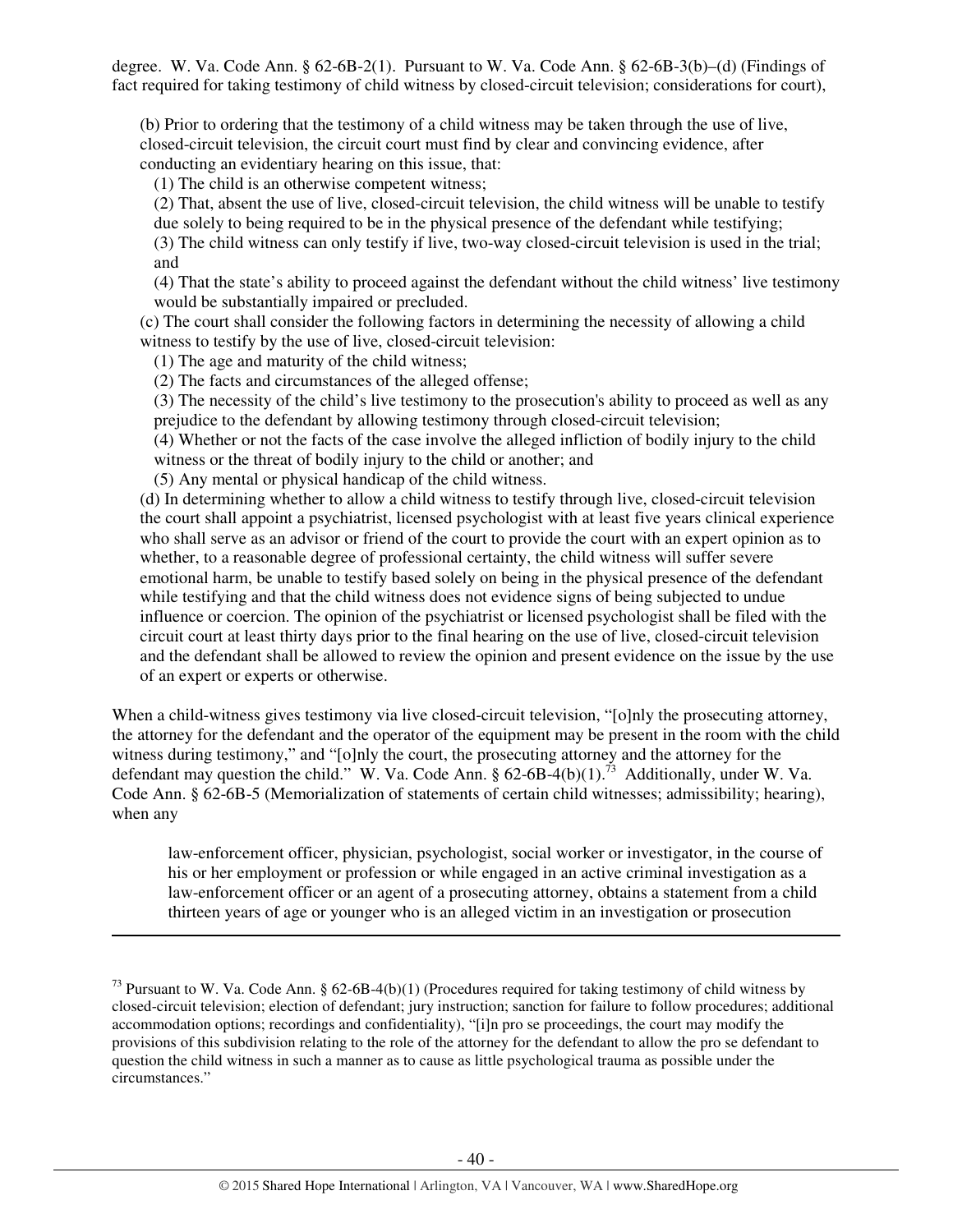alleging a violation of [sexual assault in the first, second, or third degree, or sexual abuse in the first degree] he or she shall forthwith make a contemporaneous written notation and recitation of the statement received or obtained. An audio recording or video recording with sound capability of the statement may be used in lieu of the written recitation required by the provisions of this section. Failure to comply with the provisions of this section creates a presumption that the statement is inadmissible. The statement may be admitted if, after a hearing on the matter, the court finds by clear and convincing evidence that the failure to comply with the provisions of this section was a good faith omission and that the content of the proffered statement is an accurate recital of the information provided by the child and is otherwise admissible.

In any prosecution for W. Va. Code Ann. § 61-8B-3 (Sexual assault in the first degree), § 61-8B-5 (Sexual assault in the third degree), § 61-8B-7 (Sexual abuse in the first degree), § 61-8B-9 (Sexual abuse in the third degree), § 61-8C-2 (Use of minors in filming sexually explicit conduct prohibited; penalty) or § 61-8C-3 (Distribution and exhibiting of material depicting minors engaged in sexually explicit conduct prohibited; penalty), the court may limit the number of interviews that a child victim who is under 11 years old may be required to give for "law enforcement or discovery purposes." W. Va. Code Ann. §§ 61-8B-14, 61-8C-5(a). For prosecutions under article 8C (Filming of sexually explicit conduct of minors) the child may also be allowed to use "anatomically correct dolls, mannequins or drawings to assist such child in testifying." W. Va. Code Ann. § 61-8C-5(b).

Pursuant to W. Va. Code Ann. § 61-8B-11(a), (b) (Sexual offenses; evidence),

l

(a) In any prosecution under [Article 8B, Sexual offenses] in which the victim's lack of consent is based solely on the incapacity to consent because such victim was below a critical age [i.e., prosecutions for violations of W. Va. Code Ann. § 61-8B-3(a)(2) (Sexual assault in the first degree),  $\S$  61-8B-5(a)(2) (Sexual assault in the third degree),  $\S$  61-8B-7(a)(3) (Sexual abuse in the first degree), and § 61-8B-9(a) (Sexual abuse in the third degree)],<sup>74</sup> evidence of specific instances of the victim's sexual conduct, opinion evidence of the victim's sexual conduct and reputation evidence of the victim's sexual conduct shall not be admissible. In any other prosecution under [Article 8B, Sexual offenses], evidence of specific instances of the victim's prior sexual conduct with the defendant shall be admissible on the issue of consent: Provided, That such evidence heard first out of the presence of the jury is found by the judge to be relevant.

(b) In any prosecution under [Article 8B, Sexual offenses] evidence of specific instances of the victim's sexual conduct with persons other than the defendant, opinion evidence of the victim's sexual conduct and reputation evidence of the victim's sexual conduct shall not be admissible: Provided, That such evidence shall be admissible solely for the purpose of impeaching credibility, if the victim first makes his or her previous sexual conduct an issue in the trial by introducing evidence with respect thereto.

Additionally, pursuant to W. Va. Code Ann. § 49-4-601(f)<sup>75</sup> (Petition to court when child believed neglected or abused; venue; notice; right to counsel; continuing legal education; findings; proceedings; procedure), in child abuse and neglect proceedings,

 $74$  W. Va. Code Ann. § 61-8B-2(a) (Lack of consent) provides, "Whether or not specifically stated, it is an element of every offense defined in this article that the sexual act was committed without the consent of the victim." Under subsection  $(c)(1)$ , "A person is deemed incapable of consent when such person is: (1) Less than sixteen years old."

<sup>&</sup>lt;sup>75</sup> The text of W. Va. Code Ann. Chapter 49 (Child Welfare) was revised, rearranged, consolidated, and recodified by House Bill 2200, 82nd West Virginia. Leg. 1st Regular Sess. (WV 2015)(effective February16, 2015). Now titled the "West Virginia Child Welfare Act," Chapter § 49-1-101 through § 49-7-304, included here and elsewhere in this report, has been reordered and renumbered. Substantive amendments will be discussed individually in the relevant sections.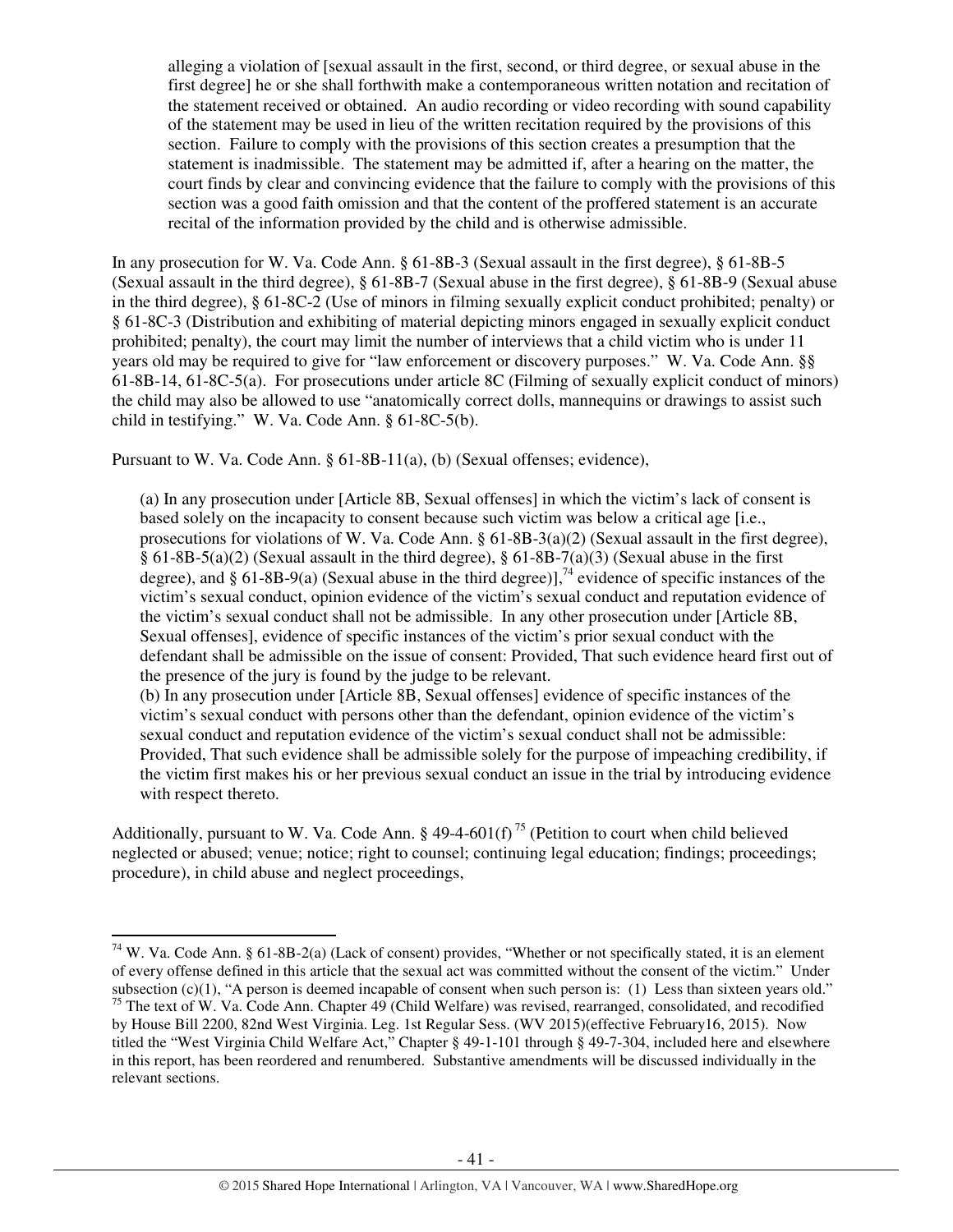(1) In any proceeding under this article, the child, his or her or parents and his or her legally established custodian or other persons standing in loco parentis to him or her has the right to be represented by counsel at every stage of the proceedings and shall be informed by the court of their right to be so represented and that if they cannot pay for the services of counsel, that counsel will be appointed.

(2) Counsel shall be appointed in the initial order. . . .

- 5.8.1 Recommendation: Amend W. Va. Code Ann. § 61-8B-11(a), (b) (Sexual offenses; evidence), § 61-8B-14 (Limits on interviews of children eleven years old or less), § 61-8C-5(b) (Limits on interviews of children eleven years old or less; evidence), § 62-6B-5 (Memorialization of statements of certain child witnesses; admissibility; hearing), and § 62-6B-3(b) (Findings of fact required for taking testimony of child witness by closed-circuit television; considerations for court) to extend heightened protections to victims of CSEC offenses.
- *5.9 Expungement or sealing of juvenile delinquency records resulting from arrests or adjudications for prostitutionrelated offenses committed as a result of, or in the course of, the commercial sexual exploitation of a minor is available within a reasonable time after turning 18.*

Under W. Va. Code Ann. § 49-5-104(a)-(d)<sup>76</sup> (Confidentiality of juvenile records for children who become of age while a ward of the state or who have been transferred to adult criminal jurisdiction; separate and secure location; penalties; damages),

(a) One year after the juvenile's eighteenth birthday, or one year after personal or juvenile jurisdiction has terminated, whichever is later, the records of a juvenile proceeding conducted under this chapter, including, but not limited to, law-enforcement files and records, may be kept in a separate secure confidential place and the records may not be inspected except by order of the circuit court. (b) The records of a juvenile proceeding in which a juvenile was transferred to criminal jurisdiction pursuant to the provisions of section seven hundred ten, article four of this chapter [§ 49-5-710] shall be kept in a separate secure confidential place and the records may not be inspected except by order of the circuit court if the juvenile is subsequently acquitted or found guilty only of an offense other than an offense upon which the waiver or order of transfer was based, or if the offense upon which the waiver or order of transfer was based is subsequently dismissed.

(c) To keep the confidentiality of juvenile records, they shall be returned to the circuit court in which the case was pending and be kept in a separate confidential file. The records shall be physically marked to show that they are to remain confidential and shall be securely kept and filed in a manner so that no one can have access to determine the identity of the juvenile, except upon order of the circuit court.

(d) Marking the juvenile records to show they are to remain confidential has the legal effect of extinguishing the offense as if it never occurred.

*5.10 Victim restitution and civil remedies for victims of domestic minor sex trafficking or commercial sexual exploitation of children (CSEC) are authorized by law.* 

Commercially sexually exploited children whose offenders are convicted of a felony or misdemeanor may be eligible to receive restitution under W. Va. Code Ann. § 61-11A-4(a) (Restitution; when ordered). Pursuant to W. Va. Code Ann. § 61-11A-4(a),

<sup>&</sup>lt;sup>76</sup> The text of W. Va. Code Ann. Chapter 49 (Child Welfare) was revised, rearranged, consolidated, and recodified by House Bill 2200, 82nd West Virginia. Leg. 1st Regular Sess. (WV 2015)(effective February16, 2015). Now titled the "West Virginia Child Welfare Act," Chapter § 49-1-101 through § 49-7-304, included here and elsewhere in this report, has been reordered and renumbered. Substantive amendments will be discussed individually in the relevant sections.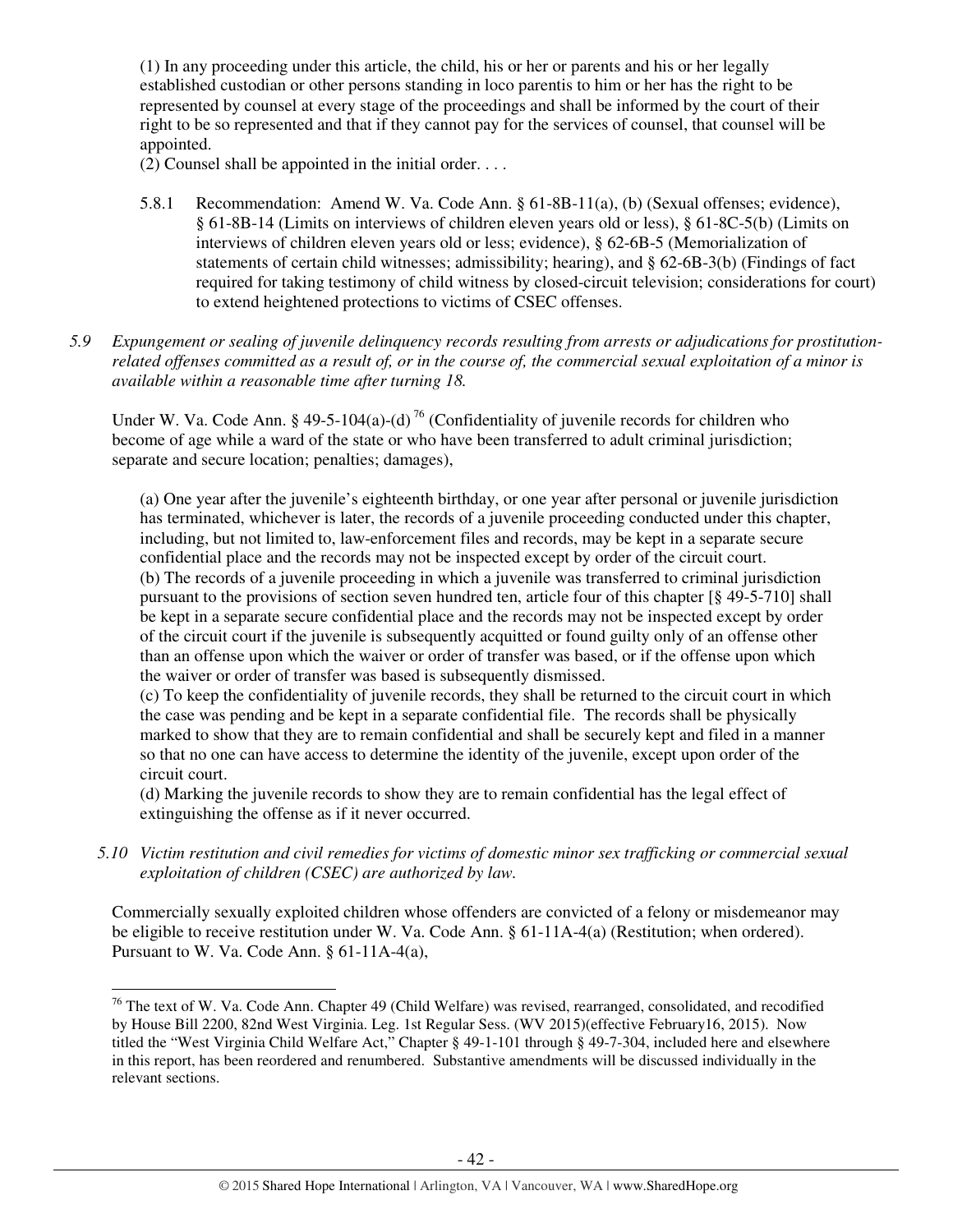The court, when sentencing a defendant convicted of a felony or misdemeanor causing physical, psychological or economic injury or loss to a victim, shall order, in addition to or in lieu of any other penalty authorized by law, that the defendant make restitution to any victim of the offense, unless the court finds restitution to be wholly or partially impractical as set forth in this article. . .

Under W. Va. Code Ann. § 61-11A-4(b)(2), if the victim suffered bodily injury, the defendant will be required to do the following:

(A) Pay an amount equal to the cost of necessary medical and related professional services and devices relating to physical, psychiatric and psychological care, including nonmedical care and treatment rendered in accordance with a method of healing recognized by the law of the place of treatment;

(B) Pay an amount equal to the cost of necessary physical and occupational therapy and rehabilitation; and

(C) Reimburse the victim for income lost by the victim as a result of the offense.

.

However, restitution will not be awarded to the victim to the extent that "the victim has received or is to receive compensation, except that the court may, in the interest of justice, order restitution to any person who has compensated the victim for loss to the extent that the person paid the compensation." W. Va. Code Ann. § 61-11A-4(e).

Defendants convicted of sexual offenses under Chapter 61 (Crimes and their punishment), Article 8B (Sexual offenses) of the West Virginia Code, W. Va. Code Ann. § 61-8C-2 (Use of minors in filming sexually explicit conduct prohibited; penalty), or § 61-8C-3 (Distribution and exhibiting of material depicting minors engaged in sexually explicit conduct prohibited; penalty) may be required, in addition to any penalties and restitution imposed by the court, to "pay all or any portion of the cost of medical, psychological or psychiatric treatment of the minor resulting from the act or acts for which the person is convicted, whether or not the minor is considered to have sustained bodily injury." W. Va. Code Ann. §§ 61-8B-13, 61-8C-4.

In addition to restitution, civil remedies are also available for victims of human trafficking. W. Va. Code Ann. § 61-2-17(c) (Human trafficking; criminal penalties) states,

"Any person who is a victim of human trafficking may bring a civil action in circuit court. The court may award actual damages, compensatory damages, punitive damages, injunctive relief and any other appropriate relief. A prevailing plaintiff is also entitled to attorneys fees and costs. Treble damages shall be awarded on proof of actual damages where defendant's acts were willful and malicious."

However, there must be two or more victims in a one year period for a person to qualify as a victim of human trafficking under West Virginia law and be eligible to bring a civil suit. W. Va. Code Ann. § 61-2-  $17(a)(3)$ . Pursuant to W. Va. Code Ann. § 61-2-17(e), the rights to a civil action for human trafficking victims "are cumulative and in addition to other existing rights."

Additionally, to the extent that a child is injured by a violation of W. Va. Code Ann. § 61-3C-14b (Soliciting, etc. a minor via computer; penalty), the child may receive relief under W. Va. Code Ann. § 61-3C-16(a) (Civil relief; damages). Pursuant to W. Va. Code Ann. § 61-3C-16(a),

[a]ny person whose property or person is injured by reason of a violation of [the West Virginia Computer and Electronic Communications Device Crime and Abuse Act] may sue therefor in circuit court and may be entitled to recover for each violation: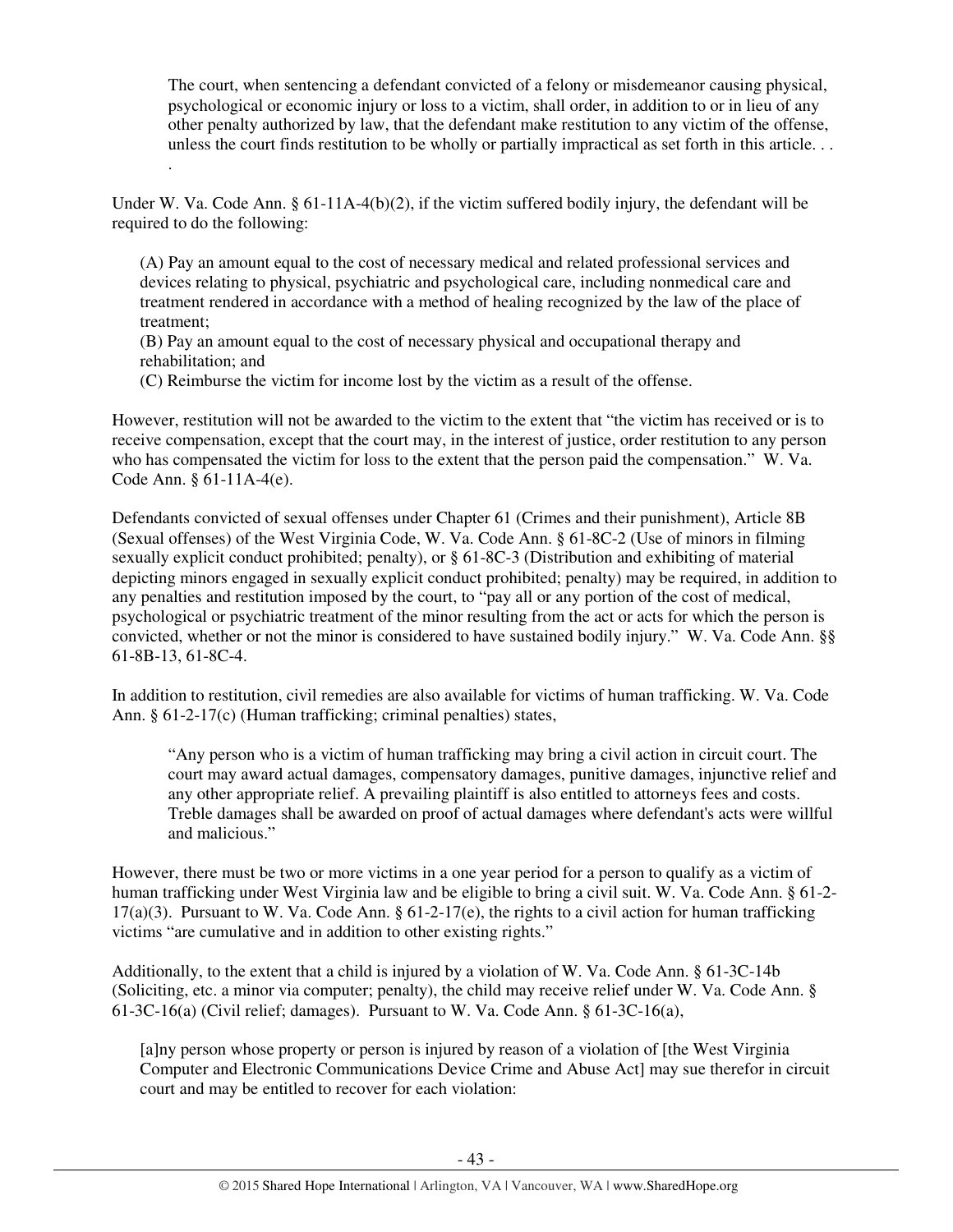(1) Compensatory damages;

(2) Punitive damages; and

(3) Such other relief, including injunctive relief, as the court may deem appropriate.

Without limiting the generality of the term, "damages" shall include loss of profits.

. . . .

l

If the petitioner of a civil action is also determined to be a victim of domestic violence.<sup>77</sup> pursuant to W. Va. Code Ann. § 48-26-603(b) (Domestic Violence Legal Services Fund), the court may order the defendant to pay "an amount equivalent to the reasonable attorney's fee to which the prevailing litigant would be entitled into the Domestic Violence Legal Services Fund . . . .<sup>778</sup> In order for this to occur, 1) a prevailing litigant must be entitled by statute or common law to a reasonable attorney's fee, and 2) the prevailing party's legal counsel must inform the court that they will not request a fee. W. Va. Code Ann.  $§$  48-26-603(b), (1)-(2).

*5.11 Statutes of limitations for civil and criminal actions for child sex trafficking or commercial sexual exploitation of children (CSEC) offenses are eliminated or lengthened sufficiently to allow prosecutors and victims a realistic opportunity to pursue criminal action and legal remedies.* 

No statutes of limitations apply to the prosecution of felonies under West Virginia law.<sup>79</sup> However, prosecutions for misdemeanors must commence within 1 year of the commission of the crime. W. Va. Code Ann. § 61-11-9 (Limitation of prosecution; lost indictment).

Additionally, a victim must bring a civil action under W. Va. Code Ann. § 61-3C-16(d) (Civil relief; damages) seeking damages for a violation of W. Va. Code Ann. § 61-3C-14b (Soliciting, etc. a minor via computer; penalty) "before the earlier of: (1) Five years after the last act in the course of conduct constituting a violation of this article; or (2) two years after the plaintiff discovers or reasonably should have discovered the last act in the course of conduct constituting a violation of this article."

For any civil action where no statute of limitations is provided, a claim must be commenced within 2 years of the accrual date, if the claim relates to property damage or personal injuries. W. Va. Code Ann. § 55-2-12(a), (b). However, pursuant to W. Va. Code Ann. § 55-2-15 (General savings as to persons under disability), the applicable statute of limitations for civil actions will toll until a minor turns 18, at which point the victim may bring a claim "within the like number of years after his becoming of full age.

 $77$  The crime of domestic violence is addressed under W. Va. Code Ann. § 61-2-28 (Domestic Violence—Criminal Acts), which states,

<sup>(</sup>a) Domestic battery. -- Any person who unlawfully and intentionally makes physical contact of an insulting or provoking nature with his or her family or household member or unlawfully and intentionally causes physical harm to his or her family or household member, is guilty of a misdemeanor and, upon conviction thereof, shall be confined in a county or regional jail for not more than twelve months, or fined not more than five hundred dollars, or both.

<sup>(</sup>b) Domestic assault. -- Any person who unlawfully attempts to commit a violent injury against his or her family or household member or unlawfully commits an act which places his or her family or household member in reasonable apprehension of immediately receiving a violent injury, is guilty of a misdemeanor and, upon conviction thereof, shall be confined in a county or regional jail for not more than six months, or fined not more than one hundred dollars, or both.

Pursuant to W. Va. Code Ann. § 48-26-207 (Domestic Violence Legal Services Fund defined), "Domestic Violence Legal Services Fund" is defined as, "the special revenue account established by section six hundred three of this article for the purposes set forth in that section."

<sup>79</sup> *See* State v. Parsons, 589 S.E.2d 226, 237 (W. Va. 2003) (noting "'West Virginia has no statute of limitations affecting felony prosecutions.'" (quoting State v. Carrico, 427 S.E.2d 474, 477 (W. Va.1993))).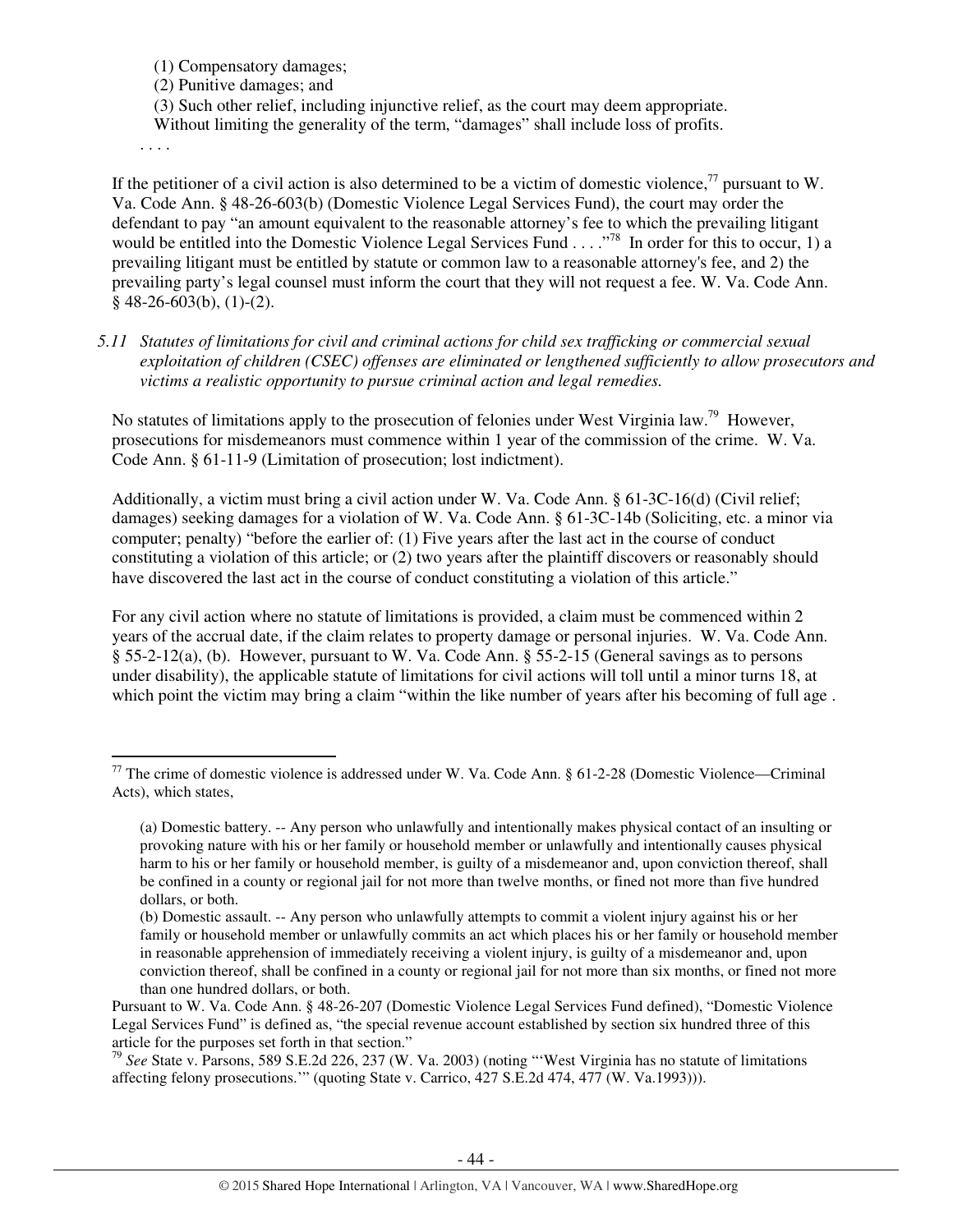. . that is allowed to a person having no such impediment to bring the same after the right accrues . . . except that it shall in no case be brought after twenty years from the time when the right accrues."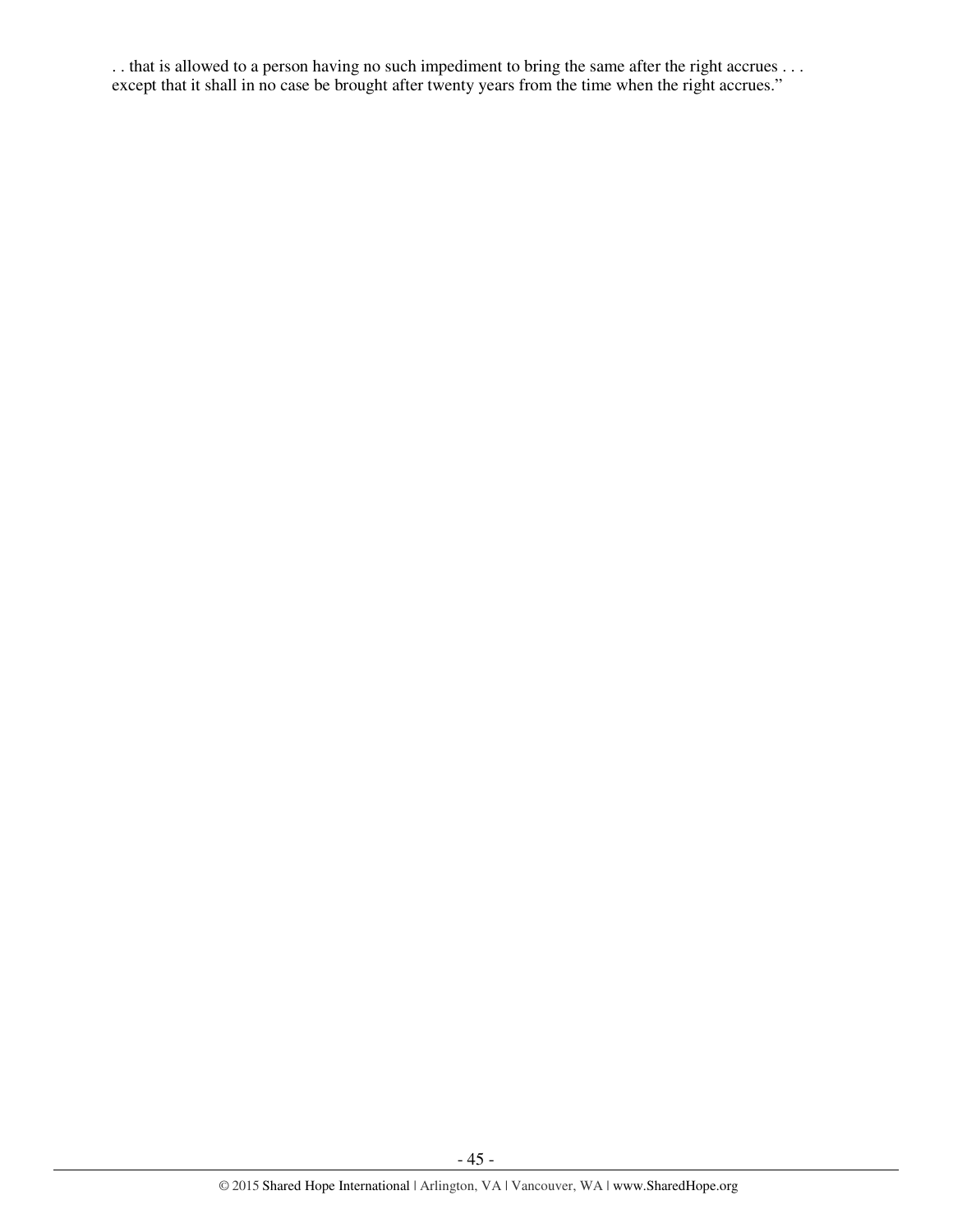### **FRAMEWORK ISSUE 6: CRIMINAL JUSTICE TOOLS FOR INVESTIGATION AND PROSECUTIONS**

#### *Legal Components:*

- *6.1 Training on human trafficking and domestic minor sex trafficking for law enforcement is statutorily mandated or authorized.*
- *6.2 Single party consent to audiotaping is permitted in law enforcement investigations.*
- *6.3 Wiretapping is an available tool to investigate domestic minor sex trafficking.*
- *6.4 Using a law enforcement decoy posing as a minor to investigate buying or selling of commercial sex acts is not a defense to soliciting, purchasing, or selling sex with a minor.*
- *6.5 Using the Internet or electronic communications to investigate buyers and traffickers is a permissible investigative technique.*
- *6.6 Law enforcement and child welfare agencies are mandated to promptly report missing and recovered children. \_\_\_\_\_\_\_\_\_\_\_\_\_\_\_\_\_\_\_\_\_\_\_\_\_\_\_\_\_\_\_\_\_\_\_\_\_\_\_\_\_\_\_\_\_\_\_\_\_\_\_\_\_\_\_\_\_\_\_\_\_\_\_\_\_\_\_\_\_\_\_\_\_\_\_\_\_\_\_\_\_\_\_\_\_\_\_\_\_\_\_\_\_\_*

### *Legal Analysis:*

l

*6.1 Training on human trafficking and domestic minor sex trafficking for law enforcement is statutorily mandated or authorized.*

Law enforcement officers in West Virginia are not expressly required to complete training on human trafficking or domestic minor sex trafficking. However, pursuant to W. Va. Code Ann. § 30-29-3(a)(6)<sup>80</sup> (Duties of the Governor's committee and the subcommittee), the West Virginia Governor's committee on crime, delinquency and corrections along with its law-enforcement professional standards subcommittee shall "[p]romulgate standards governing the training, firearms qualifications, and ongoing professional certification of law-enforcement officers and the entry-level law-enforcement training curricula." The committee and subcommittee also shall, pursuant to W. Va. Code Ann. § 30-29-3(a)(9), "[e]stablish standards governing mandatory training to effectively investigate organized criminal enterprises as defined in [W. Va. Code Ann. § 61-13-2 (Definitions) $^{81}$ ]... for entry level training curricula and for lawenforcement officers who have not received such training as certified by the subcommittee as required in this section". Given that West Virginia's CSEC laws are included within the definition of "qualifying offense,"<sup>82</sup> under the training requirements mandated in W. Va. Code Ann. § 30-29-3(a)(9), it is possible that training on these provisions may be required for law-enforcement in West Virginia.

In addition, W. Va. Code Ann. § 30-29-3(b) provides,

In addition to the duties authorized and established by this section, the subcommittee may: (1) Establish training to effectively investigate human trafficking offenses as defined in article two, chapter sixty-one of this code, for entry level training curricula and for law-enforcement officers who have not received such training as certified by the committee as required by this section; and

 $80$  The text of W. Va. Code Ann. § 30-29-3 included here and elsewhere in this report includes amendments made by the enactment of Senate Bill 370, 82nd West Virginia Leg. 1st Regular Sess. (WV 2015) (effective June 11, 2015). <sup>81</sup> W. Va. Code Ann. § 61-13-2 defines "organized criminal enterprise" as "a combination of five or more persons engaging over a period of not less than six months in one or more of the qualifying offenses set forth in this section." <sup>82</sup> Pursuant to W. Va. Code Ann. § 61-13-2, "qualifying offenses" include violations of W. Va. Code Ann. § 61-2-14(a) (Abduction of person; kidnapping or concealing child; penalties), § 61-3C-14b (Soliciting, etc. a minor via computer; penalty), § 61-8-8 (Receiving support from prostitution; pimping; penalty), § 61-8C-2 (Use of minors in filming sexually explicit conduct prohibited; penalty), and § 61-8C-3 (Distribution and exhibiting of material depicting minors engaged in sexually explicit conduct prohibited; penalty).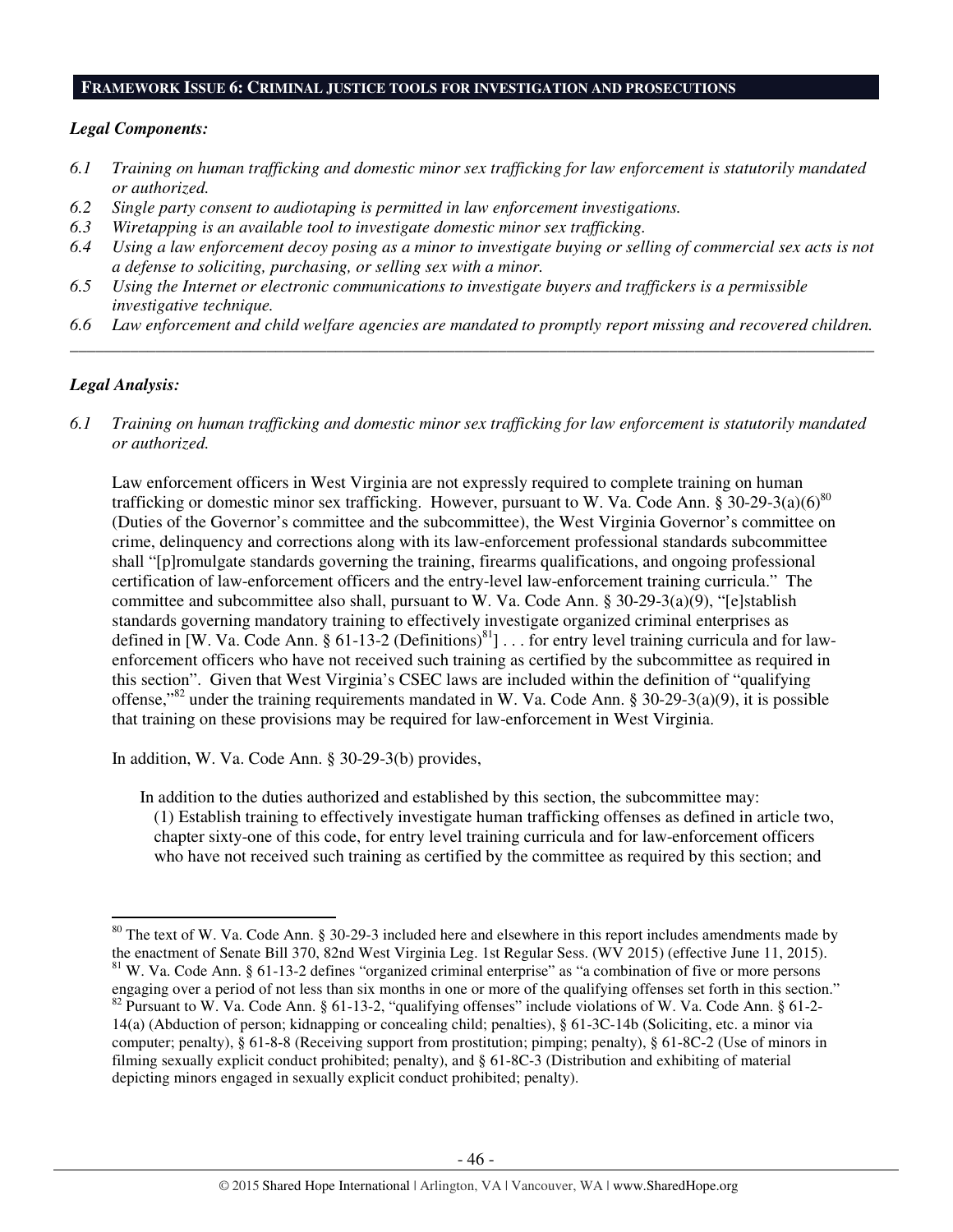(2) Establish procedures for the implementation of a course in investigation of human trafficking offenses. The course may include methods of identifying and investigating human trafficking and methods for assisting trafficking victims. In order to implement and carry out the intent of this subdivision, the committee may promulgate emergency rules pursuant to section fifteen, article three, chapter twenty-nine-a of this code.

### *6.2 Single party consent to audiotaping is permitted in law enforcement investigations.*

Single party consent to audiotaping is permitted in West Virginia. W. Va. Code Ann. § 62-1D-3(e) (Interception of communications generally) states,

It is lawful under this article for a person to intercept a wire, oral or electronic communication where the person is a party to the communication or where one of the parties to the communication has given prior consent to the interception unless the communication is intercepted for the purpose of committing any criminal or tortious act in violation of the constitution or laws of the United States or the constitution or laws of this state.

### *6.3 Wiretapping is an available tool to investigate domestic minor sex trafficking.*

 $\overline{a}$ 

Under W. Va. Code Ann. § 62-1D-8 (County prosecuting attorney or duly appointed special prosecutor may apply for order authorizing interception),

The prosecuting attorney of any county or duly appointed special prosecutor may apply to one of the designated circuit judges referred to in section seven [W. Va. Code Ann. § 62-1D-7] of this article and such judge, in accordance with the provisions of this article, may grant an order authorizing the interception of wire, oral or electronic communications by an officer of the investigative or law-enforcement agency when the prosecuting attorney or special prosecutor has shown reasonable cause to believe the interception would provide evidence of the commission of (i) kidnapping or abduction as defined and prohibited by [W. Va. Code Ann. § 61-2-14 (Abduction of person; kidnapping or concealing child; penalties) and § 61-2-14a (Penalty for enticing away, kidnapping or holding hostage any person)] and including threats to kidnap or demand ransom as defined and prohibited by [W. Va. Code Ann. § 61-2-14c (Penalty for threats to kidnap or demand ransom)] . . . or (iv) any aider or abettor to any of the foregoing offenses or any conspiracy to commit any of the foregoing offenses if any aider, abettor or conspirator is a party to the communication to be intercepted.

Any information obtained through a wiretap authorized by an order granted under W. Va. Code Ann. § 62-1D-8, whether obtained by a law enforcement officer or other person receiving the information, may be disclosed in testimony given during "any criminal proceeding held under the authority of this state or of any political subdivision of this state." W. Va. Code Ann.  $\S 62$ -1D-9(c), (f).<sup>83</sup>

 $83$  To the extent evidence of other crimes not the basis for authorizing the wiretap is obtained through use of an authorized wiretap, W. Va. Code Ann. §  $62-1D-9(e)$  and (g) authorize the use of such evidence by law enforcement and its introduction in evidence through testimony in the criminal prosecution. W. Va. Code Ann. § 62-1D-9(e) and (g) provide,

<sup>(</sup>e) When an investigative or law-enforcement officer, while engaged in intercepting wire, oral or electronic communications in the manner authorized herein, intercepts wire, oral or electronic communications relating to offenses other than those specified in the order of authorization, the contents thereof, and evidence derived therefrom, may be disclosed or used as provided in subsections (a) and (b) of this section. Such contents and any evidence derived therefrom may be used under subsection (c) of this section when authorized or approved by the designated circuit judge where such judge finds on subsequent application that the contents were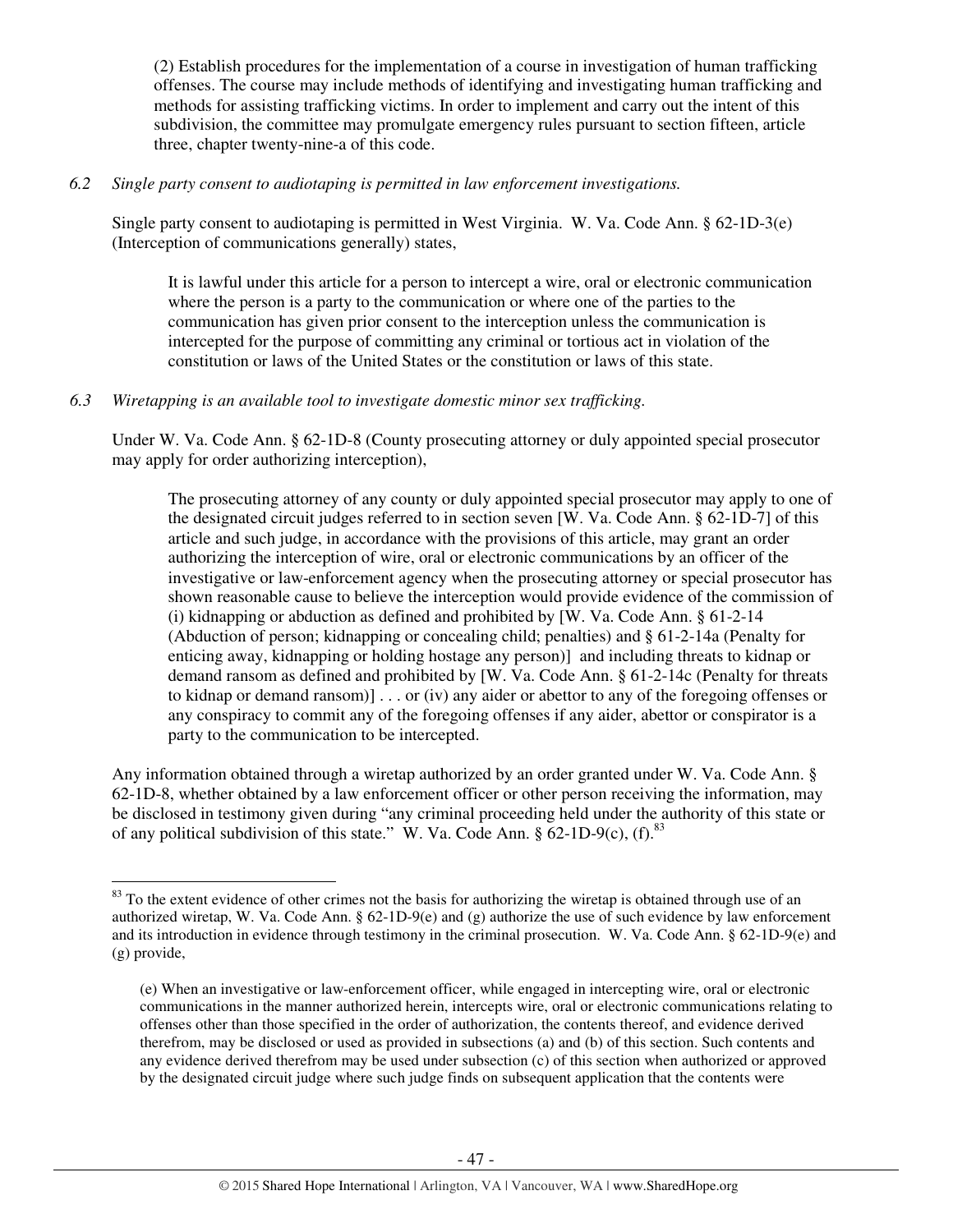- 6.3.1 Recommendation: Amend W. Va. Code Ann. § 62-1D-8 (County prosecuting attorney or duly appointed special prosecutor may apply for order authorizing interception) to allow a judge to issue an order permitting law-enforcement to use wiretapping in investigating violations of W. Va. Code Ann. § 61-2-17(a)(5) (Human trafficking; criminal penalties), § 61-8-6 (Detention of person in place of prostitution; penalty), § 61-8-7 (Procuring for house of prostitution; penalty; venue; competency as witness; marriage no defense), § 61-8-8 (Receiving support from prostitution; pimping; penalty; prostitute may testify), and  $\S 61-8C-2(a)$ , (b) (Use of minors in filming sexually explicit conduct prohibited; penalty).
- *6.4 Using a law enforcement decoy posing as a minor to investigate buying or selling of commercial sex acts is not a defense to soliciting, purchasing, or selling sex with a minor.*

There is no law in place that explicitly permits the use of a decoy by law enforcement for the purpose of investigating prostitution or sex trafficking cases; however, as discussed in Section 6.5, decoys may be used under W. Va. Code Ann. § 61-3C-14b (Soliciting, etc. a minor via computer; penalty). In addition, case law addressing the defense of entrapment under West Virginia law indicates that to the extent that an undercover investigation of prostitution produces sufficient evidence to show that the buyer was predisposed to commit the crime, the defense of entrapment should not be available.<sup>84</sup>

- 6.4.1 Recommendation: Enact a law explicitly permitting the use of a decoy to investigate domestic minor sex trafficking related crimes.
- *6.5 Using the Internet or electronic communications to investigate buyers and traffickers is a permissible investigative technique.*

l

No statute expressly authorizes law enforcement to use the Internet or electronic communications to investigate buyers and traffickers of sex with minors; however, the use of the Internet to investigate buyers and traffickers appears to be a permissible investigative technique under W. Va. Code Ann. § 61- 3C-14b (Soliciting, etc. a minor via computer; penalty). According to W. Va. Code Ann. § 61-3C-14b, "[a]ny person over the age of eighteen, who knowingly uses [or attempts to use] a computer to solicit, entice, seduce or lure . . . a minor known or believed to be at least four years younger than the person using the computer . . . to commit . . . [among other crimes, prostitution] is guilty of a felony . . . ." The use of the phrases "a minor . . . believed to be at least [4] years younger" and "believes to be such a

otherwise intercepted in accordance with the provisions of this article. The application shall be made as soon as may be practicable after such contents or the evidence derived therefrom is obtained.

(g) Any information relating to criminal activities other than those activities for which an order to intercept communications may be granted pursuant to section eight of this article may be disclosed only if such relates to the commission of a felony under the laws of this state, and such information may be offered, if otherwise admissible, as evidence in any such criminal proceeding, but shall not be used for the purpose of obtaining an arrest warrant, or an indictment under laws of this state.

<sup>84</sup> *See* State v. Houston, 475 S.E.2d 307, 318 (W. Va. 1996) (holding that the "defense of entrapment is fully contained within the subjective test standard" which focuses on the defendant's predisposition to commit the crime). To prevail based on the defense of entrapment, a defendant must show that "the offense originates with law enforcement officers who procure its commission by an accused who would not have otherwise perpetrated it except for the instigation or inducement by the law enforcement officers." *Id*. at 227. While no West Virginia case law discusses the application of the defense in a case involving an undercover law enforcement officer investigating prostitution, where a law enforcement officer posed as a buyer of illegal drugs, the court found the defense inapplicable where "the State offered evidence beyond a reasonable doubt that the defendant was predisposed to commit the crime." *Id*. at 230.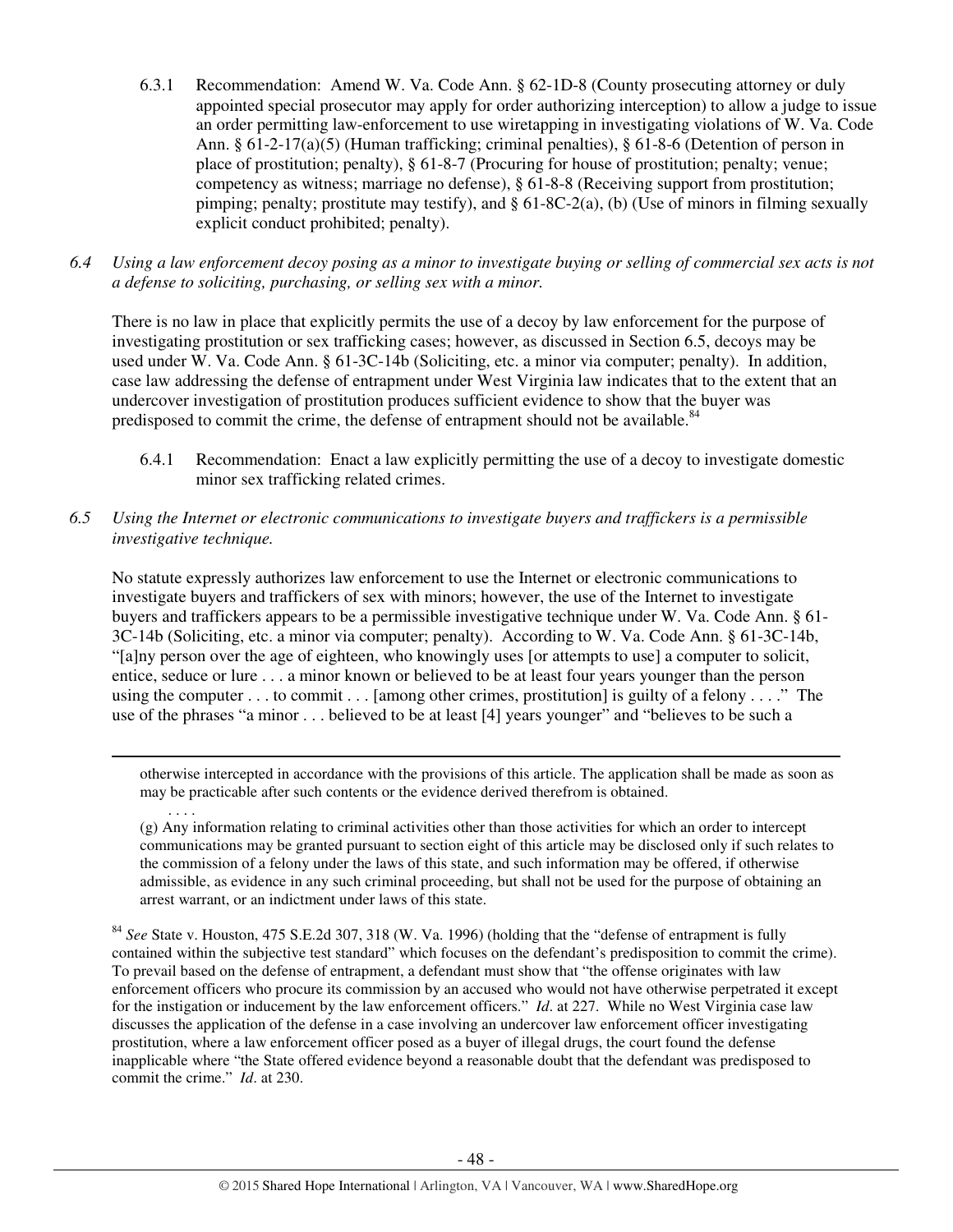minor" suggest that it is permissible for law enforcement to use the Internet to pose as a minor as part of an investigation under W. Va. Code Ann. § 61-3C-14b (Soliciting, etc. a minor via computer; penalty).

*6.6 Law enforcement and child welfare agencies are mandated to promptly report missing and recovered children.* 

Investigating law enforcement agencies are required to update reports of missing children pursuant to W. Va. Code Ann. § 49-6-112(c)<sup>85</sup> (Agencies to receive report; law-enforcement agency requirements)which provides,

A law-enforcement agency involved in the investigation of a missing child shall:

(1) Update the initial report filed by the agency that received notification of the missing child upon the discovery of new information concerning the investigation;

(2) Forward the updated report to the appropriate agencies and organizations;

(3) Search the national crime information center's wanted person file for reports of arrest warrants issued for persons who allegedly abducted or unlawfully retained children and compare these reports to the missing child's national crime information center's missing person file; and (4) Notify all law-enforcement agencies involved in the investigation, the missing children information clearinghouse, and the national crime information center when the missing child is located.

Pursuant to W. Va. Code Ann. § 49-6-101 (Clearinghouse function; State Police requirements, rulemaking), the West Virginia Missing Children Information Clearinghouse was established to serve as a "central repository of information on missing children" and, under subsection (c), it shall do the following:

(1) Establish a system of intrastate communication of information relating to missing children; (2) Provide a centralized file for the exchange of information on missing children and unidentified bodies of children within the state;

(3) Communicate with the National Crime Information Center for the exchange of information on missing children suspected of interstate travel;

(4) Collect, process, maintain and disseminate accurate and complete information on missing children;

(5) Provide a statewide toll-free telephone line for the reporting of missing children and for receiving information on missing children;

(6) Disseminate to custodians, law-enforcement agencies, the state Department of Education, the Bureau for Children and Families and the general public information that explains how to prevent child abduction and what to do if a child becomes missing;

(7) Compile statistics relating to the incidence of missing children within the state;

l

(8) Provide training materials and technical assistance to law-enforcement agencies and social services agencies pertaining to missing children; and

(9) Establish a media protocol for disseminating information pertaining to missing children.

Under W. Va. Code Ann. § 49-6-106(a) (Missing child reports; law-enforcement agency requirements; unidentified bodies), when law enforcement receives a report of a missing child, it shall,

<sup>&</sup>lt;sup>85</sup> The text of W. Va. Code Ann. Chapter 49 (Child Welfare) was revised, rearranged, consolidated, and recodified by House Bill 2200, 82nd West Virginia. Leg. 1st Regular Sess. (WV 2015)(effective February16, 2015). Now titled the "West Virginia Child Welfare Act," Chapter § 49-1-101 through § 49-7-304, included here and elsewhere in this report, has been reordered and renumbered. Substantive amendments will be discussed individually in the relevant sections.